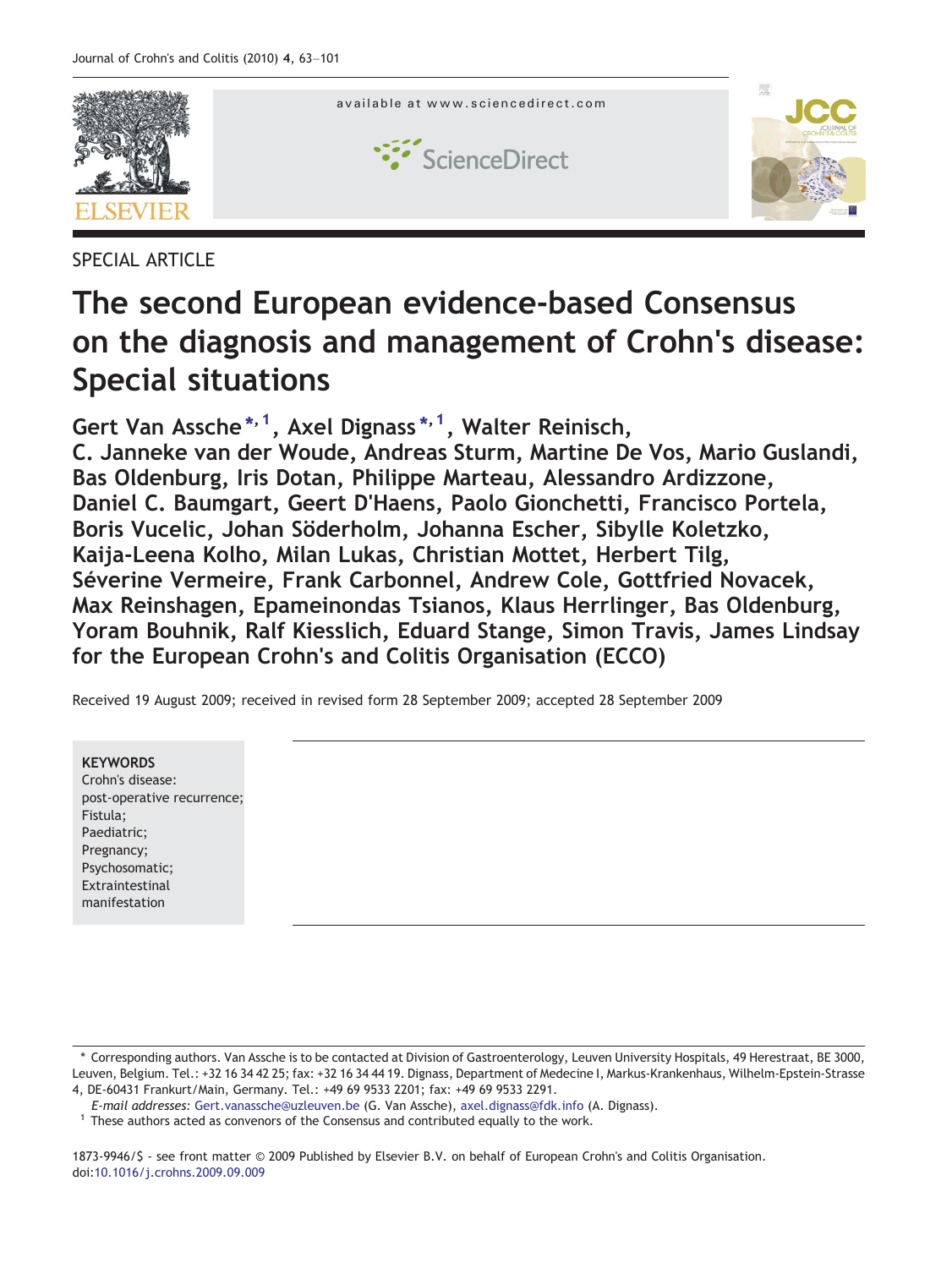# Contents

|      | 8. Risk factors, prophylaxis, diagnosis and management of post-operative recurrence of Crohn's disease 65 |    |
|------|-----------------------------------------------------------------------------------------------------------|----|
| 8.1. |                                                                                                           |    |
| 8.2. |                                                                                                           |    |
| 8.3. |                                                                                                           |    |
| 8.4. |                                                                                                           |    |
|      |                                                                                                           |    |
|      |                                                                                                           |    |
|      | 8.4.3.                                                                                                    |    |
|      |                                                                                                           |    |
|      |                                                                                                           |    |
|      |                                                                                                           |    |
| 9.1. |                                                                                                           |    |
| 9.2. |                                                                                                           |    |
| 9.3. |                                                                                                           |    |
| 9.4. |                                                                                                           |    |
|      |                                                                                                           |    |
|      |                                                                                                           |    |
| 9.5. |                                                                                                           |    |
|      | 9.5.1.                                                                                                    |    |
|      |                                                                                                           |    |
|      |                                                                                                           |    |
|      | 9.5.4.                                                                                                    |    |
|      |                                                                                                           |    |
| 9.6. |                                                                                                           |    |
|      |                                                                                                           |    |
|      |                                                                                                           |    |
|      |                                                                                                           |    |
| 9.7. |                                                                                                           |    |
|      |                                                                                                           |    |
|      |                                                                                                           |    |
|      |                                                                                                           |    |
|      |                                                                                                           |    |
|      |                                                                                                           |    |
|      |                                                                                                           |    |
|      |                                                                                                           |    |
|      |                                                                                                           |    |
|      |                                                                                                           |    |
|      |                                                                                                           |    |
|      |                                                                                                           |    |
|      |                                                                                                           |    |
|      |                                                                                                           | 76 |
|      |                                                                                                           |    |
|      |                                                                                                           |    |
|      |                                                                                                           |    |
|      |                                                                                                           |    |
|      |                                                                                                           |    |
|      |                                                                                                           |    |
|      |                                                                                                           |    |
|      |                                                                                                           |    |
|      |                                                                                                           |    |
|      |                                                                                                           |    |
|      |                                                                                                           |    |
|      |                                                                                                           |    |
|      |                                                                                                           |    |
|      |                                                                                                           |    |
|      |                                                                                                           |    |
|      |                                                                                                           |    |
|      |                                                                                                           |    |
|      |                                                                                                           |    |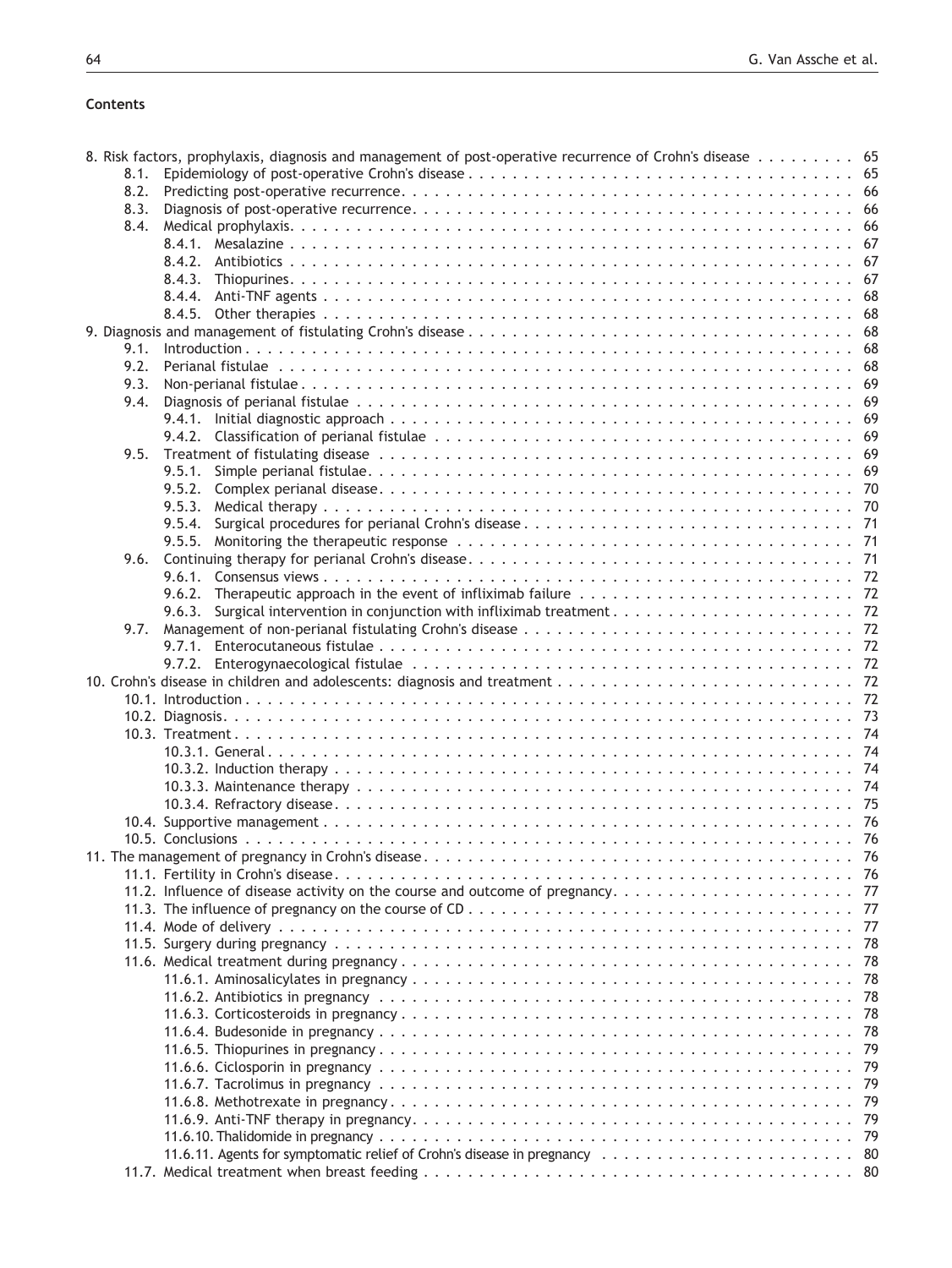| 12.5. Assessment of health related quality of life, psychological distress and provision of integrated psychological |  |
|----------------------------------------------------------------------------------------------------------------------|--|
|                                                                                                                      |  |
|                                                                                                                      |  |
|                                                                                                                      |  |
| 12.6.2. Choice of psychotherapeutic methods and psycho-pharmaceuticals 82                                            |  |
|                                                                                                                      |  |
|                                                                                                                      |  |
|                                                                                                                      |  |
|                                                                                                                      |  |
|                                                                                                                      |  |
|                                                                                                                      |  |
|                                                                                                                      |  |
|                                                                                                                      |  |
|                                                                                                                      |  |
|                                                                                                                      |  |
|                                                                                                                      |  |
|                                                                                                                      |  |
|                                                                                                                      |  |
|                                                                                                                      |  |
|                                                                                                                      |  |
|                                                                                                                      |  |
|                                                                                                                      |  |
|                                                                                                                      |  |
|                                                                                                                      |  |
|                                                                                                                      |  |
|                                                                                                                      |  |
|                                                                                                                      |  |
|                                                                                                                      |  |
|                                                                                                                      |  |
|                                                                                                                      |  |
|                                                                                                                      |  |

# 8. Risk factors, prophylaxis, diagnosis and management of post-operative recurrence of Crohn's disease

Principal changes with respect to the 2004 ECCO guidelines

Ileocolonoscopy is recommended within the first year after surgery where treatment decisions may be affected (Statement 8C).

Thiopurines are more effective than mesalazine or imidazole antibiotics alone in post-operative prophylaxis (Statement 8F).

# 8.1. Epidemiology of post-operative Crohn's disease

In the natural history of CD, intestinal resection is almost unavoidable since about 80% of patients require surgery at some stage. Surgery is unfortunately not curative as the disease inexorably recurs in many patients. The postoperative recurrence rate varies according to the definition used: clinical, endoscopic, radiological, or surgical. It is lowest when the repeat resection rate is considered, intermediate when clinical indices are used and highest when endoscopy is employed as the diagnostic tool.<sup>1–[10](#page-25-0)</sup>

Data from endoscopic follow-up of patients after resection of ileo-caecal disease have shown that in the absence of treatment, the post-operative recurrence rate is around 65– 90% within 12 months and 80–100% within 3 years of the operation. The clinical recurrence without therapy is about  $20-25\%$ /year.<sup>[1,10](#page-25-0)</sup> It has been demonstrated that the postoperative clinical course of CD is best predicted by the severity of endoscopic lesions. Symptoms, in fact, appear only when severe lesions are present and it is not uncommon to observe patients with fairly advanced recurrent lesions at endoscopy who remain asymptomatic.<sup>[1](#page-25-0)</sup> For these reasons, clinical indices such as the CDAI have low sensitivity at discriminating between patients with or without postoperative recurrence.[11](#page-26-0)

These data mandate strategies aimed at interrupting or delaying the natural course of post-operative recurrence. Several medications have been tried in an attempt to prevent post-operative recurrence, mostly with disappointing results. The aim of this Consensus was therefore critically to evaluate the optimal strategies for the management of post-operative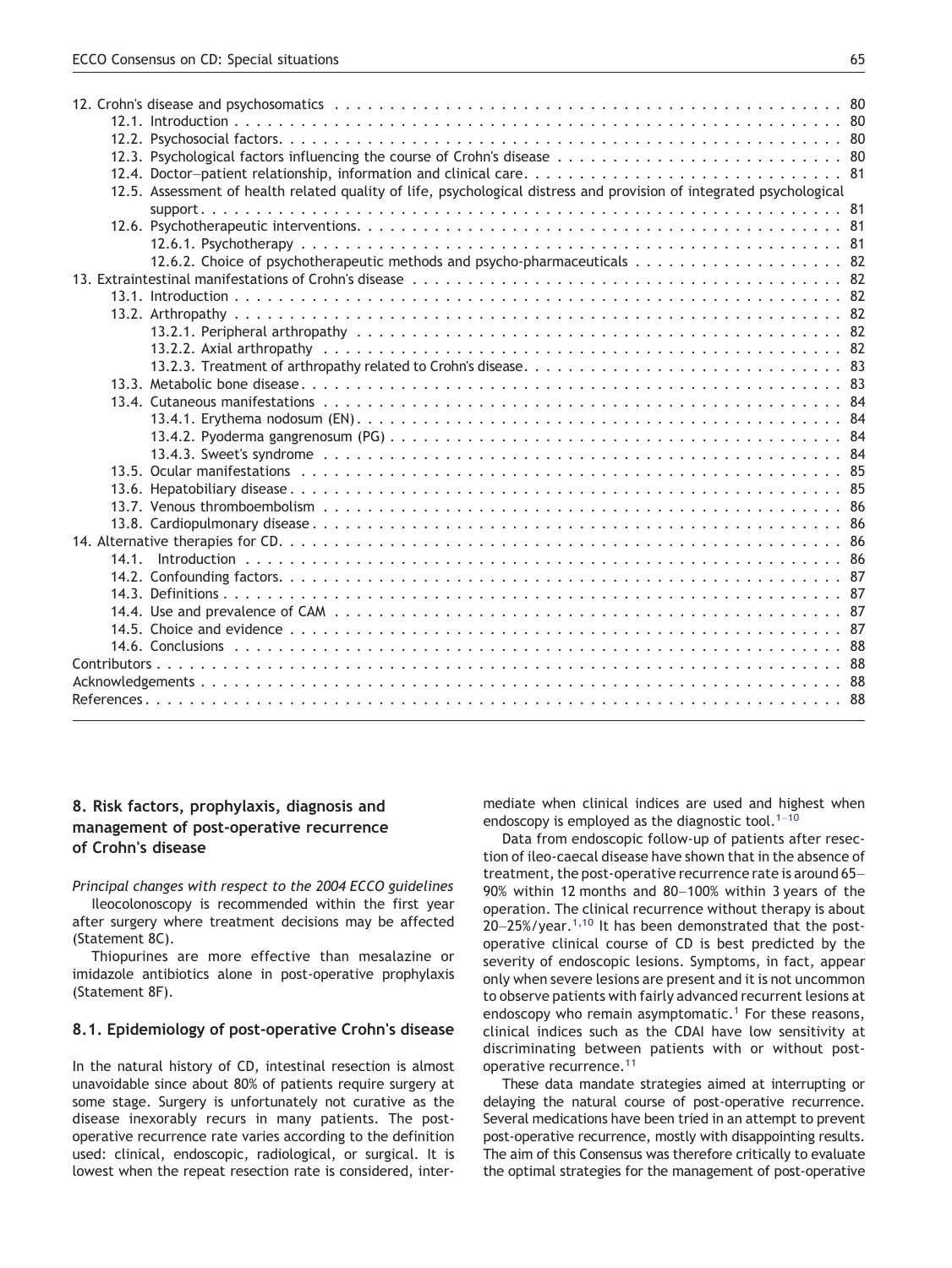recurrence in CD. Most, if not all, of the evidence available deals with recurrence at the site of the ileocolonic anastomosis. Therefore the recommendations specifically apply to this situation more than to segmental ileal or colonic resections without a new ileocolonic anastomosis. In common with other sections in the Consensus, the working party agreed a list of questions on post-operative recurrence that was circulated to ECCO members to quantify opinion on management. A systematic literature search was performed and evidence graded according to the Oxford Centre for Evidence-based Medicine.

#### 8.2. Predicting post-operative recurrence

#### ECCO Statement 8A

The following are considered predictors of early post-operative recurrence after ileocolonic resection: smoking, prior intestinal surgery [EL 1 and RG A], penetrating disease behaviour, perianal location and extensive small bowel resection [EL2b, RG B]. Absence of prophylactic treatment [EL1a, RG A] is associated with a higher risk of relapse.

Several studies have looked for potential risk factors for recurrence after surgery for CD. Smoking, $1$  prior intestinal surgery (including appendicectomy), $2$  pene-trating disease behaviour,<sup>[3](#page-26-0)</sup> perianal location,<sup>[4](#page-26-0)</sup> and extensive small bowel resection have been shown to predict early post-operative recurrence in the majority of studies.<sup>[5,6](#page-26-0)</sup>

Prophylactic medical therapy has been shown to be effective in randomised-controlled trials, confirmed by meta-analysis [EL1a].<sup>[28](#page-26-0)-30</sup>

Conflicting data exist for the age at onset of the disease, sex,<sup>[7](#page-26-0)</sup> duration of the disease, $8$  resection margins,  $9,10$  or type of surgery.11–[13](#page-26-0)

A validated predictive index is desirable, but has not yet been developed.

#### 8.3. Diagnosis of post-operative recurrence

#### ECCO Statement 8B

Clinical assessment, including measurements of disease activity and acute phase reactants are used during follow up, but their value remains to be determined [EL5, RG D].

Diagnosis of post-operative recurrence may be based on clinical symptoms or endoscopic findings. Symptoms are not always easily distinguishable from other post-operative conditions (such as pain due to adhesional obstruction, calculi or dysmotility, and diarrhoea due to bile-salt malabsorption or bacterial overgrowth). The CDAI has not been specifically validated in the post-operative setting, but, a sensitivity of 30% and a specificity of 89% have been reported.[14](#page-26-0) Serum and faecal markers such as lactoferrin and calprotectin have been evaluated.[15](#page-26-0)

# ECCO Statement 8C

Ileocolonoscopy is the gold standard in the diagnosis of post-operative recurrence by defining the presence and severity of morphologic recurrence and predicting the clinical course [EL2a, RG B]. Ileocolonoscopy is recommended within the first year after surgery where treatment decisions may be affected [EL2a, RG B].

Several studies have shown that colonoscopy is the most sensitive tool to document morphologic recurrence. Histologic or endoscopic recurrence may occur within a few weeks to months after surgery.[16](#page-26-0)–<sup>21</sup> Endoscopic recurrence precedes clinical recurrence and severe endoscopic recurrence predicts a poor prognosis.[19](#page-26-0)

# ECCO Statement 8D

Trans-abdominal ultrasound, MR enterography, small bowel capsule endoscopy (SBCE) are less invasive diagnostic methods emerging as alternative tools for identifying post-operative recurrence [EL2b RG C].

Radiology and imaging (US, MR, and CT) are being evaluated as independent diagnostic methods for postoperative recurrence,  $22-24$  $22-24$  SBCE performed 6 or 12 months after surgery appears of comparable sensitivity, specificity and positive and negative predictive values as ileocolono-scopy in diagnosing post-operative recurrence.<sup>[25](#page-26-0)</sup> The value of MR or CT enterography, or SBCE to diagnose postoperative recurrence in the ileum or jejunum has not been systematically studied.<sup>[26](#page-26-0)</sup>

# 8.4. Medical prophylaxis

### ECCO Statement 8E

All patients should be encouraged to quit smoking after surgery for Crohn's disease [EL1b, RG B].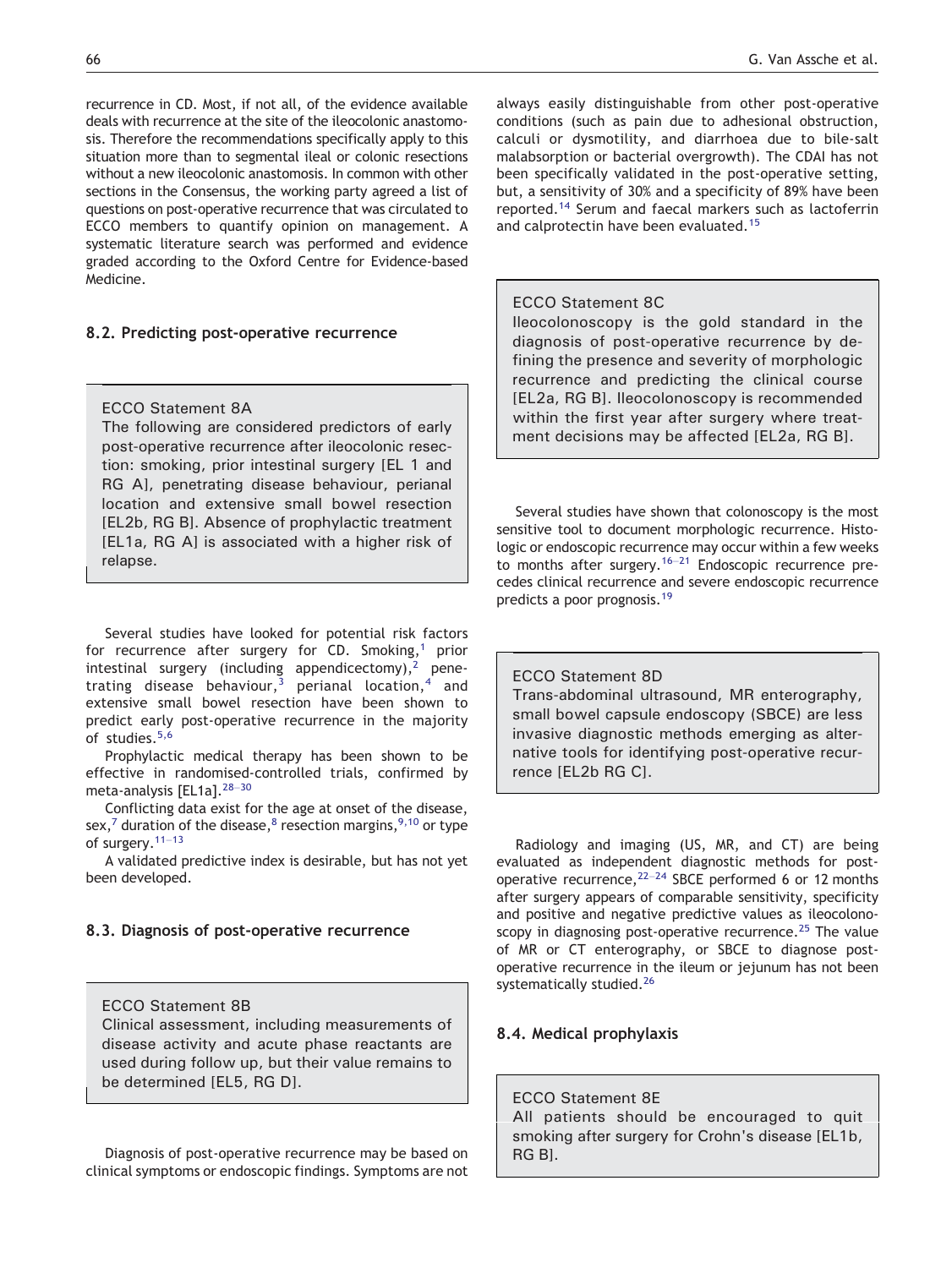#### ECCO Statement 8F

Prophylactic treatment is recommended after small intestinal resection [EL1, RG A]. Thiopurines are more effective than mesalazine or imidazole antibiotics alone for preventing both clinical and endoscopic recurrence [EL1, RG A]. In patients with a risk factor for early postoperative recurrence the drug of choice is azathioprine/mercaptopurine [EL3, RG C]. High dose mesalazine is an option for patients with an isolated ileal resection [EL1b, RG B]. Imidazole antibiotics have been shown to be effective after ileocolic resection but are less well tolerated [EL1a, RG A].

ECCO Statement 8G

Prophylaxis is best started within two weeks of surgery, although an early start has not been proven superior to later treatment [EL5, RG D].

ECCO Statement 8H

The duration of prophylaxis should be at least 2 years [EL1a, RG B].

#### 8.4.1. Mesalazine

Prophylactic treatment to reduce the rate of post-operative recurrence remains controversial.<sup>27–[29](#page-26-0)</sup> In the 1990s, several randomised-controlled trials demonstrated that oral mesalazine, administered early after surgery reduced the frequency of recurrence and attenuated its severity.  $21,31,32$ In 1997 a meta-analysis showed that mesalazine was superior to placebo for the prevention of clinical POR.<sup>[35](#page-26-0)</sup> This meta-analysis has been updated twice, the first after the publication in 2000 of a large European cooperative study,  $33,32$  and then after the publication of a second study by the Gruppo Italiano per lo Studio del Colon e del Retto (GISC).[34](#page-26-0) The European cooperative study showed that mesalazine 4.0 g/day did not significantly affect clinical overall post-operative recurrence.<sup>[32](#page-26-0)</sup> It included, however, a substantial subgroup of 124 patients who had had isolated resection of small bowel CD who did benefit from treatment with mesalazine 4.0 g/day compared to placebo. The updated meta-analysis included this large European trial and remained in favour of treatment with mesalazine.<sup>[33](#page-26-0)</sup> Subsequently, the large number of patients in the GISC study allowed a second updated meta-analysis of six studies in a total of 1141 patients.  $34,35,7,30-32,34,36$  $34,35,7,30-32,34,36$  $34,35,7,30-32,34,36$  The results showed that mesalazine reduced the rate of endoscopic recurrence by 18%, which is a clinically relevant result (NNT = 5.5). For clinical recurrence the data still remain in favour of mesalazine, with an overall risk difference of 15% (NNT = 6.6), which is also clinically relevant, although the

meta-analysis has not been published in full. Nevertheless, given mesalazine's limited effect, no prophylactic treatment is an option in some asymptomatic low risk patients.

#### 8.4.2. Antibiotics

8.4.2.1. Metronidazole. Metronidazole (20 mg/kg d) administered for 3 months after surgery significantly reduced the incidence of severe endoscopic recurrence at 1-year followup, although the effect was not sustained beyond 12 months.<sup>37</sup> Clinical recurrence was also delayed, which was the most important effect. The risk difference (18%) on intention-totreat analysis in this study of 60 patients was comparable to the overall risk difference (15%) in the meta-analysis of mesalazine including 1141 patients. $35$  In the controlled trial, the one year clinical recurrence rate was decreased compared to placebo, when imidazoles were stopped after 3 months, but was no longer lower than in the placebo group after 2 and 3 years.

Another nitroimidazole antibiotic, ornidazole 1 g/day administered for one year, has also shown efficacy in the prevention of POR in 80 patients with CD at 1-year follow-up. Clinical recurrence was again only decreased at 1 year and not at 2 or 3 years.  $-$  As with metronidazole, this strategy was not welltolerated, $38$  and beneficial effects did not persist after the interruption of the therapy. This study confirmed a close relationship between the development of severe endoscopic lesions in the neoterminal ileum after surgery and subsequent development of clinical recurrence.

On the basis of this finding, imidazoles are clearly effective for the prevention of post-operative recurrence, but in clinical practice are rarely used due to side effects during long-term treatment.

#### 8.4.3. Thiopurines

8.4.3.1. Azathioprine/mercaptopurine. The thiopurines azathioprine (AZA) and mercaptopurine (MP) are widely recommended for reducing the risk of post-operative recurrence after surgery, in particular for high-risk CD. In the first trial, there was a trend for MP 50 mg/daily to be more effective than placebo and mesalazine in preventing clinical post-operative recurrence.<sup>[39](#page-26-0)</sup> Observed rates of endoscopic recurrence (defined as Rutgeerts' endoscopy score  $>1$ ) at two years for placebo, mesalazine and MP were 64%, 63% and 43%, respectively, but the study had two main drawbacks. First, the clinical recurrence rate (based on physician global assessment) in the placebo group at two years was higher than the rate of endoscopic recurrence. Second, out of 131 patients enrolled only 57 completed the trial. The final analysis was therefore conducted on 57 patients, divided into 3 groups. A second prospective study in 142 patients randomised to receive AZA 2 mg/kg/day or mesalazine 3 g/day for 24 months showed comparable rates of clinical (OR 2.04, 95%CI 0.89–4.67) and surgical recurrence. However, subgroup analysis showed a favourable effect of AZA for patients who had had a previous resection (OR 4.83, 95%CI 1.47-15.8).<sup>[40](#page-26-0)</sup> Herfarth et al. performed a double-blind, double-dummy, randomised, prospective, multicentre study comparing the efficacy and safety of AZA  $(2.0-2.5 \text{ mg/kg/day})$  with those of mesalazine  $(4 \text{ g/day})$  for the prevention of post-operative recurrence of endoscopic lesions in CD patients. $41$  However, the study was stopped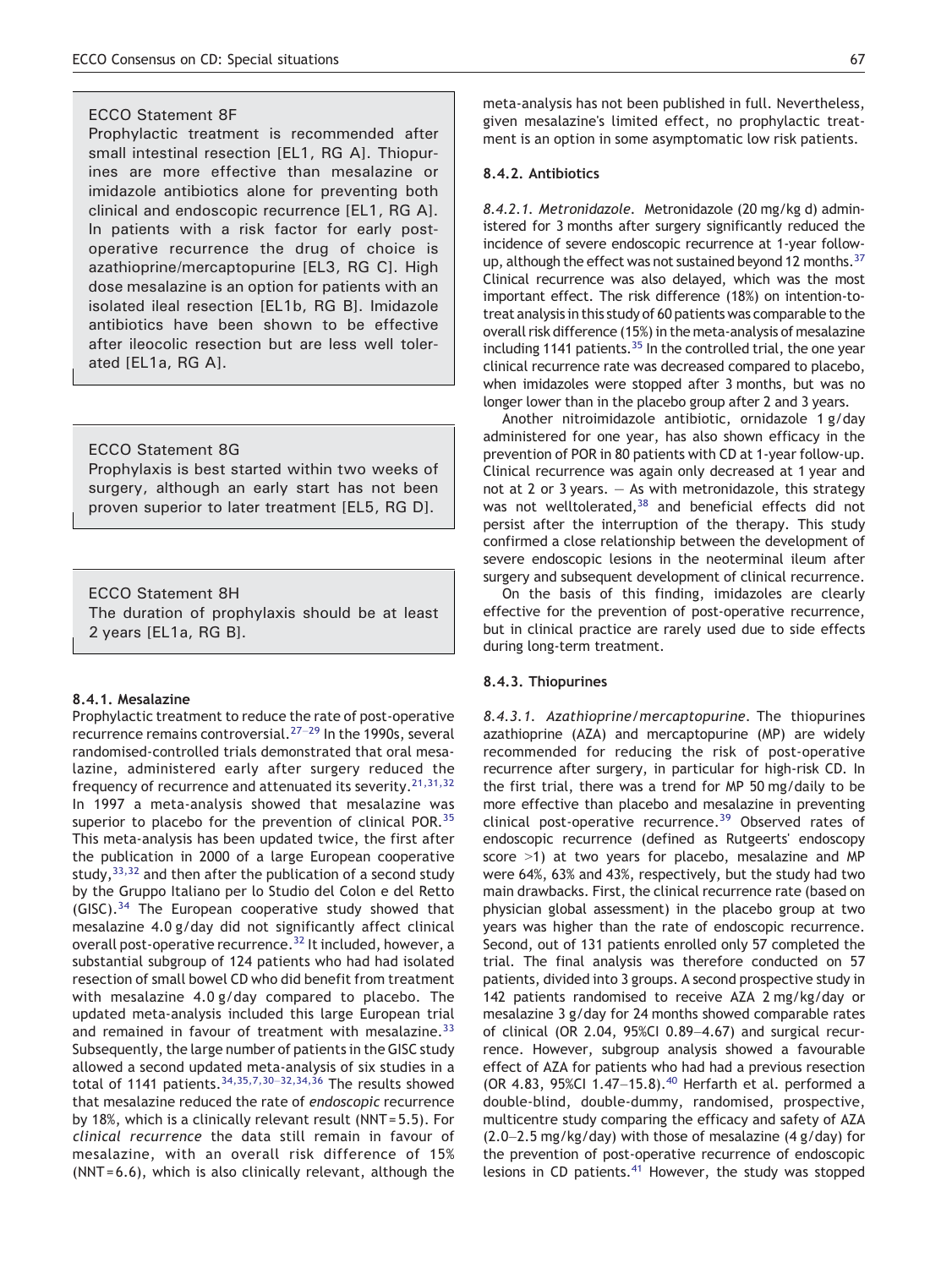prematurely after the inclusion of 79 patients. Treatment failure was found to be equally high in each group (AZA 9/18, mesalazine 9/19; p=1.00). However, 6/18 patients on AZA and 2/19 patients on mesalazine were withdrawn because of adverse drug reactions (33% vs 11%;  $p=0.12$ ). More recently, D'Haens et al. compared the association of AZA for 12 months with metronidazole for 3 months to metronidazole alone to reduce recurrence of post-operative recurrence in 81 "highrisk" patients. Significant endoscopic recurrence was observed in 14 of 32 (43.7%) patients in the AZA group and in 20 of 29 (69.0%) patients in the placebo group at 12 months post-surgery ( $p = 0.048$ ). Intention-to-treat analysis revealed endoscopic recurrence in 22 of 40 (55%) in the AZA group and 32 of 41 (78%) in the placebo group at month 12 ( $p = 0.035$ ).<sup>[42](#page-27-0)</sup>

A meta-analysis of the four controlled trials with AZA (433 patients in total) has been published.<sup>43</sup> In the overall analysis, thiopurines were more effective than control arms in preventing clinical post-operative recurrence at 1 year (mean difference, 95%CI): 8%, 1-15%,  $p=0.021$ , number needed to treat (NNT) = 13) and 2 years (mean difference, 95%CI: 13%, 2–24%,  $p = 0.018$ , NNT = 8). In sensitivity analyses, the efficacy of thiopurines was superior to that of placebo for the prevention of clinical and endoscopic post-operative recurrence at 1 year (mean differences, 95%CI: 13%, 2–25%, p= 0.025, NNT =7, and 23%, 9–37%, p=0.0016, NNT = 4, respectively). At 1 year, in the overall analysis, thiopurines were more effective than control arms in preventing severe (score i2–4) endoscopic recurrence (mean difference, CI 95%: 15%, 1.8–29%, p= 0.026, NNT = 7), but they were not effective in the prevention of very severe (score i3–4) recurrence. The rate of adverse events leading to drug withdrawal was higher in thiopurine-treated patients than in control arms (17% vs. 10%, respectively,  $p=0.021$ ).<sup>44</sup>

In a one-year, double-blind, double-dummy, randomised study comparing AZA at 2.0–2.5 mg/kg/day versus mesalazine 4 g/day for the prevention of post-operative clinical relapse in patients with moderate or severe endoscopic recurrence, superiority for AZA versus mesalazine could not be demonstrated for therapeutic failure.<sup>[45](#page-27-0)</sup> Therapy failure occurred in 22% (9/41) of AZA patients and 11% (4/37) of mesalazine patients, a difference of 11% (95%CI −5.0% to 27.3%,  $p = 0.19$ ). Clinical relapse was significantly less frequent with AZA versus mesalazine (0/41 [0%] versus 4/37 [11%],  $p=0.031$ ), whereas study drug discontinuation due to adverse drug reactions only occurred in AZA-treated patients (9/41 [22%] versus  $0\%$ ,  $p=0.002$ ). The proportion of patients showing≥1 point reduction in Rutgeerts' score between baseline and month 12 was 63% (19/30) and 34% (11/32) in the AZA and mesalazine groups, respectively  $(p= 0.023)$ .

#### 8.4.4. Anti-TNF agents

One pilot randomised-controlled trial has shown efficacy of infliximab (IFX) in the prevention of post-operative recurrence[.46](#page-27-0) Twenty four patients with CD who had undergone ileocolonic resection were randomised to receive intravenous IFX (5 mg/kg), administered within 4 weeks of surgery and continued 8-weekly for 1 year, or placebo. The rate of endoscopic recurrence at 1 year (chosen as the primary end point) was significantly lower in the IFX group (1/11 patients; 9%) compared with the placebo group (11/13 patients; 85%) (p= 0.0006). There was a non-significant higher proportion of patients in clinical remission in the IFX group (8/10; 80%) compared with the placebo group  $(7/13; 54%)$  ( $p=0.38$ ). The histological recurrence rate at 1 year was significantly lower in the IFX group (3/11 patients; 27%) compared with the placebo group (11/13 patients; 85%) ( $p = 0.01$ ). There are as yet no data on prevention of post-operative recurrence by other anti-TNF therapies.

#### 8.4.5. Other therapies

In controlled trials, there is no evidence that probiotics,  $47-49$ synbiotics,<sup>50,51</sup> or interleukin-10 therapy are effective at preventing post-operative recurrence after surgery for CD.<sup>52</sup>

# 9. Diagnosis and management of fistulating Crohn's disease

Principal changes with respect to the 2004 ECCO guidelines

Seton placement should be recommended for complex fistulae and active luminal Crohn's disease should be treated in conjunction with surgical therapy for fistulating disease [Statement 9H and 9I].

Anti-TNF agents should be used as a second line medical treatment [Statement 9K].

# 9.1. Introduction

Fistulating Crohn's disease (CD) comprises fistulae arising in the perianal area, together with those communicating between the intestine and other organs or the abdominal wall. The main aspects to be taken into account when planning a strategy for the management of CD fistulae are:

- 1. Locate the origin of the fistula and its anatomy
- 2. Evaluate the originating intestinal loop (inflammation or stenosis)
- 3. Identify or exclude local sepsis (abscess)
- 4. Determine which organs are affected and their contribution to systemic symptoms or impairment of the quality of life
- 5. Assess the nutritional status of the patient.

Most emphasis is placed on perianal fistulae complicating CD, since these are most common and supported by the largest body of literature. Nevertheless, the greatest limiting factor for this Consensus was the scarce number of controlled data regarding combined medical and surgical management. Consequently this section includes more details on expert opinion ('Consensus views') quantified by the pre-Consensus questionnaire, since this may help define current practice.

#### 9.2. Perianal fistulae

In a series of 202 consecutive patients with CD at a Teaching Hospital, up to 54% had suffered perianal complications.<sup>[53](#page-27-0)</sup> In population-based studies, $54-56$  $54-56$  the occurrence varies between 21 and 23%, with a cumulative frequency of 12% at 1 year, 15% at 5 years, 21% at 10 years and 26% at 20 years. The prevalence varies according to disease location. Perianal fistulae were noted in 12% with isolated ileal disease, 15% with ileocolonic disease, 41% with colonic disease and rectal sparing, and 92% with colonic disease involving the rectum.<sup>[54](#page-27-0)</sup> Perianal disease may precede or appear simultaneously with intestinal symptoms.[55,57](#page-27-0)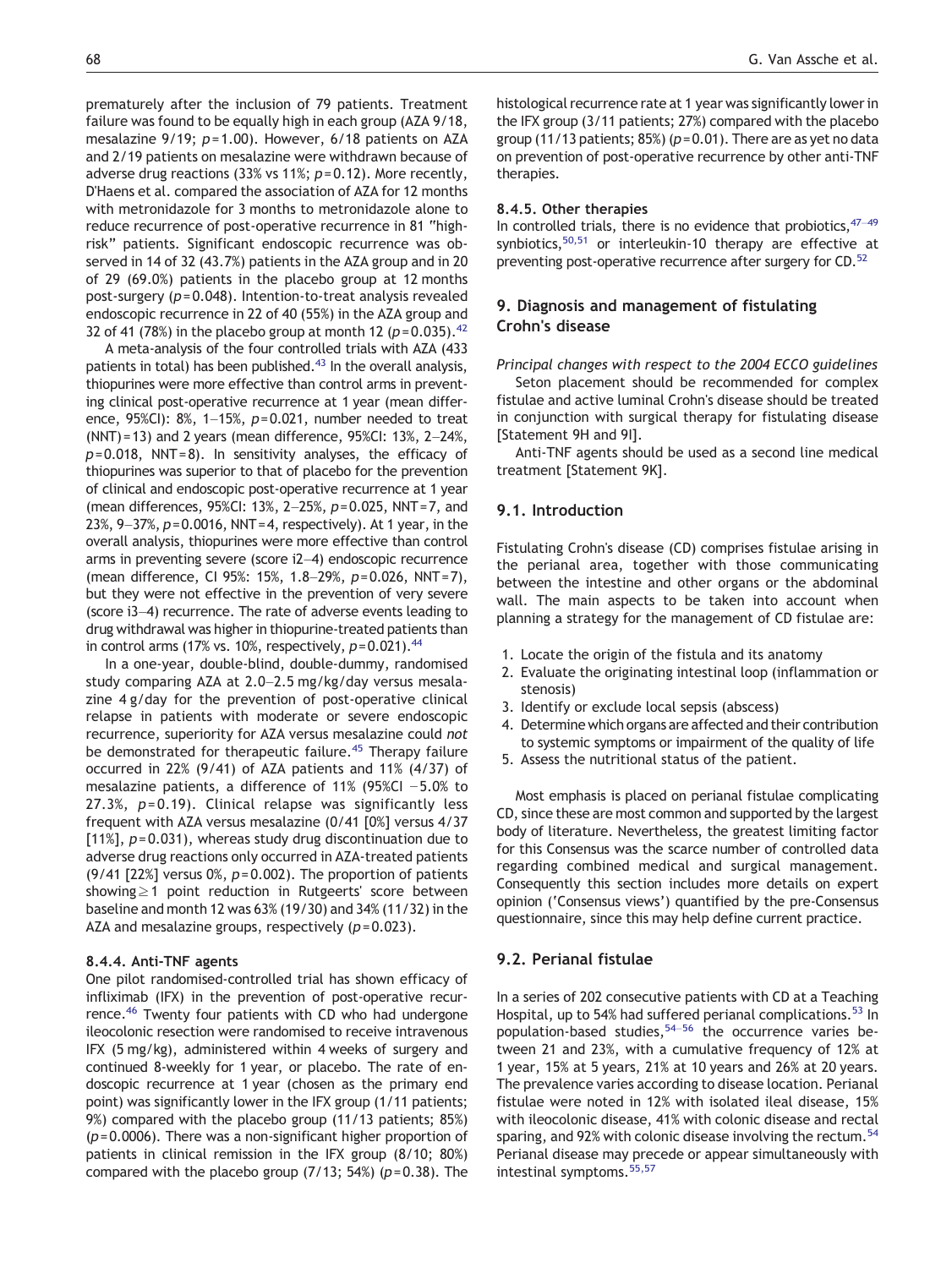# 9.3. Non-perianal fistulae

This includes fistulae communicating with other viscera (urinary bladder, vagina), loops of intestine (entero-enteral fistulae), or the abdominal wall (enterocutaneous fistulae). There is a notable lack of controlled data in this field.

# 9.4. Diagnosis of perianal fistulae

# 9.4.1. Initial diagnostic approach

ECCO Statement 9A

Pelvic MRI should be the initial procedure because it is accurate and non-invasive, although it is not needed routinely in simple fistulae [EL2b, RG B].

#### ECCO Statement 9B

Examination under anaesthetic is considered the gold standard only in the hands of an experienced surgeon. It may allow concomitant surgery, but care should be taken to obtain appropriate informed consent of the patient, since unexpected findings may preclude this [EL5, RG D].

### ECCO Statement 9C

Anorectal ultrasound requires expertise, but can be equivalent to pelvic MRI in completing examination under anaesthesia if rectal stenosis has been excluded. [EL2b, RG B]. Fistulography is not recommended [EL3, RG C].

#### ECCO Statement 9D

Since the presence of concomitant rectosigmoid inflammation has prognostic and therapeutic relevance, proctosigmoidoscopy should be used routinely in the initial evaluation [EL2b, RG B].

The diagnostic approach is a crucial aspect in the management of fistulating perianal CD, since the findings influence the therapeutic strategy. Various tools have been described, including examination under anaesthesia (EUA), fistulography and imaging by endoscopic ultrasonography or magnetic resonance. Since inflammation in the affected bowel segment determines whether medical therapy is combined with surgical drainage, endoscopy is best combined with anatomical definition of the fistulous track.

EUA is reported to be the most sensitive, with an accuracy of 90%.[55,57](#page-27-0) It has the advantage of allowing concomitant surgery, but care must be taken to obtain appropriate informed consent before the operation in case of unexpected findings. When perianal pain is present an abscess is almost always the cause. If an abscess is present or suspected, a prompt EUA including drainage is the procedure of choice to prevent the destructive effective of undrained sepsis. It should not be delayed until an MR has been performed, unless the MR scan is immediately available. Nevertheless, MRI has an accuracy of 76–100% compared to EUA for fistulae and may provide additional information.[55](#page-27-0)–<sup>59</sup> Anorectal ultrasound has an accuracy of 56–100%, especially when performed by experts in conjunction with hydrogen peroxide enhancement. $60-62$  $60-62$  Any of these methods can be combined with the endoscopy to assess the presence or absence of inflammation in the rectosigmoid colon. Anecdotal experience indicates that treatment of fistulae is unsuccessful without treatment of underlying, active disease.  $63,64$ 

#### 9.4.2. Classification of perianal fistulae

#### ECCO Statement 9E

There is no consensus for classifying perianal fistulae in CD. In clinical practice most experts use a classification of simple or complex. From the surgical point of view Parks' classification is more descriptive and can influence surgical decisions, but it is complicated to use in routine practice [EL5, RG D].

Various classifications have been proposed, either relating fistulae to the anorectal ring (high or low), or in more precise anatomical terms where the external sphincter is the reference point, described by Parks et al.<sup>65</sup> A more empiric and easier classification into simple and complex fistulae has been proposed.<sup>[66](#page-27-0)</sup> This includes the physical inspection of the area to detect fistulous connections, strictures and abscesses, together with the endoscopic evaluation of the rectosigmoid area for the presence or absence of macroscopic inflammation.

# 9.5. Treatment of fistulating disease

# 9.5.1. Simple perianal fistulae

# ECCO Statement 9F The presence of a perianal abscess should be ruled out and if present should be drained as a matter of urgency [EL5, RGD]. ECCO Statement 9G For simple perianal fistulae it is important to know if they are symptomatic. If they are not, nothing

has to be done. Only when simple fistulae are symptomatic are the options of non-cutting Seton or fistulotomy recommended [EL3, RG D]. Antibiotics, metronidazole (750–1500 mg/day) or ciprofloxacin (1000 mg/day), should be added [EL3, RG D].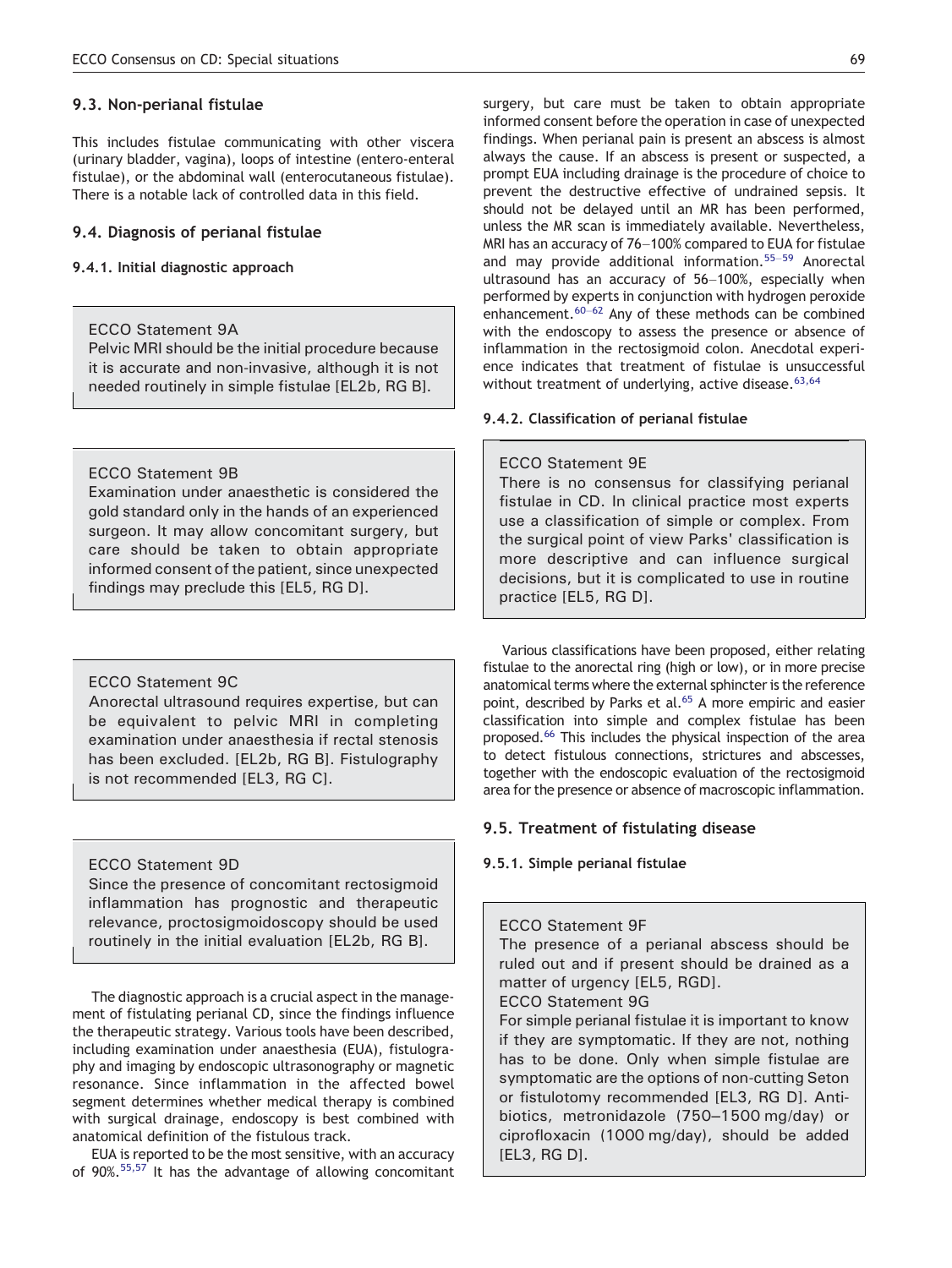9.5.1.1. Consensus views. Almost all used antibiotics as the first medical therapeutic option, azathioprine/6-mercaptopurineas the second option, and infliximab as the third option (evidence below). However, when a simple perianal fistula is symptomatic in Crohn's disease, opinion favours a combined medical and surgical strategy. Neither ciclosporin (CsA) nor tacrolimus were favoured as a fourth option. Pain in patients with a simple fistula is most often caused by an underlying abscess and most agreed that this must be ruled out by EUA complemented with pelvic MRI or anorectal ultrasound when indicated. Surgical drainage of the abscess was considered an important first step in therapy.

#### 9.5.2. Complex perianal disease

# ECCO Statement 9H

Seton placement should be recommended [EL4, RGD] for complex fistulae. The timing of removal depends on subsequent therapy.

ECCO Statement 9I

Active luminal Crohn's disease should be treated if present, in conjunction with appropriate surgical management of fistulae [EL5, RGD].

ECCO Statement 9J

Antibiotics and azathioprine/mercaptopurine should be used as the first choice of therapy for complex perianal Crohn's disease in combination with surgical therapy, in spite of a lack of clinical trials [EL4, RG D].

ECCO Statement 9K

Infliximab [EL1b, RGA] or adalimumab [EL1b, RGB] should be used as a second line medical treatment [EL1b, RGB].

9.5.2.1. Consensus views. Most initially used the same type of medical treatment options as for simple perianal disease. However, the identification and drainage of related abscesses is even more important in complex disease. All agreed that despite the lack of controlled trials, antibiotics should be started as first line therapy, but always accompanied by appropriate surgical drainage and AZA as a maintenance strategy (assuming no thiopurine intolerance) despite limited controlled data. The threshold for using biological therapy varies. Some advocate first-line use in complex perianal disease, but most advocate combining anti-TNF and surgical therapy. Although the data for anti-TNF therapy in the management of fistulating CD are more robust than for any other medical treatment, it has to be recognised that anti-TNF therapy only heals fistulae in a small minority: MRI shows that tracks persist and drainage usually recurs if treatment is stopped. There is 'Grade A evidence' for the use of IFX since placebo-controlled trials with improvement of drainage from perianal fistulae as a primary endpoint have shown efficacy for induction and one year maintenance. For ADA no specific randomised trial has been performed in patients with perianal fistulating disease and controlled evidence has only shown efficacy after maintenance therapy in a single trial where fistula remission was a secondary endpoint (grade B evidence). Consequently the Consensus was that anti-TNF therapy should not be used as first-line therapy, but in conjunction with surgical drainage, antibiotics, or thiopurine therapy, although the sequence and timing of each treatment was not agreed.

# 9.5.3. Medical therapy

9.5.3.1. Metronidazole and/or ciprofloxacin. Uncontrolled case series are the only real evidence for using these agents in these patients.  $67-70$  $67-70$  on the effect of metronidazole and/or ciprofloxacin in perianal Crohn's disease. A recent small RCT comparing metronidazole 500 mg  $(n=8)$  and ciprofloxacine 500 mg  $(n=10)$  to placebo  $(n=7)$  twice daily showed no significant benefit of either antibiotic therapy over placebo for cessation of drainage or for improvement.<sup>[71](#page-27-0)</sup> Taken together, antibiotics are effective for improving symptoms of the disease, but rarely induce complete healing. Exacerbation is the rule when these drugs are discontinued.

9.5.3.2. Azathioprine/mercaptopurine. There are also no RCTs assessing the effect of AZA or MP on the closure of perianal fistulae as the primary end point in Crohn's disease. Data favouring the use of these drugs come from a metaanalysis of five RCTs where perianal fistula closure was assessed as a secondary end point, $72$  in addition to uncontrolled case series. In this context, AZA and MP appear to be effective in both closing and maintaining closure of perianal fistulas.[73](#page-27-0)

#### 9.5.3.3. Anti-TNF agents

9.5.3.3.1. Infliximab. IFX was the first agent shown to be effective in a RCT for inducing closure of perianal fistulae and for maintaining this response over one year. For treatment of simple or complex perianal fistulae, 5 mg/kg infusions at weeks 0, 2, and 6 induced complete closure (cessation of all drainage on 2 visits 1 month apart) in 17/31 (55%) of cases.<sup>[74](#page-27-0)</sup> The ACCENT II trial confirmed this initial response (69%, or 195/306 at 14 weeks), and randomised responders to receive 5 mg/kg every 8 weeks, or placebo).[75,76](#page-27-0) At week 54, 33/91 (36%) on IFX had complete closure compared to 19/98 (19%) on placebo  $(p=0.009)$ . Response, defined as  $>50%$  closure on clinical assessment, was seen in 46% on infliximab (23% placebo,  $p=0.01$ ). Maintenance IFX reduces hospitalisation and surgery.<sup>[77](#page-27-0)</sup> These effects have been confirmed in clinical practice by several uncontrolled case series.<sup>[78,79](#page-27-0)</sup> There are no data on the effect of infliximab on simple Crohn's perianal fistulas.

9.5.3.3.2. Adalimumab. Despite the lack of a RCT where closure or improvement of drainage from perianal disease has been the primary endpoint, compete closure (cessation of drainage from all fistula orifices) and fistula improvement has been a secondary endpoint in two short term (4 weeks) clinical trials comparing ADA to placebo. In CLASSIC-1 (Clinical Assessment of Adalimumab Safety and Efficacy Studied as an Induction Therapy in Crohn's disease) ADA at 80/40 mg, 160/80 mg or placebo was administered and 32/299 patients had draining perianal fistulae.<sup>[80](#page-28-0)</sup> In GAIN (Gauging Adalimumab efficacy in Infliximab Nonresponders) a high dose induction regimen (160/80 mg) or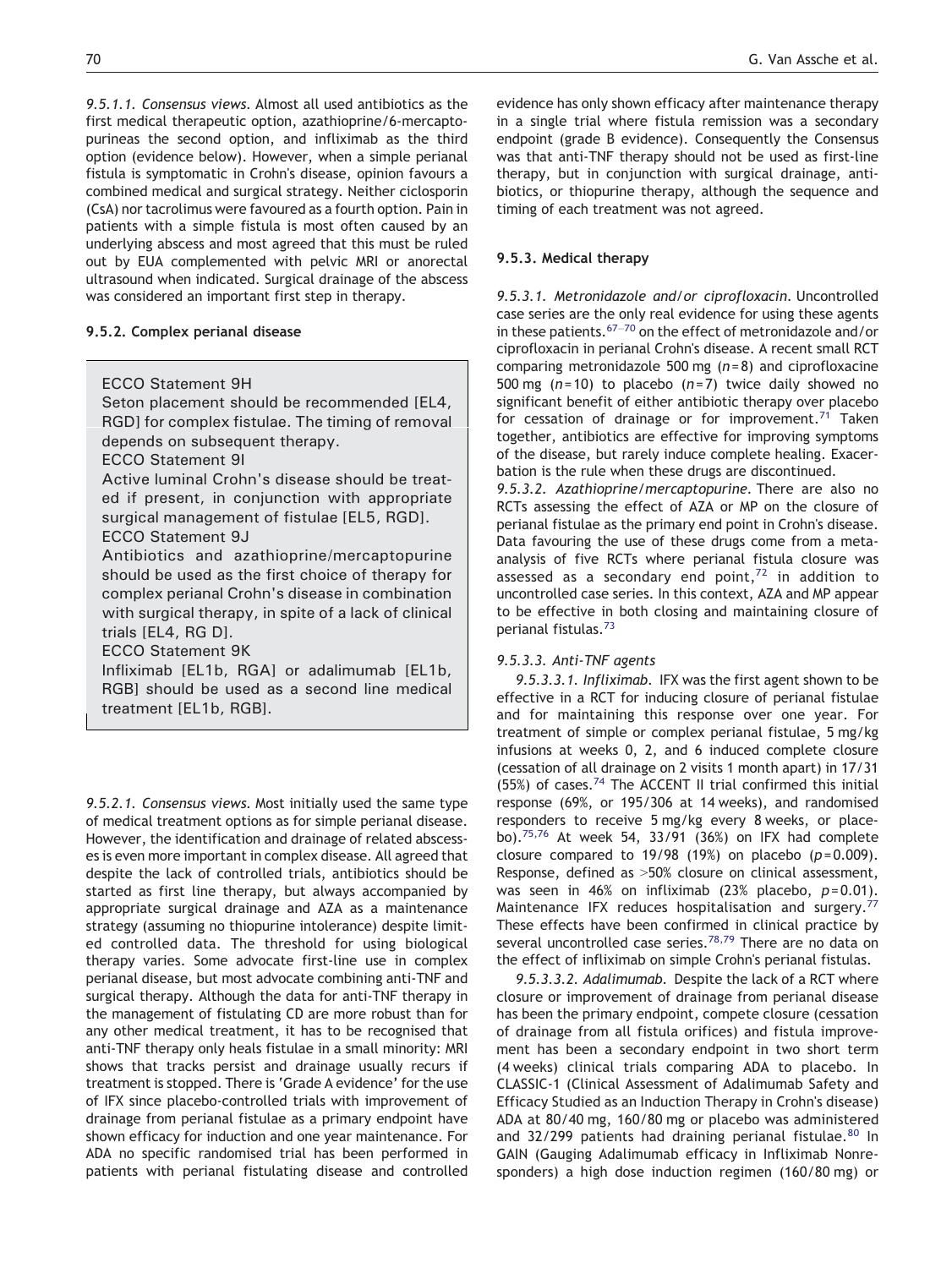placebo was administered to 325 patients, who had lost of response to or were intolerant of IFX. $81$  Of the 325 patients, 45 had perianal fistulae. In both trials no difference was found between placebo and any of the ADA induction strategies for fistula response or remission (same criteria as for IFX). In the CHARM trial (Crohn's trial of the fully Human Antibody Adalimumab for Remission Maintenance) 117 of the 778 patients had actively draining perianal fistulae.  $82,83$ All patients received open label induction of 80 mg/40 mg ADA and at week 4 they were randomised to receive either 40 mg weekly, 40 mg every other week or placebo injections for one year. Fistula response and fistula remission (cessation of drainage from all orifices) at week 26 and 56 were secondary endpoints. Fistula remission was more often observed in ADA-treated patients at week 26 (30% vs 13%,  $p<0.04$ ) and at week 56 (33% vs 13%, ( $p<0.02$ ).<sup>[83](#page-28-0)</sup> In an open label trial (22 patients, treated with ADA 160/80 mg induction) efficacy (fistula remission 23%, 5/22) was suggested at 4 weeks.  $84$ 

9.5.3.3.3. Certolizumab pegol. One 20 week trial with open label induction (PRECiSE-2) and one induction and maintenance trial (PRECiSE-1) compared CZP 400 mg 0–2– 4 weeks (or placebo in PRECiSE-1) and then 400 mg or placebo every month.<sup>85,86</sup> In PRECISE-1 107 patients had draining fistulae at baseline at week 26, 30% of CZP and 31% of placebo patients achieved fistula remission (secondary endpoint, criterion see IFX). In PRECiSE-2, 58% of patients had perianal fistulae draining and at week 20, 54% (CZP) vs. 43% (placebo, not significant) of patients had achieved fistula remission. The studies were not powered to show a difference for remission of fistula draining at the end of trial, but at present there is no controlled evidence indicating a beneficial role of CZP in patients with perianal fistulae related to CD.

9.5.3.3.4. Ciclosporin (CsA). The only data on intravenous CsA in perianal Crohn's disease come from several uncontrolled case series which, as a whole, include fewer than 100 patients.<sup>87</sup> Patients who responded were converted to oral CsA, but response was rapidly lost on drug withdrawal.

9.5.3.3.5. Tacrolimus. Uncontrolled case series indicated that tacrolimus may be effective for perianal CD. $88-92$  A subsequent small, placebo-controlled trial showed that oral tacrolimus 0.2 mg/kg/day was better than placebo at improving (closure of at least 50% of fistulae), but not at inducing remission (closure of 100% of fistulae), in perianal Crohn's disease after 4 weeks.<sup>[93](#page-28-0)</sup>

9.5.3.3.6. Other treatments. Case reports and uncontrolled case series have reported benefit, from enteral or parenteral nutrition, mycophenolate mofetil, methotrexate, thalidomide, granulocyte colony-stimulating factor and hyperbaric oxygen, but they are not recommended for standard practice.<sup>[94](#page-28-0)</sup>

# 9.5.4. Surgical procedures for perianal Crohn's disease

Surgical treatment is sometimes necessary for simple fistulae, but is always necessary for complex perianal disease. It includes abscess drainage and seton placement, according to the symptoms caused by the location and complexity of the fistulae. Fistulectomy and fistulotomy should be performed very selectively, because of the risk of incontinence. A diverting stoma or proctectomy may be necessary for severe disease refractory to medical therapy.

Uncontrolled evidence suggests that local injection of infliximab close to the fistula track may be beneficial in patients not responding to or intolerant of intravenous infliximab.[95,96](#page-28-0)

During the last 5 years, several small cohort studies have shown that the combination of seton placement and IFX is superior to either strategy alone, probably because of better drainage of abscesses and fistulae.<sup>[97](#page-28-0)</sup> This combination gives better response, <sup>[98](#page-28-0)</sup> longer effect duration and lower recur-rence rate.<sup>[99,100](#page-28-0)</sup> Moreover, reparative surgery (e.g. mucosal flap or fistula plug) during IFX therapy may improve long-term healing rates.<sup>[100](#page-28-0)</sup> The important principle is that undrained perianal sepsis is destructive to perianal structures, including sphincters, and optimal management involves both colorectal surgeons and gastroenterologists experienced in the management of CD.

### 9.5.5. Monitoring the therapeutic response

### ECCO Statement 9L

In evaluating the response to medical or surgical treatment in routine practice, clinical assessment (decreased drainage) is usually sufficient [EL2b, RG D]. To quantify treatment efficacy the Perianal Crohn's Disease Activity Index (PCDAI) should be used [EL5, RGD]. In the setting of clinical trials, MRI in combination with clinical assessment is now considered mandatory [EL2b, RG D].

9.5.5.1. Consensus views. Most participants report using more than one method to assess the therapeutic response. Clinical assessment, as described by Present,  $74$  which defines cessation of drainage despite gentle pressure in >50% fistulae after treatment, or MRI were preferred by 59 and 53% respectively. Some (34%) use the Perianal (Crohn's) Disease Activity Index, P(C)DAI alone or in combination with other techniques.  $88,94$  Endoanal ultrasound was used by <20%. The PCDAI has the advantage of providing a quantitative assessment and encompasses several criteria of disease activity including discharge, pain, restriction of sexual activity, induration and type of fistula.

# 9.6. Continuing therapy for perianal Crohn's disease

#### ECCO Statement 9M

Azathioprine/6-mercaptopurine [EL2B, RG C], infliximab [EL1b, RG A] or adalimumab [EL1b, RG B] or seton drainage, or a combination of drainage and medical therapy [EL3 RG C] should be used as maintenance therapy. All maintenance therapies should be used for at least one year [EL1b, RG A].

There are no data on the effect of AZA/MP as maintenance therapy for fistulae after induction with IFX, or during IFX maintenance therapy. Around 75% of patients in the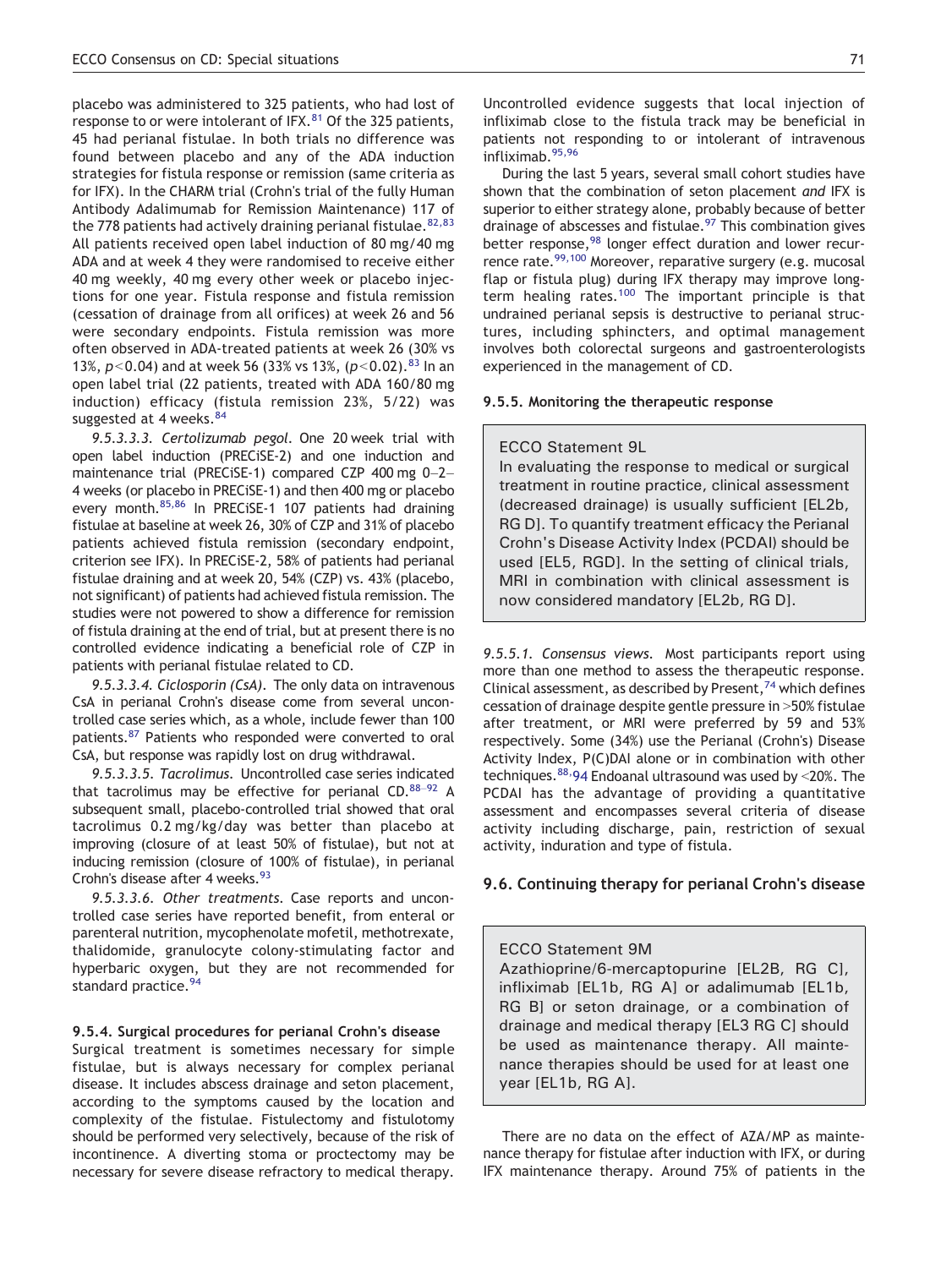ACCENT II trial were already on AZA/MP prior to recruitment,[75,76](#page-27-0) but this medication was continued together with IFX in only 30%. This implies that although IFX maintained longer fistula closure than placebo in this trial, it occurred with  $AZA/MP$  as background therapy in some cases.<sup>[75](#page-27-0)</sup> Nevertheless for perianal disease, only maintenance therapy with IFX has been shown to reduce hospitalization and surgery.<sup>[77](#page-27-0)</sup> For ADA, controlled maintenance data with perianal fistulating disease as a primary endpoint, indicate efficacy but data on reduction of hospitalization and surgery for patients with fistulating disease are not available.

# 9.6.1. Consensus views

More than 90% believe that maintenance therapy after successful cessation of fistula drainage is mandatory. The preferred drugs were AZA/MP, IFX or ADA as scheduled retreatment for at least one year, depending on the agent needed to induce remission.

9.6.2. Therapeutic approach in the event of infliximab failure

# ECCO Statement 9N

In the event of anti-TNF failure, the use of azathioprine/mercaptopurine or methotrexate, with antibiotics as adjunctive treatment, is the first therapeutic choice [EL5, RG D]. Depending on the severity of the disease, a diverting ostomy can be performed and can rapidly restore quality of life, or proctectomy as the last resort [EL5, RG D].

# 9.6.3. Surgical intervention in conjunction with infliximab treatment

There is real concern about the use of anti-TNF treatment in the presence of undetected perianal sepsis. It is, therefore, important to perform surgery (by EUA) for perianal disease including abscess drainage and seton placement before, or at the start of IFX therapy, to avoid septic complications and optimise therapeutic results.

# 9.7. Management of non-perianal fistulating Crohn's disease

#### 9.7.1. Enterocutaneous fistulae

There are no randomised-controlled trials on the effect of medical treatment for non-perianal fistulating CD, other than the subgroups of the ACCENT II trial. Less than 10% of the patients in the ACCENT II trial on IFX had abdominal enterocutaneous fistulae.<sup>[96](#page-28-0)</sup> For the 25 patients (out of 282) with rectovaginal fistulae in the ACCENT II trial, IFX was only modestly effective (45% closure at week 14).<sup>[76](#page-27-0)</sup> The management of enterocutaneous fistulae in CD is a complex, multidisciplinary challenge, and referral to a specialist centre is recommended. Gastroenterologists and colorectal surgeons should particularly beware early re-operation to close a fistulous track, because this is often associated with recurrence or further complications, unless the nutritional state is optimised.

#### 72 G. Van Assche et al.

#### 9.7.2. Enterogynaecological fistulae

ECCO Statement 9O Low anal-introital fistula may not need surgical treatment [EL5, RG D] if asymptomatic.

# ECCO Statement 9P

If the patient has a symptomatic fistula, surgery is usually necessary (including diverting ostomy) [EL5, RG D]. Active Crohn's disease especially with rectal inflammation should be treated medically prior to surgery [EL5, RG D].

Intestinal small bowel or sigmoid-gynaecological fistulae can usually be treated with resection of the diseased bowel segment [EL5, RG D]. Surgical therapy for enterogynaecological fistulae should be precisely tailored to the individual patient. Rectovaginal fistulae failing conservative treatment should have surgery with an advancement flap and/or diverting -ostomy if associated with unacceptable symptoms. Most in the Consensus believed that interventional techniques such as fistula plugs or glues need to be evaluated in controlled trials [EL5, RGD]. Other techniques for recurrent fistulation, such as gracilis muscle interposition, have been reported to be successful, $101,102$  but specialist assessment and management is essential.

Systemic corticosteroid therapy  $(>20$  mg prednisolone equivalent for more than 2 weeks) increases the risk of septic post-operative complications and should be tapered prior to surgery if possible. Purine analogues and anti-TNF agents do not appear to confer a significant risk of septic complications in proctological surgery (see Section 7 in Current management).

# 10. Crohn's disease in children and adolescents: diagnosis and treatment

Principal changes with respect to the 2004 ECCO guidelines

Both exclusive enteral nutrition (EEN) and corticosteroids (CS) are effective for induction of remission of Crohn's disease in children but EEN has fewer side effects and promotes growth [Statement 10C].

Infliximab is effective for induction and maintenance of remission in paediatric Crohn's disease [Statement 10 I].

Multidisciplinary teams in paediatric gastroenterology centres are recommended for the care of children with CD [Statement 10M].

# 10.1. Introduction

According to recent literature, the incidence of CD in children and adolescents is approximately 3 (range 1–8)/100,000, and has risen across Europe in the past decade.<sup>[102](#page-28-0)–111</sup> In up to 20% of all patients, the disease presents before the age of 18 years, and even in very young children (age  $\leq$  years) CD may occur.<sup>[112](#page-28-0)</sup> There are specific differential diagnoses that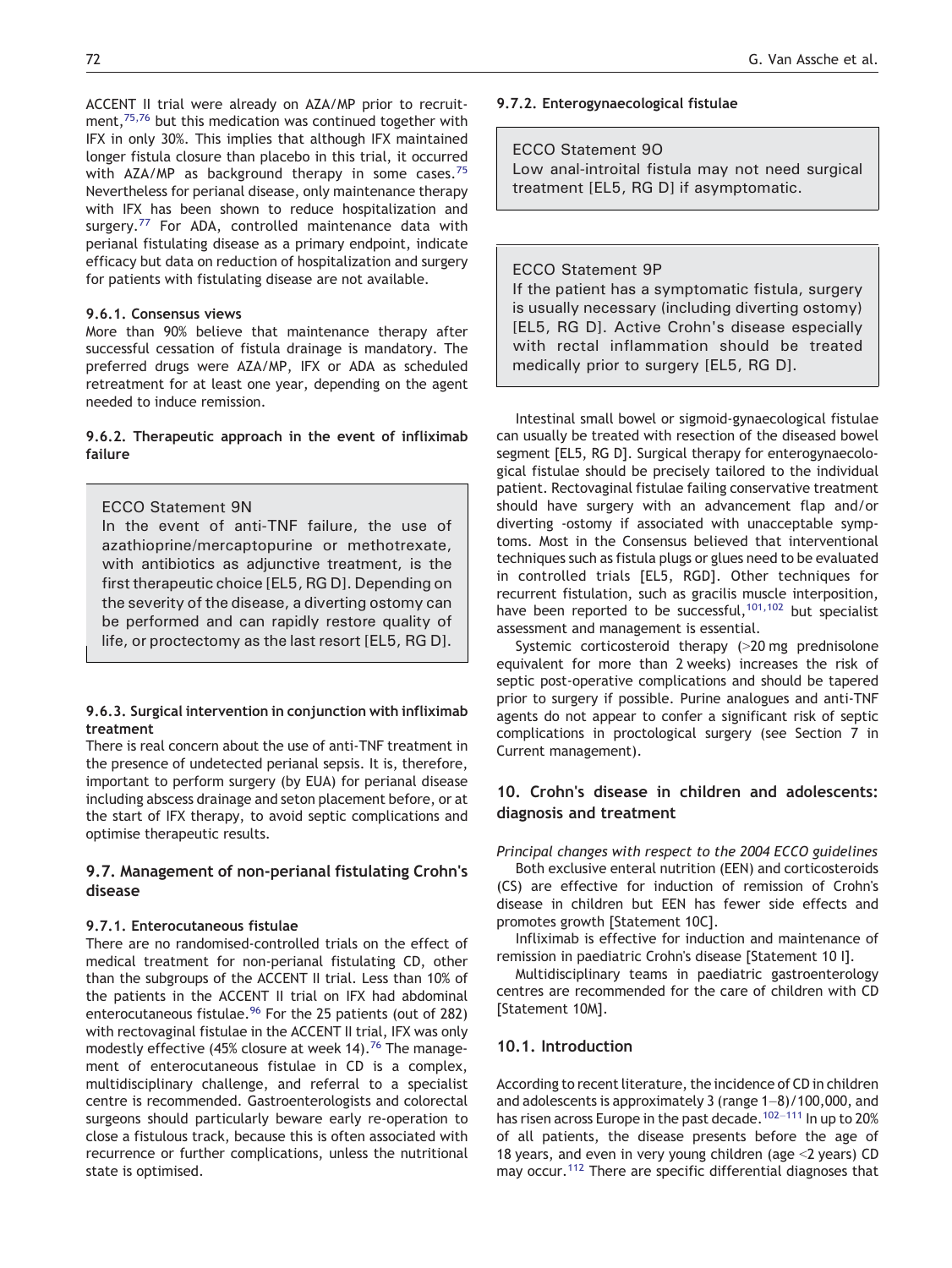are particularly relevant to children presenting with suspected CD, including primary immunodeficiency disor-ders.<sup>[113,114](#page-28-0)</sup> In addition, there are clear differences between adult and paediatric/adolescent onset CD in terms of natural history, the impact on the patient and appropriate therapeutic strategy.[115,116](#page-28-0) For example, recent studies have demonstrated that the phenotype of CD presenting in the young differs from adult onset disease, with more extensive distribution at presentation and extension of disease during the first 2 years of diagnosis in approximately one third of patients.[116](#page-28-0) Other features which are relevant to paediatric CD include growth failure, which is present at diagnosis in 10– 40% of affected children.<sup>117–[119](#page-28-0)</sup> Finally, chronic disease presenting in childhood and adolescence may be associated with marked psychological morbidity which impacts on education, relationships, psychosexual development and adherence to therapy.<sup>120–[123](#page-29-0)</sup> These features mandate distinct guidelines on disease management for this patient group. The original ECCO consensus guidelines for the management of children and adolescents with CD have recently been revised based upon advances in the literature since 2004 and are presented below.<sup>[124](#page-29-0)</sup>

# 10.2. Diagnosis

# ECCO Statement 10A

Children and adolescents with suspected IBD require a thorough history and examination, including assessment of growth velocity and pubertal stage [EL4, RGC]. Normal laboratory investigations do not exclude a diagnosis of IBD [EL 2b, RG B]. Normal levels of faecal surrogate markers for intestinal inflammation, such as calprotectin or lactoferrin, make active disease in the lower gastrointestinal tract unlikely and may guide the need for invasive investigation [EL 3b, RG B].

#### ECCO Statement 10B

Initial investigation should consist of colonoscopy (including terminal ileal intubation) with multiple biopsies [EL2b, RG B], upper GI endoscopy with multiple biopsies [EL2b, RGB], and small bowel imaging [EL2b, RGB]. The technique used to examine the small bowel will depend on local expertise; but dynamic contrast-enhanced magnetic resonance imaging can reliably show most lesions of Crohn's disease without exposure to ionizing radiation [EL 2b, RG C].

The IBD working group of the European Society of paediatric Gastroenterology Hepatology and Nutrition (ESP-GHAN) has reached a consensus on the diagnosis of IBD in children, which have been summarised as the "Porto Criteria".<sup>[125](#page-29-0)</sup> This group felt it is essential to establish a diagnosis of the type of disease, as well as to determine severity, localization and extent of the disease, before treatment is started. The ECCO Consensus agrees that all children suspected of Crohn's disease should have a complete work-up at the time of diagnosis.

Therefore all patients with suspected IBD should have a full medical history including abdominal and extra-intestinal symptoms, fever, stool pattern, growth velocity over the last year(s) and family history of IBD.<sup>126</sup> Physical examination must include oral and perianal inspection, anthropometric measurements and evaluation of the pubertal stage. Laboratory investigations should include signs of acute and/or chronic inflammation (ESR, CRP, and platelet count), anemia, hypoproteinaemia and signs of malnutrition. Faecal culture for infections, including C. difficile toxin assay, is recommended with microscopy to exclude parasites if there is a relevant travel history. It is important to note that the absence of the typical symptoms of abdominal pain and diarrhoea or signs of inflammation do not exclude a diagnosis of CD. Thus, data of 392 prospectively enrolled children with newly diagnosed CD in 18 US/Canadian centres showed that 21% with mild CD had normal values for the four most commonly used markers, haemoglobin level, platelet count, albumin level, and erythrocyte sedimentation rate.<sup>[127](#page-29-0)</sup> Growth retardation may be the only symptom at diagnosis,<sup>[118,119](#page-29-0)</sup> therefore it is essential to assess not only length, weight, and BMI according to sex and age matched percentiles, but also the growth velocity over the last year, if available.

Faecal surrogate markers for intestinal inflammation may be more helpful than serological markers in deciding whether an endoscopy is required.<sup>128–[135](#page-29-0)</sup> However, most studies rely on the presence of colonic inflammation and the performance of these markers in CD presenting in the small intestine has not been systematically explored. If the level of faecal surrogate marker is constantly elevated but colonoscopy is normal, a site of inflammation should be sought in the small intestine. However, it is important to stress that these markers are non-specific and not sufficient to confirm or exclude a diagnosis. Faecal calprotectin and faecal lactoferrin have been studied most and seem to have equal performance in paediatric and adult patients.

Evidence from the literature supporting colonoscopy with ileal intubation, and not simply sigmoidoscopy, is provided by retrospective cohort studies.<sup>[136](#page-29-0)-140</sup> Additional upper endoscopy is advised on the basis of both retrospective and prospective studies showing that histology of the upper GI tract may confirm a diagnosis of CD that would otherwise have been missed in 11% to 29% of cases.<sup>[141](#page-29-0)-144</sup> Endoscopy in children should be performed by a gastroenterologist with training and experience in paediatric endoscopy. For safety reasons and to avoid psychological trauma from endoscopy, deep sedation or anaesthesia performed by an anaesthetist/ paediatrician experienced with these methods in children and adolescents should be applied during upper and lower endoscopies in this age group.<sup>[145,146](#page-29-0)</sup>

Small bowel investigation is indicated in all patients at diagnosis to guide therapeutic management and detect strictures that may need surgical resection even though the terminal ileum may appear normal at colonoscopy.<sup>[147,148](#page-29-0)</sup> In the "Porto criteria" small bowel follow-through was the recommended imaging modality in children.<sup>[125](#page-29-0)</sup> However, concern about the proven increased risk of high radiation exposure in this patient group mandates the use of alternative techniques where possible.<sup>[149,150](#page-29-0)</sup> Contrast enhanced MRI with ingestion of a hyper-osmotic solution to aid resolution of small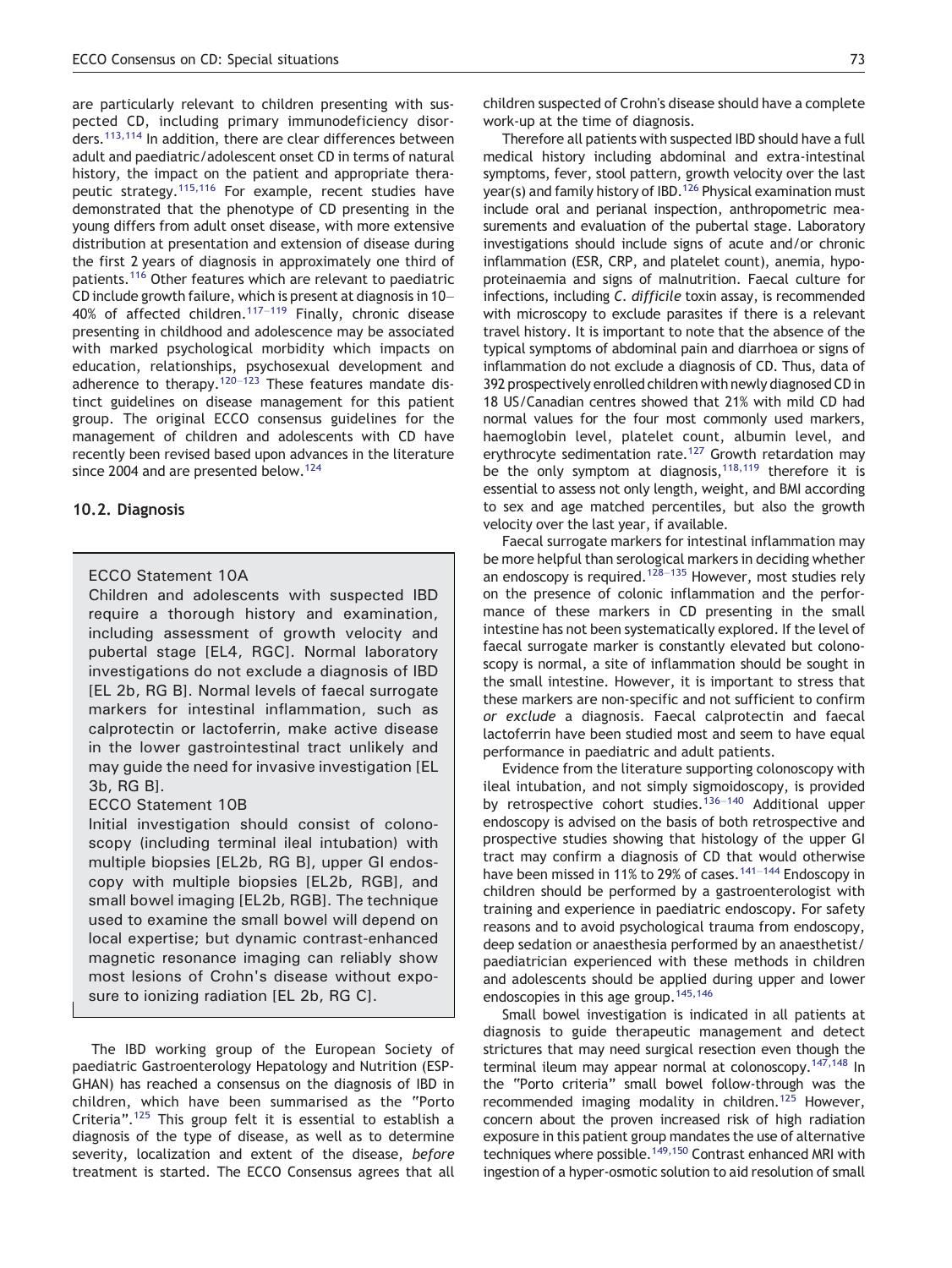bowel loops either orally or via MRI enteroclysis is the preferred imaging technique if available.<sup>151–153</sup> As in the adult population, MRI is also the method of choice for imaging pelvic fistulae and abscesses in paediatric patients[.154](#page-29-0) Neither high resolution trans-abdominal ultrasound or dynamic Doppler sonography are sufficient for the initial work up of the small bowel, but may be used as an initial assessment of symptoms or to look for complications during follow up.<sup>155,156</sup>

Small bowel capsule endoscopy may be considered as a diagnostic investigation in children with suspected small bowel Crohn's disease when endoscopy of the terminal ileum was normal or technically not possible and other imaging techniques have not provided the diagnosis.[157](#page-29-0)–<sup>159</sup> Although not evaluated in large numbers of children, small bowel capsule endoscopy is considered safe with low risk of impaction beyond infancy.[160](#page-30-0)–<sup>162</sup> In patients with IBD the risk for capsule impaction is higher than in other indications (bleeding, protein loosing enteropathy etc.). In young children, problems in swallowing the capsule may require endoscopic replacement of the capsule in the duodenum[.160,163,164](#page-30-0)

# 10.3. Treatment

# 10.3.1. General

The medical treatment of CD in children is shifting towards a more aggressive approach at presentation of the disease. Immunomodulators such as AZA should be introduced early to prevent disease progression in selected patients. Evidence from clinical trials in children with CD is scarce, and treatment decisions are often based on extrapolation from the adult literature. However, some good quality clinical trials have been performed during the past 5 years, providing the basis for these guidelines. The initial treatment of CD in children depends on disease severity and distribution.

### 10.3.2. Induction therapy

#### ECCO Statement 10C

Both exclusive enteral nutrition (EEN) and corticosteroids are effective for induction of remission irrespective of disease activity or location [EL1a, RGA]. However, EEN has fewer side effects and promotes growth [EL2b RGB]. Elemental enteral formula is not more effective compared to polymeric formula feeds [EL3, RG C].

A meta-analysis of 11 trials comparing efficacy of corticosteroids versus exclusive enteral nutritional (EEN) therapy in 394 children with active CD demonstrated that both options are equally effective (OR 0.96, 95%CI 0.6 to 1.14).<sup>[165](#page-30-0)</sup> This finding is not supported by the recent Cochrane review including both adult and paediatric patients, which concluded that steroids were significantly more effective.<sup>166</sup> However, in children, EEN has significant advantages over steroids, due to its beneficial effect on increasing growth velocity and reducing mucosal inflammation.<sup>167-169</sup> The marked differences in the efficacy of EEN between adult and paediatric studies may be explained by increased compliance in children with a lower dropout rate in the EEN group, resulting in enhanced results in 'intention-totreat' analyses. EEN is effective at inducing remission irrespective of disease location, although there is evidence that children with colonic disease show a better response if there is also ileal involvement.<sup>[170](#page-30-0)</sup> There is insufficient evidence to suggest that elemental (or oligomeric) formula has greater therapeutic efficacy than non-elemental (polymeric) formula feed[.171](#page-30-0) However, the supplementation of only part of the daily energy intake is less effective in inducing remission and should not be recommended for this purpose.[172](#page-30-0)

# ECCO Statement 10D

Budesonide is effective and favoured over prednisolone in mild to moderate active ileo-caecal CD because of significantly fewer side effects [EL1b, RG AI. The role of budesonide in the treatment of severe or extensive Crohn's disease is uncertain.

Although most paediatric patients with CD initially respond to corticosteroids, the proportion of those entering histological remission is unknown.<sup>[173](#page-30-0)</sup> Initial steroid resistance occurs in 11–17% and after one year from diagnosis, 30% of the paediatric patients are steroid dependent.  $174,175$ In prospective randomised-controlled trials the effect of budesonide was comparable to prednisolone in patients with mild to moderate active ileocolonic CD.[177](#page-30-0)−<sup>179</sup> Although budesonide induces less glucocorticoid bioactivity than prednisolone,<sup>[176](#page-30-0)</sup> steroid-related side effects cannot be avoided. However, the frequency of adverse events reported in clinical trials is lower with budesonide than with prednisone.[179](#page-30-0) Adrenal suppression with budesonide may occur as early as one week after starting therapy, particu-larly in children younger than 12 years of age.<sup>[180](#page-30-0)</sup>

ECCO Statement 10E The role of mesalazine [EL2b, RG B], antibiotics [EL4 RGD] and probiotics [EL4, RGC] for inducing remission in children with active CD is unclear.

There are no studies that demonstrate a therapeutic benefit for mesalazine, antibiotics or probiotics to induce remission in paediatric/adolescent patients with active CD. However, there is a role for antibiotics in treating Crohn's related sepsis, draining fistulae, abscesses or bacterial overgrowth.

# 10.3.3. Maintenance therapy

# ECCO Statement 10F

Neither prednisolone/prednisone [EL5, RG D] nor budesonide [EL1a, RG B] should be used as maintenance treatment in paediatric Crohn's disease.

A recent Cochrane review and meta-analysis has reported no benefit for budesonide in the maintenance of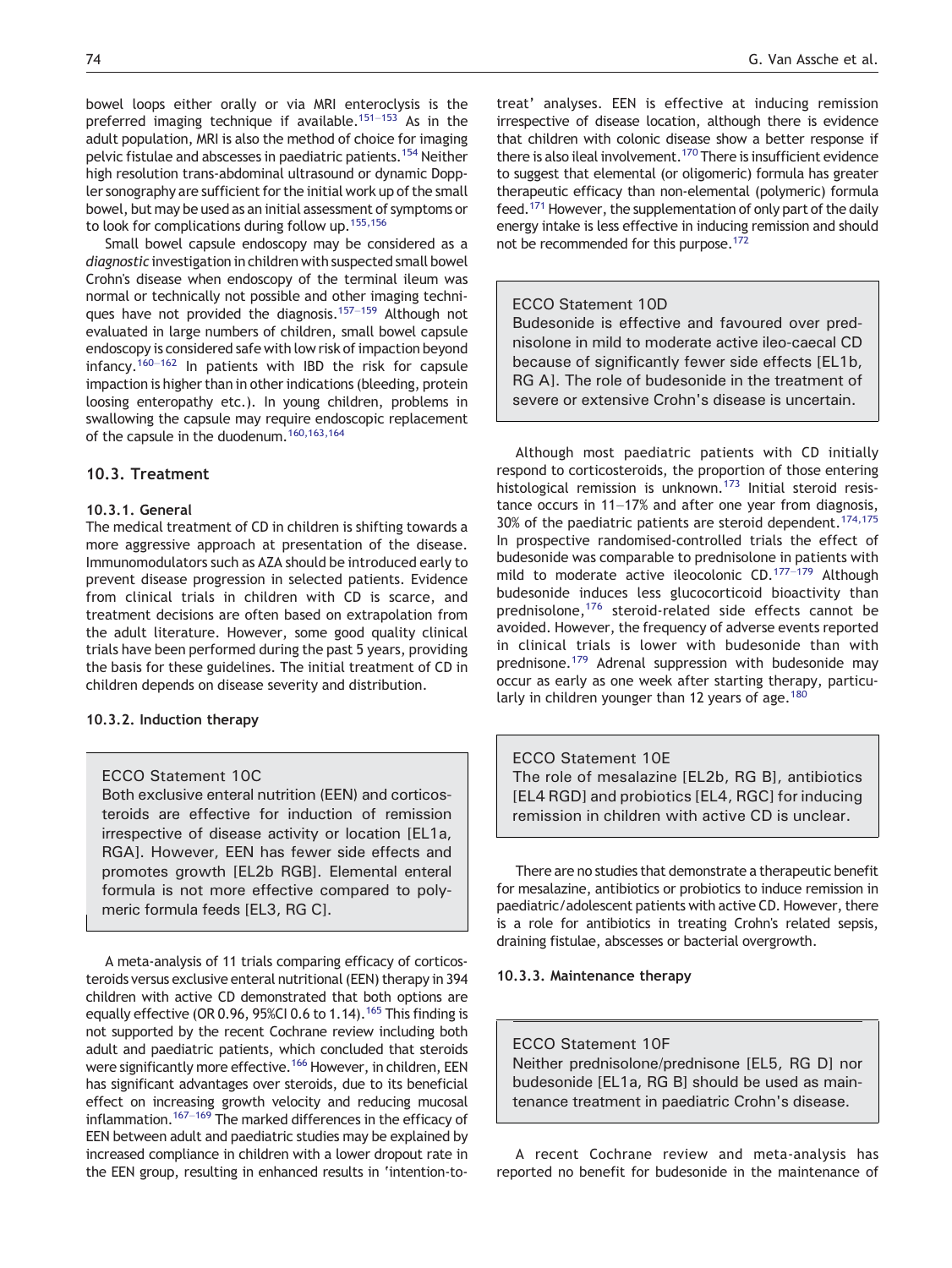remission of paediatric  $CD.^{181}$  $CD.^{181}$  $CD.^{181}$  There are no studies in the paediatric population investigating the maintenance role of prednisolone/prednisone; however, studies in adults have shown that long-term treatment with corticosteroids does not maintain remission. Therefore, prednisolone and budesonide should not be used as maintenance treatment in view of their negative effect on growth and bone mineralization.

ECCO Statement 10G

The role of mesalazine in maintaining remission in paediatric Crohn's disease is unclear [EL2b, RG B].

The role of mesalazine as maintenance treatment is unclear, because no studies are available in children. Extrapolation from the adult literature suggests that mesalazine has no advantage over placebo. However, mainly due to its perceived lack of side effects, mesalazine is still often used in children who present with mild disease. The role of mesalazine as prophylaxis against colorectal cancer in patients with long-term extensive active colonic CD is covered in the adult statements as there are no studies relevant to the paediatric/adolescent age group. A single study investigating the maintenance effect of the probiotic Lactobacillus rhamnosus strain GG in children with CD showed no benefit compared to placebo in delaying disease recurrence.<sup>182</sup>

### ECCO Statement 10H

Azathioprine or mercaptopurine is effective for the maintenance of remission [EL1b, RG A]. Early introduction should be considered at the time of remission induction with either corticosteroids or exclusive enteral nutrition as a part of the treatment regimen in newly diagnosed paediatric patients with severe or extensive Crohn's disease [EL1b, RG A].

ECCO Statement 10I

Methotrexate is effective in maintaining remission in patients resistant or intolerant to azathioprine/ mercaptopurine [EL2b, RG B].

The most effective drugs used to maintain remission appear to be the thiopurines, azathioprine (AZA) and mercaptopurine (MP). Early introduction at the time of remission induction has been shown to result in significant prolongation of the duration of remission as well as a valuable steroid-sparing effect.<sup>[183](#page-30-0)</sup> Methotrexate is an alternative to AZA or MP if these drugs are not tolerated or are ineffective, and has shown steroid-sparing effects in retro-spective cohort series.<sup>[184](#page-30-0)–187</sup> There is one retrospective single centre cohort study suggesting benefit for thalidomide in thiopurine refractory patients of this age group, however the development of neuropathy limited use in 25% patients.[188](#page-30-0)

#### 10.3.4. Refractory disease

#### ECCO Statement 10J

Infliximab is effective for induction of remission in paediatric Crohn's disease patients with moderate to severe disease who are refractory to or intolerant of standard induction therapy [EL2b, RGB]. Regular infliximab infusions can maintain remission for patients with an initial response [EL1b, RGA] and may be effective at closing fistulae [EL4, RGC], although a significant proportion will require dose modification [EL4, RG C].

There have been no randomised placebo controlled trials assessing the efficacy of IFX as an induction regime in children/adolescents with CD. However, evidence of benefit comes from a randomised, dose-blind, open-label trial, $189$  the open-label induction arm of the REACH study,<sup>[190](#page-30-0)</sup> as well as retrospective case series.<sup>[191](#page-30-0)–198</sup> The REACH study demonstrated the clinical efficacy of 8 weekly infliximab infusions as a maintenance therapy in children on concomitant immunosuppression who responded to IFX induction therapy.<sup>[190](#page-30-0)</sup> Dose escalation or a reduction in dose interval may be required to maintain remission in the long term.[190,199,200](#page-30-0) Maintenance IFX has a steroid-sparing effect,<sup>[175,190,195](#page-30-0)</sup> as well as a benefit on growth.<sup>[190,201,202](#page-30-0)</sup> Several case series suggest benefit in patients with fistulat-ing disease.<sup>[193,197,203](#page-30-0)</sup> There are case reports of benefit with alternative anti-TNF agents in paediatric CD,<sup>[204](#page-31-0)</sup> and results from current controlled trials are awaited.

There is some evidence that concomitant immunosuppressive therapy reduces the immunogenicity of IFX and increases serum IFX concentrations in patients receiving episodic therapy[.205,206](#page-31-0) There are, however, significant increased risks of opportunistic infections in patients taking multiple immunosuppressive therapies and case reports of fatal hepatosplenic T-cell lymphoma in patients receiving combination AZA and anti-TNF therapy[.207,208](#page-31-0) Therefore, decisions about the role of concomitant immunosuppressives should discussed with the individual patient and family.

# ECCO Statement 10K

Elective surgery should be considered in children with disease resistant to medical therapies, especially in pre-pubertal or early pubertal children with growth failure and localized Crohn's disease [EL4 RGC].

Surgical treatment is indicated in localized (stricturing) or treatment-resistant ileo-caecal disease and is associated with a significant increase in growth velocity.<sup>[209](#page-31-0)</sup> Early intervention should be considered in the presence of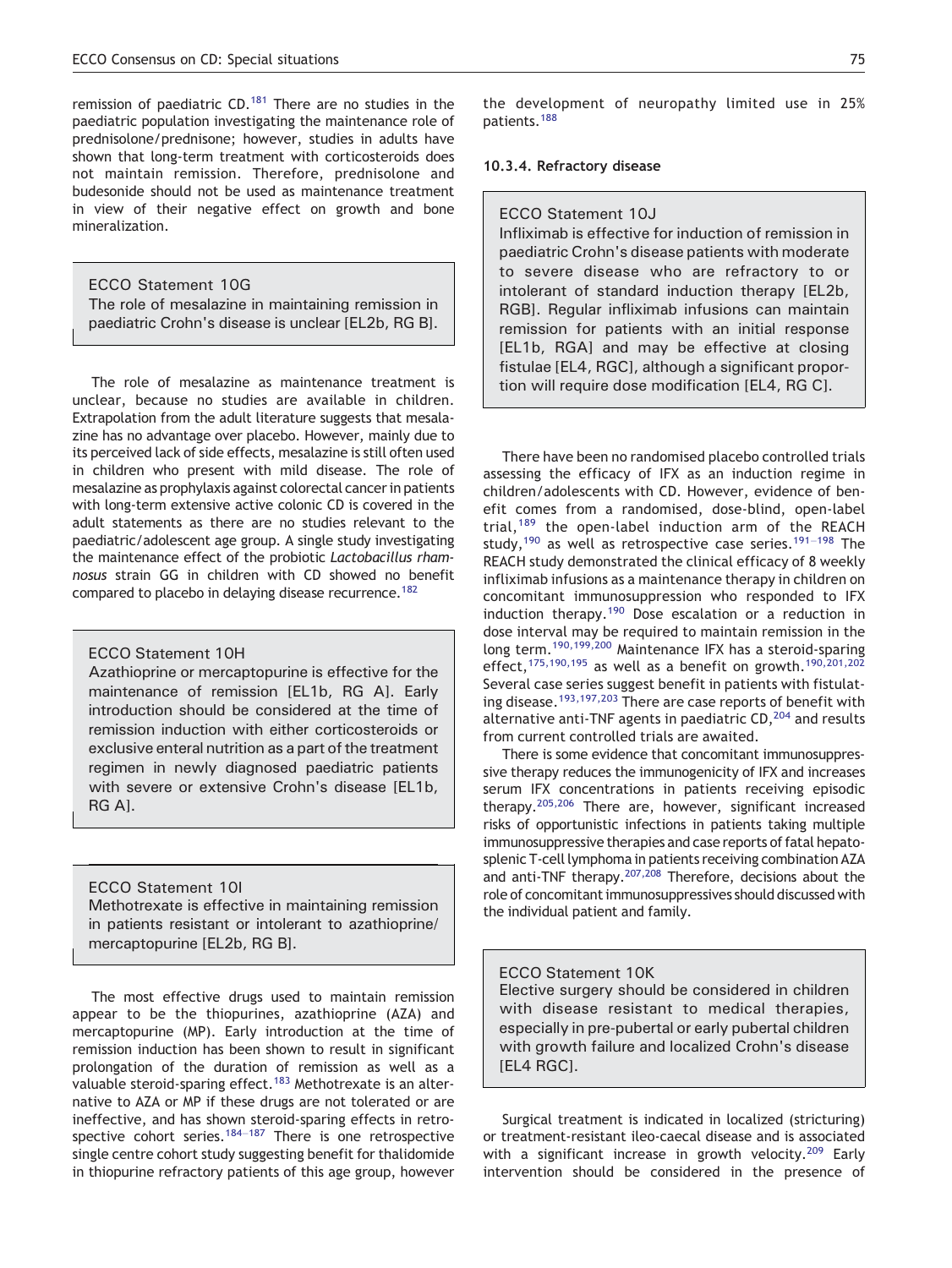growth failure, because the "window of opportunity" might have lapsed once puberty has started.<sup>[119,210](#page-29-0)-214</sup>

# 10.4. Supportive management

ECCO Statement 10L Psychosocial support should be given to patients and their families [EL4, RG C].

The limited data available suggest that adolescents with IBD are more depressed and anxious with clinically significant social problems and have significantly worse health related quality of life scores than their healthy peers.<sup>120-123</sup> Therefore, special consideration should be given to the psychosocial support of children and adolescents with CD as their quality of life will improve when adequate coping skills are taught.<sup>[215](#page-31-0)</sup>

### ECCO Statement 10M

Nutritional status, growth and pubertal development should be recorded at diagnosis and during the course of disease. Nutritional deficiencies should be vigorously treated [EL3, RG B].

Growth failure is a unique complication of paediatric inflammatory bowel disease and needs to be addressed separately. Growth failure is caused by a combination of insufficient intake of calories, increased losses and ongoing inflammation. When a child fails to grow, treatment for their Crohn's disease is likely to be inadequate. In these paediatric patients, treatment should be intensified and adequate intake of calories ensured.[119,172,216](#page-29-0)

Low bone mineral density (BMD) is frequently detected in newly diagnosed children.<sup>217–219</sup> Risk factors for BMD are especially active inflammation, impaired nutritional status and corticosteroid therapy.[217,220](#page-31-0)–<sup>222</sup> Studies that support regular monitoring of BMD have not been performed, but monitoring at the time of diagnosis should be considered.<sup>[117,118](#page-28-0)</sup> The reference for normal BMD relates to adults aged 25 years, so paediatric reference ranges should be sought and results carefully interpreted to the individual and family; adjustment may need to be made for bone age. Interventions that lead to increased bone mineral content may be helpful including adequate nutrition, weight-bearing exercise and optimal disease control using immunosuppressants or biological therapies[.217,218,222,223](#page-31-0) The role of routine vitamin D and calcium supplementation on BMD is not clear.<sup>223,224</sup>

#### ECCO Statement 10N

The care of children with CD should involve a multi-disciplinary team in a paediatric gastroenterology centre [EL5, RGD]. Transition clinics for adolescents with Crohn's disease represent optimal care and are highly recommended [EL5, RG D].

Although no studies have prospectively assessed the value of specialist clinics, there is evidence that children seen in a paediatric IBD centre are more likely to receive nutritional therapy and less likely to receive steroids than those seen in a non-specialist clinic.<sup>[225](#page-31-0)</sup>

# 10.5. Conclusions

The full extent of CD in children should be assessed at diagnosis by ileocolonoscopy, upper endoscopy (both with multiple biopsies) and small bowel imaging. First line therapy for the induction of remission in patients with ileal/ileocolonic disease should be exclusive enteral nutrition rather than steroids, because the former has fewer side effects and a positive impact on growth velocity. Early introduction of immunosuppressive maintenance treatment reduces the relapse rate and may therefore have a significant steroidsparing effect. IFX should be considered for patients refractory to initial induction therapies. Maintenance IFX is appropriate for patients in whom induction therapy is effective, although surgery should also be considered for patients with localized disease. It is important to assess and treat nutritional deficiencies and impaired growth aggressively and to consider the psychological morbidity associated with CD. The Consensus group considers that this is best achieved in the setting of multidisciplinary care in a paediatric gastroenterology clinic with defined adolescent transition clinics.

## 11. The management of pregnancy in Crohn's disease

Principal changes with respect to the 2004 ECCO guidelines Medical therapy for Crohn's disease should generally continue during pregnancy as the benefits of controlled disease outweigh the risks of medication [Statement 11F].

## 11.1. Fertility in Crohn's disease

# ECCO Statement 11A

Crohn's disease does not seem to affect fertility when the disease is inactive [EL3b, RG B]; however active disease leads to reduced fertility [EL3b, RG B]. Female patients who undergo surgery are at risk for impaired tubal function [EL3b, RG B]. In male patients rectal excision may lead to impotence or ejaculatory problems; however there is no comparison with the general population [EL4, RG C]. Sulfasalazine therapy causes infertility (reversible) in male patients because of changes in semen quality [EL3b, RG B].

Patients with quiescent CD are as fertile as the general population.226–[228](#page-31-0) Patients with IBD have fewer children than the general population, but this appears to reflect voluntary childlessness. Active CD reduces fertility by several mechanisms, including inflammation involving the fallopian tubes and ovaries, perianal disease causing dyspareunia and previous surgical intervention.<sup>228–[231,232](#page-31-0)–240</sup> Sulfasalazine therapy (but neither other 5-ASA compounds nor AZA) causes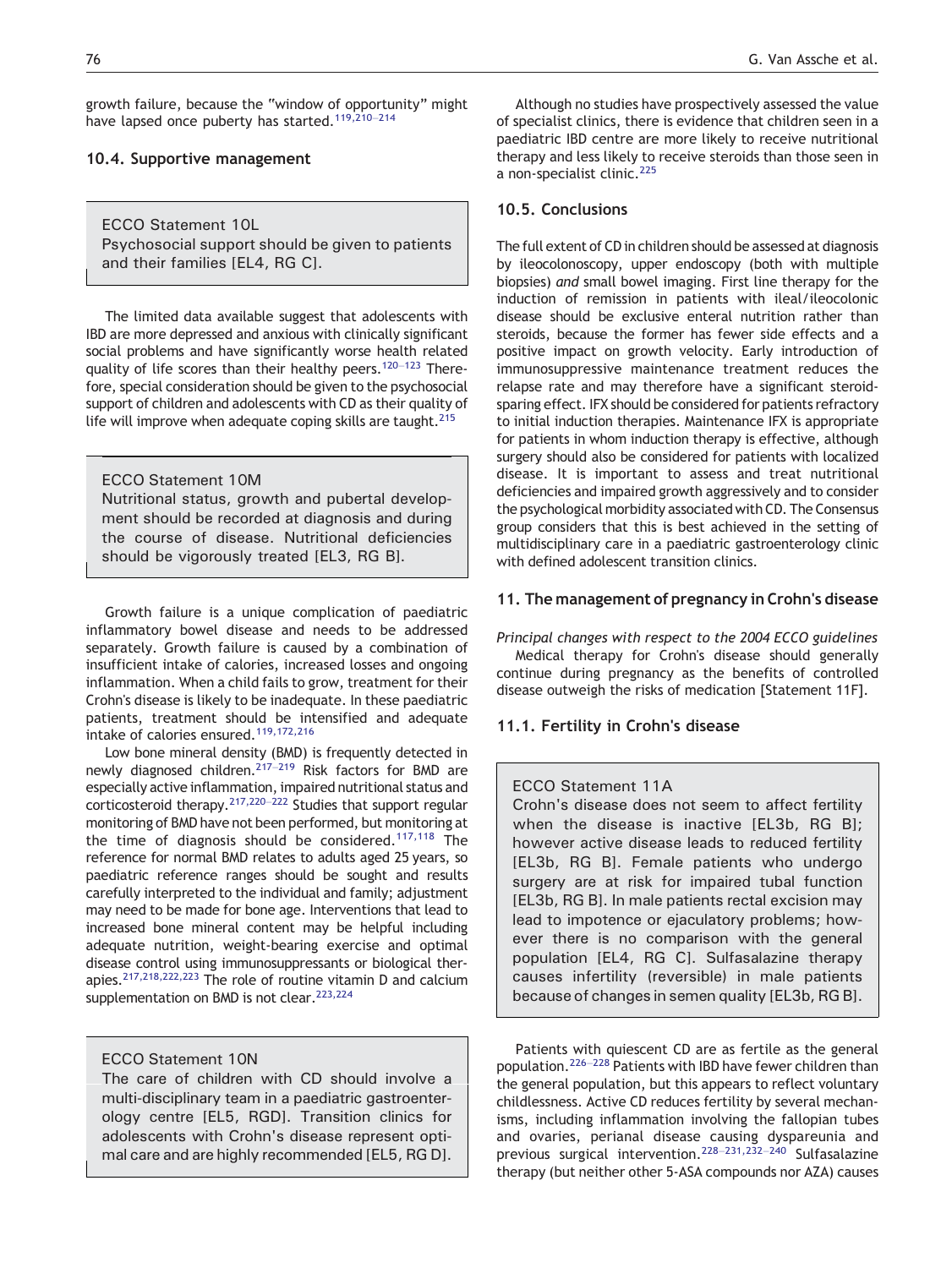a reversible decrease in sperm motility and count in male patients. The effect is dose-related and it is unaffected by supplemental folic acid.<sup>241-[246](#page-32-0)</sup>

IFX seems to affect semen quality by reducing motility in vitro in a small group of patients; however sperm concentration increased after infusion in one study. $247$  IFX safety data in women impregnated by men on IFX have been published. In 10 pregnancies indirectly exposed to IFX through the male partner only one miscarriage and no congenital malformations were reported.<sup>[248](#page-32-0)</sup>

# 11.2. Influence of disease activity on the course and outcome of pregnancy

ECCO Statement 11B

It is advisable to strive for clinical remission before conception. Flares are best treated aggressively to prevent complications [EL3a, RG B]. Crohn's disease is a risk for preterm delivery and low birth weight [EL 1a, RG B]. Insufficient data exist about maternal morbidity and fetal mortality at surgery.

Clinical remission at conception is associated with better pregnancy outcome, although there are conflicting reports on the influence of disease activity.<sup>[229,230,249](#page-31-0)-254</sup> In some studies, CD itself appeared to be associated with an increase in the incidence of fetal loss, stillbirths, preterm delivery, low birth weight, and developmental defects.<sup>[255,256](#page-32-0)</sup> However, in a meta-analysis on the influence of inflammatory bowel disease on pregnancy, the incidence of low birth weight and premature birth was increased but the incidence of still birth and congenital abnormalities was not.<sup>[257](#page-32-0)</sup> Therefore, in general Crohn's disease in the mother does not increase the risk of congenital abnormalities. Unfortunately, most studies do not report on disease activity in relation to adverse outcomes. Spontaneous abortion is not increased in patients with CD compared to the normal background population. $258$  Fetal mortality is very high if surgery is required, where abortion–stillbirth rates are as high as 18%–40%. Careful obstetric and medical follow up during pregnancy is indicated, especially in the third trimester.[226,259,260](#page-31-0)

# 11.3. The influence of pregnancy on the course of CD

#### ECCO Statement 11C

If conception occurs at a time of quiescent disease the risk of relapse is the same as in non-pregnant women [EL5, RG D]. If conception occurs at a time of active disease, two thirds have persistent activity and of these two thirds deteriorate [EL3b, RG B]. Both clinical activity and surgical interventions decline with pregnancy and parity [EL4, RG C]. Nutritional status also influences parity [EL4, RG C].

When conception occurs during a period of remission, about a third of patients relapse during pregnancy, $251$  which is similar to that expected in non-pregnant CD patients over a period of nine months. On the other hand, if conception occurs at a time of active disease, two thirds have persistent activity and of these, two thirds will deteriorate. $227,261,262$ This underscores the importance of advising patients to conceive at a time when disease is in remission. It seems that pregnancy influences the overall course of IBD positive- $\mathsf{Iy},^{263,264}$  $\mathsf{Iy},^{263,264}$  $\mathsf{Iy},^{263,264}$  because as parity increases, the need for surgical intervention decreases. Furthermore patients with a previous pregnancy require fewer resections and the interval between operations tends to be longer when compared with nulliparous women with CD. Mothers with CD seem also to have a lower relapse rate in the years after pregnancy, compared with the years before pregnancy but specific confounders such as smoking have not been investigated or ruled out in multivariate analyses.<sup>[258](#page-32-0)</sup> Pregnancy has an effect on the immune system, which may contribute to these findings.[265](#page-32-0)

# 11.4. Mode of delivery

#### ECCO Statement 11E

The mode of delivery should primarily be governed by obstetric necessity and indication, but also in conjunction with the gastroenterologist and/or the colorectal surgeon. Patients with uncomplicated Crohn's disease without perianal disease or rectal involvement can deliver vaginally after obstetric evaluation has been performed [EL4, RG C]. Caesarean section should be preferred in perianal disease or rectal involvement [EL4, RG C]. An ileoanal pouch is regarded as an indication for caesarean section [EL4, RG C]. Colostomy or ileostomy patients can deliver vaginally [EL4, RG C].

The mode of delivery should primarily be dictated by obstetric necessity, but the decision should be combined with the gastroenterologist and/or the colorectal surgeon to avoid perianal complications. Caesarean section is recommended in patients with perineal disease or rectal involvement. Although some clinicians advocate caesarean section for all patients with CD, it seems reasonable to allow vaginal delivery for women with quiescent or mild disease, because no evidence can be found in the literature to support either approach.<sup>266</sup> Ileal pouch-anal anastomosis (IPAA) in patients with is exceptional, but is regarded as an indication for caesarean section.<sup>236,267–271</sup> The rationale for this is that a person with an IPAA has borderline continence and depends much more on intact, optimal sphincter function to maintain faecal continence than a patient with an intact rectum. This is extrapolated from our knowledge of patients with an IPAA for ulcerative colitis. Patients with a colostomy, ileostomy or continent ileostomy can deliver vaginally, but if the obstetric risk is increased for other reasons, there should be a low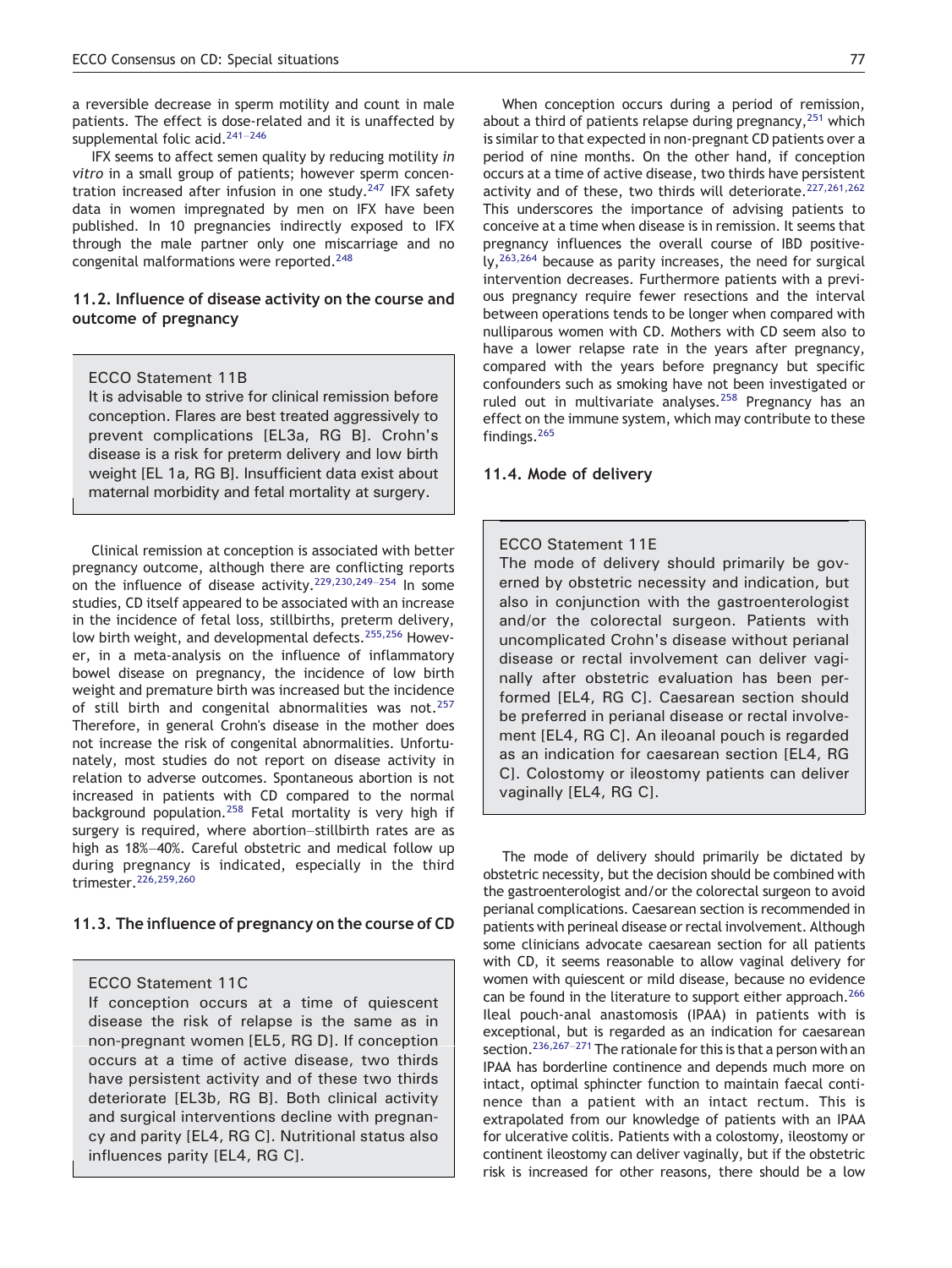threshold for caesarean section. Episiotomy should be avoided if at all possible, because a high rate of perineal involvement has been reported, although it is better than an uncontrolled laceration[.272](#page-32-0) A recent patient survey has indicated that patients with IBD have more problems with persisting faecal incontinence after vaginal delivery compared with controls.  $273$ 

# 11.5. Surgery during pregnancy

#### ECCO Statement 11F

Indications for surgery in pregnant women with Crohn's disease are the same as for nonpregnant patients: obstruction, perforation, haemorrhage and abscess. In the severely ill patient, continued illness is a greater risk to the fetus than surgical intervention [EL5, RG D].

Indications for surgery in pregnant women with CD include obstruction, perforation, haemorrhage, or abscess and are no different to those for non-pregnant women.<sup>274–[277](#page-32-0)</sup> In severely ill patients, continued illness is a greater risk to the fetus than surgical intervention.[274](#page-32-0) There are only few case reports of surgery in CD.[275](#page-32-0) Procedures have included proctocolectomy, hemicolectomy, segmental resection, and ileostomy. A temporary ileostomy is generally preferred, to reduce the risk of post-operative complications after primary anastomosis.[277](#page-32-0)

# 11.6. Medical treatment during pregnancy

ECCO Statement 11G

Medical treatment for Crohn's disease (except methotrexate) should generally continue during pregnancy, because the benefits outweigh the risk of medication.

Proactive maintenance of quiescent disease is preferred and the benefit of medication in comparison to the risk of a disease flare when stopping medication should carefully be considered when counselling pregnant patients with CD. It seems that the greatest risk to mother and fetus during pregnancy is active disease, and not the medication used to treat it. In general, pharmacological treatment for active disease during pregnancy is the same as for non-pregnant women. Special attention should be given to folic acid, vitamin B12 and iron deficiency and these should be corrected in women with CD wanting to conceive, since the need for these vitamins and micronutrients increases early in pregnancy.

#### 11.6.1. Aminosalicylates in pregnancy

Sulfasalazine is the medication with the longest track record available for CD. It is safe during pregnancy and nursing.[261,278](#page-32-0)–<sup>280</sup> Kernicterus has been postulated as a potential hazard because of binding of the drug to plasma proteins, but has not been reported to be relevant in clinical practice [EL4, RG C]. $281$  Folate is important for neural tube development during pregnancy, so because sulfasalazine treatment interferes with absorption, folate supplementation (about 2 mg/day) is recommended. Mesalazine has also proven to be safe during pregnancy for doses up to 3 g/day,  $262,282-286$  $262,282-286$  but the safety of higher doses is uncertain [EL4, RG C]. Meta-analyses have identified either no significant increase in congenital malformations,[287](#page-33-0) or a slight increase in congenital abnormalities in CD treated with 5-ASA, but could not determine whether this risk was secondary to active disease or medication.<sup>[257](#page-32-0)</sup> [EL1a, RG B].

# 11.6.2. Antibiotics in pregnancy

Antibiotics, most often metronidazole and ciprofloxacin, are used as first line therapy for perianal CD. Although metronidazole is mutagenic in some bacteria and carcinogenic in mice after long-term use, this has never been reported in humans [EL1a, RG A].<sup>[288](#page-33-0)</sup> Metronidazole has generally been considered safe by most obstetricians after the first trimester, but recent evidence that it might be associated prematurity suggests that it should be used with caution and only if there is no alternative.<sup>[289](#page-33-0)</sup> Two studies on fluoroquinolones, in which the majority of patients had treatment in the first trimester, failed to show any increased risk of malformation, spontaneous abortion, prematurity, or low birth weight.<sup>[290,291](#page-33-0)</sup> [EL3b, RG B] Amoxicillin ± clavulanic acid seem also to be safe.<sup>[292,293](#page-33-0)</sup> To minimise risk during pregnancy, the shortest possible antibiotic treatment course should be prescribed.

Tetracyclines and sulphonamides should be avoided during pregnancy. Tetracyclines can cause retardation of fetal skeletal development and discoloured teeth. Sulphonamides interfere with folic acid metabolism and are teratogenic in animals, which develop cleft palate and have high mortality [EL4, RG C].<sup>[294](#page-33-0)</sup>

#### 11.6.3. Corticosteroids in pregnancy

Corticosteroids cross the placental barrier but are rapidly converted to less active metabolites by placental 11 hydroxygenase, resulting in low fetal blood concentrations. Prednisone and prednisolone are more rapidly metabolised than alternative compounds. Only a marginally increased risk (OR 3.0, 95%CI 1.08–8.54) of oral cleft malformations has been shown in a meta-analysis after exposure to corticoster-oids during pregnancy.<sup>[295](#page-33-0)</sup> Preterm birth has also been described.<sup>[296](#page-33-0)</sup> In humans no other increase in congenital malformations has been found [EL3b, RG B]. $^{261,297}$  $^{261,297}$  $^{261,297}$  Enemas and suppositories are considered acceptable until the third trimester [EL5, RG D].<sup>[298](#page-33-0)</sup>

# 11.6.4. Budesonide in pregnancy

No studies have reported on the safety of budesonide in pregnant patients with IBD. The compound has marked first pass hepatic metabolism and studies with inhaled budesonide suggest that the drug is safe at the doses tested (much lower than the usual dose in IBD) [EL3b, RG B].<sup>[299,300](#page-33-0)</sup> The outcome of pregnancies in 8 mothers who received budeso-nide 6 to 9 mg/day for CD was uneventful.<sup>[301](#page-33-0)</sup> In animals, toxic doses of budesonide have shown both teratogenic and embryocidal effects [EL4, RG C].<sup>[302](#page-33-0)</sup>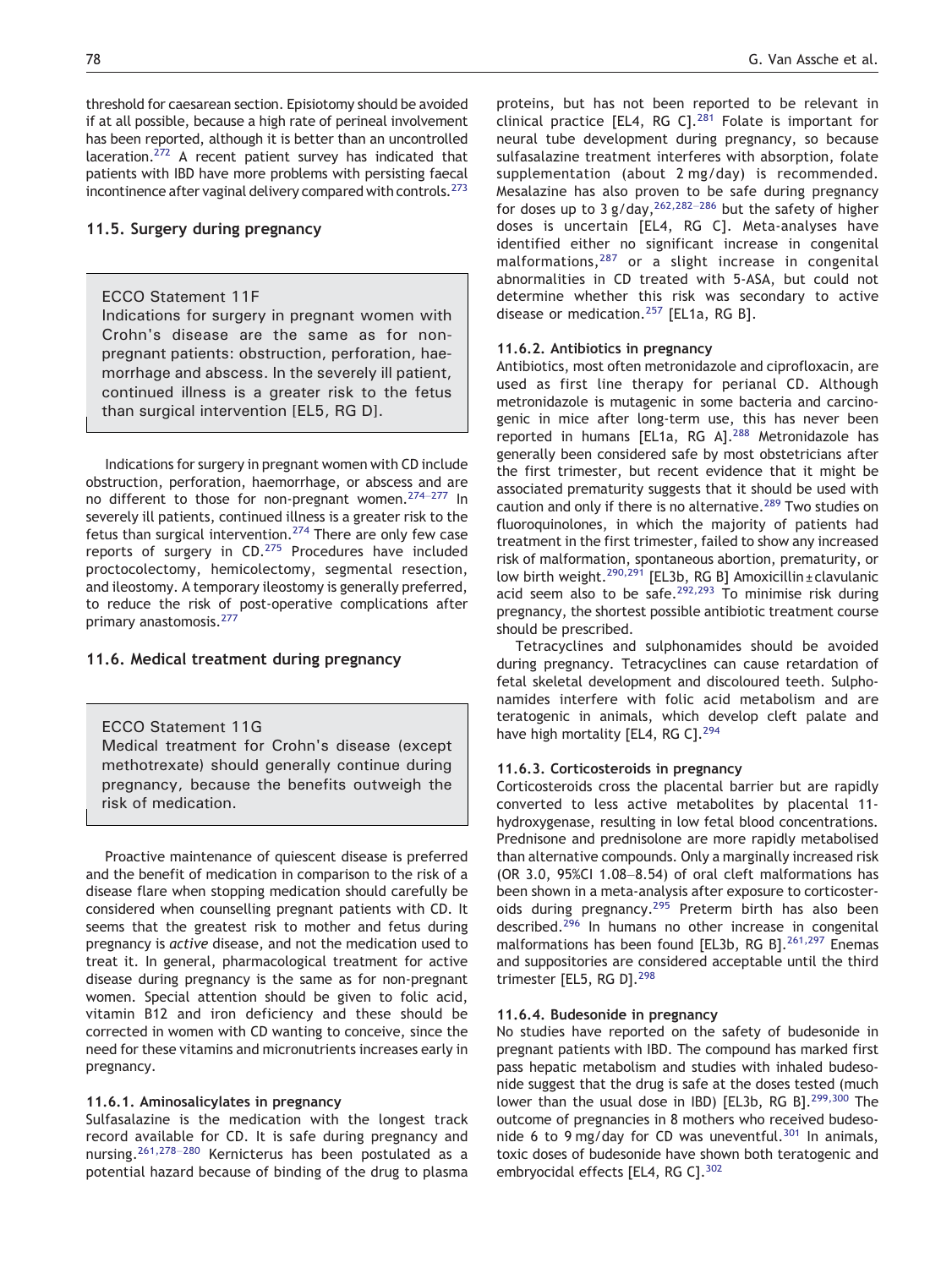#### 11.6.5. Thiopurines in pregnancy

Most of the experience with AZA and MP in pregnancy comes from the transplant and rheumatology literature. AZA is considered safe in these populations, with no consistent reports of abnormalities of fertility, prematurity, or con-genital defects.<sup>[303](#page-33-0)-305</sup> [EL3b, RG B] The FDA rating (D) is, however, based on anecdotal reports of high abortion rates.[306,307](#page-33-0) [EL4, RG C] Studies in animals given doses equivalent to 1.5 mg/kg for MP and 2.5 mg/kg for AZA, report a risk of low birth weight, but up to 10-fold higher doses in animals have been associated with an increased incidence of congenital malformations, prematurity, low birth weight and chromosomal abnormalities [EL3b, RG C].[308,309](#page-33-0) In IBD, follow up studies on pregnancies during treatment with AZA or MP reported normal deliveries and no excess rates of prematurity, spontaneous abortion, congenital abnormalities, or neonatal/childhood infections [EL3b, RG B1.<sup>310–313</sup> One study using national Danish registries and databases suggested that in 20 pregnancies exposed to AZA or MP (9 in actively smoking women) the rate of preterm birth,<sup>[296](#page-33-0)</sup> low birth weight and congenital abnormalities was higher compared to the reference group, although confounding factors such as disease activity may not have been adequately accounted for. A prospective randomised study, currently published as an abstract, showed that outcome in pregnant patients treated with thiopurines was similar to that of the general population. $314$  In fathers using MP within three months of conception a study of 50 pregnancies reported a higher incidence of pregnancy-related complications [EL3b, RG C]. $315$  In conclusion, although AZA and MP have FDA rating D, this extrapolates from animal data and human studies suggest that thiopurines are safe and well tolerated during pregnancy.

#### 11.6.6. Ciclosporin in pregnancy

As with other immunosuppressants, most data on CsA in pregnancy come from transplant and rheumatology literature [EL4, 1a, 3b, RG C, A, B],  $303,316-318$  A higher rate of prematurity and low birth weight has been reported in babies born to mothers taking CsA, although survival rate was high. In the nine reported CsA-exposed pregnancies in patients with ulcerative colitis, no influence on fetal outcome was demonstrated in 3 births, low birth weight was observed in 2, one spontaneous abortion occurred, placental insufficiency was suspected in another (the child developed intracerebral haemorrhage and respiratory distress syndrome) and no outcome data were available for two. $252,319$  A recent report from the French GETAID group reported on the outcome of an additional 8 pregnancies in mothers treated with CsA for severe ulceative colitis. One stillbirth and 2 premature deliveries were noted, but no congenital malformations [EL4, RG C].  $320$  There are no data available on the use of CsA in pregnant patients with CD.

# 11.6.7. Tacrolimus in pregnancy

The transplant literature reports apparent safety [EL3b, RG  $B$ ].<sup>[321](#page-33-0)</sup> Prematurity is more common, but no excess congenital malformations, low birth weight, or neonatal complications have been found.

#### 11.6.8. Methotrexate in pregnancy

Animal studies have shown MTX to be both teratogenic and embryotoxic, resulting in chromosomal damage and miscarriage [EL4, RG C]. $303,304$  Although normal pregnancies have occurred, MTX is contraindicated in pregnancy [EL4,3b, RG C,B].[304,322](#page-33-0) If conception should accidentally occur, therapeutic abortion should be discussed, but not necessarily performed [EL5, RG D].<sup>[323](#page-33-0)</sup> Prospective mothers should be instructed to stop MTX immediately and start high dose folate replacement.[323](#page-33-0) [EL5, RG D] The intracellular metabolites of MTX, methotrexate polyglutamates, have a long half life and take about six weeks to reach steady state or to completely wash out. Thus, women should stop MTX for at least six weeks prior to conception. The same applies to prospective fathers, to allow spermatogenesis to return to normal. [EL5, RG D].

# 11.6.9. Anti-TNF therapy in pregnancy

11.6.9.1. Infliximab. Placental transfer of IFX occurs during in pregnancy, although it is not yet known whether this induces antibody formation in the baby.<sup>[324](#page-33-0)</sup> Two papers have reported the use of intentional infliximab in 92 pregnancies. No significant increase in the incidence of still births, ectopic pregnancies, spontaneous abortions and low birth weight was found. In 2 pregnancies a congenital abnormality occurred, although this may relate to the underlying increased risk for women with IBD [EL4, RGC]. [325,326](#page-33-0)

11.6.9.2. Adalimumab. ADA should have similar placental transfer rates to IFX. There are case reports documenting the successful use of ADA to treat CD during pregnancy, including one in which the patient received weekly dosing throughout pregnancy for a total of 38 doses.<sup>[327](#page-33-0)–329</sup> The Organization for Teratology Information Specialists (OTIS) reports on 33 women enrolled in a prospective study of ADA in pregnancy and an additional 89 adalimumab exposed pregnant women in a registry. The rate of spontaneous abortion (4/33, 12.1%) and stillbirth (0/29) was similar to the disease control (3/54, 5.6%) and the general population (2/50, 4.0%). The rates of congenital malformation (2/29, 6.9%) and preterm delivery are also within the expected range in the non-disease controls (2/43, 4.7%), [330](#page-34-0)

The implications of exposure to anti-TNF therapy on the newborn are unknown. Patients and physicians should be aware of in utero exposure and treatment may best be avoided in the last trimester of pregnancy in order to prevent circulating anti-TNF antibodies in the neonate, because IgG1 antibodies cross the placenta barrier in late second and third trimesters. Patients and partners need to be fully informed about potential risks.

No data have been published on the use of certolizumab pegol in pregnancy in humans although animal data and theoretical considerations suggest that the pegylated molecule (a Fab' fragment) is not be able to cross the placenta.

### 11.6.10. Thalidomide in pregnancy

Thalidomide is contraindicated in pregnancy. Use of this agent has been associated with major human fetal abnormalities involving not only limbs (phocomelia), but also ears and eyes. Neural tube abnormalities, duodenal fistulae, and haemangioma have been reported  $[EL4, RG C]$ . [331](#page-34-0) Neonatal mortality rates of 40% have been reported.<sup>[332](#page-34-0)</sup> [EL4, RG C].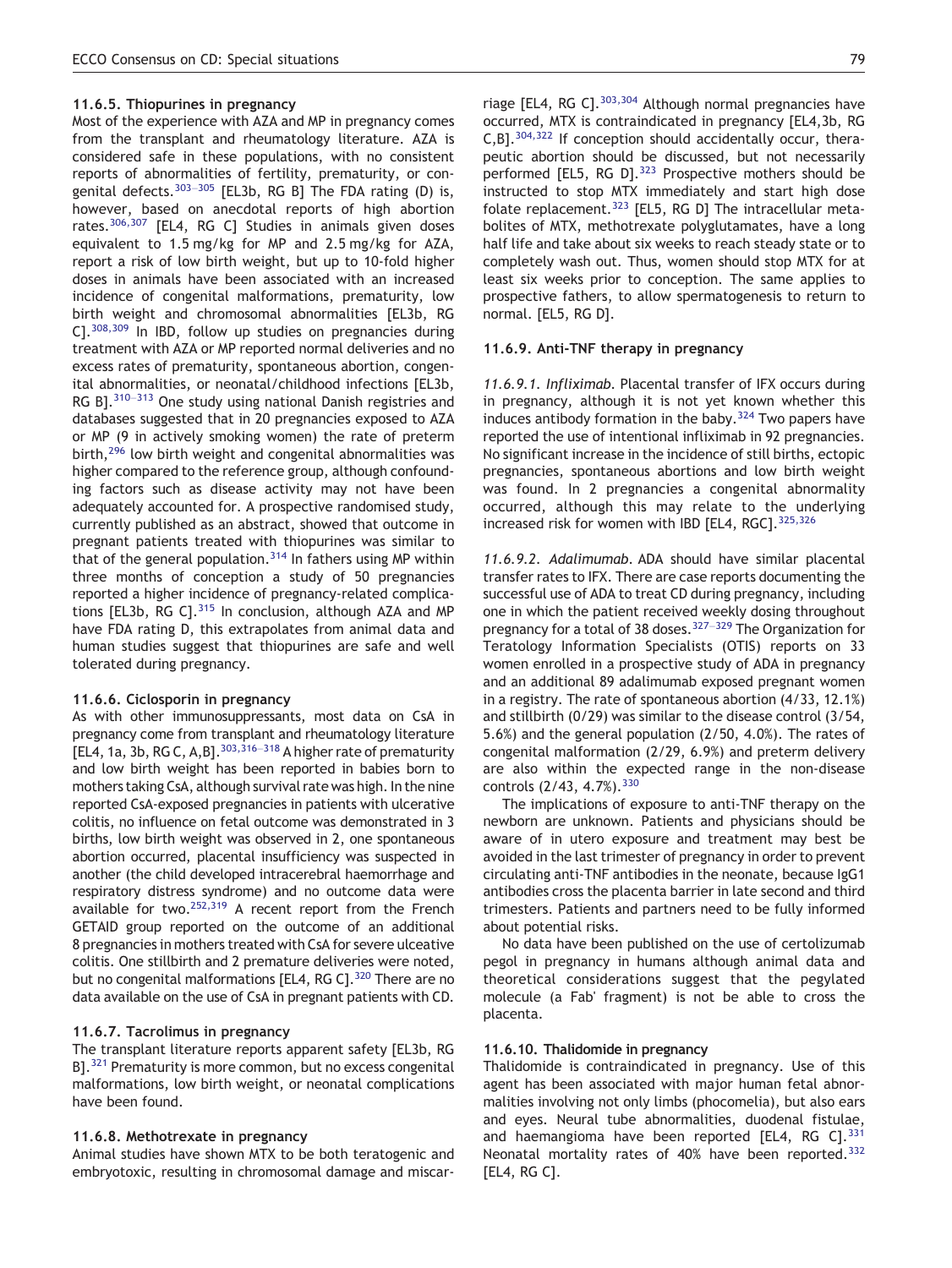#### 11.6.11. Agents for symptomatic relief of Crohn's disease in pregnancy

11.6.11.1. Antiemetics. Metoclopramide is safe and no fetal abnormalities have been reported [EL4, RG C].  $333$  Vitamin B6 used as antiemetic decreased nausea during pregnancy without teratogenic effect [EL2b, RG B].<sup>[334](#page-34-0)</sup> Ondansetron has also been reported to be safe [EL3b, RG B]. [335](#page-34-0)

11.6.11.2. Antacids and proton pump inhibitors (PPI). Antacids are safe during pregnancy, as is sucralfate.  $H_2$ receptor antagonists are considered safe [EL2b, RG B].<sup>[336](#page-34-0)</sup> Although PPIs have not been found to be teratogenic in humans, they have been in animal studies [EL3b, RG B].  $337$ When indicated, they can be used in pregnancy with caution.

11.6.11.3. Pain relief. Aspirin has shown to cause prolonged gestation, prematurity, longer labour, and greater blood loss during labour and delivery [EL4, RG C]. $338$  NSAIDS have not been studied adequately and are not recommended. Codeine is considered safe [EL5, RG D].<sup>[339](#page-34-0)</sup>

11.6.11.4. Antidiarrhoeal agents. Colestyramine has anion binding capacity and is effective in controlling diarrhoea especially in patients with ileal disease or after resection and in those with cholestasis of pregnancy. Loperamide should probably be considered safe, although congenital malformations have been reported in a selected group of patients [EL4, RG C].<sup>340</sup> Diphenoxylate should be used with caution.

# 11.7. Medical treatment when breast feeding

Data are few and advice is based on anecdotes or small studies that have measured metabolite concentrations in breast milk or the neonate.<sup>[341](#page-34-0)</sup> Sulfasalazine is safe for breast feeding. The sulfapyridine moiety is absorbed in minimal amounts and is excreted in milk, but the milk:serum ratio is low [EL4, RG C]. $281$  The safety of mesalazine has been confirmed in prospective trials [EL4,3b, RG C, B].<sup>[282,283,286](#page-32-0)</sup>

Since metronidazole and ciprofloxacin are excreted into milk they are usually not considered appropriate during the breast feeding period.[342,343](#page-34-0)

Prednisone and prednisolone appear in low concentrations in human breast milk. To minimise exposure, a 4-hour delay after oral dosing might be recommended [EL 4, RG C].  $321,344$ AZA/MP metabolites are undetectable or have been detected in tiny amounts (nanomolar concentrations of 6-methyl mercaptopurine and thiouric acid) in breast milk. $345-348$  $345-348$ Metabolites are undetectable in the few neonates studied, so it is acceptable to advise breast feeding while continuing AZA/MP/. IFX cannot be detected in breast milk, so can be considered acceptable. As with all drugs, the advice has to be tailored to the individual and carefully discussed.

# 12. Crohn's disease and psychosomatics

# 12.1. Introduction

While psychosocial factors are considered important in CD, controversy still exists about their role. This may lead to inconsistencies in clinical practice. The Biopsychosocial model

represents an advantage over the biomedical model,  $348$  since it embodies the complex biological and psychosocial interactions that explain human illness or its effects. Attention to the psychosocial factors associated with CD may have consequences not only on psychosocial well-being and quality of life, but also on the activity of the disease itself.

# 12.2. Psychosocial factors

# ECCO Statement 12A

Psychological disturbances seem to be a consequence of the illness rather than the cause or specific to Crohn's disease. The degree of psychological distress correlates with the disease severity and predicts health related quality of life. Its influence upon the course of disease remains controversial [EL1b, 2b and 3b, RG B].

ECCO Statement 12B An association between psychological factors and the aetiology of Crohn's disease is unproven [EL3b, 4, RG D] and the role of psychological factors on the disease course is controversial [EL1b, 2b, RG B].

Patients with CD seem to have slightly higher frequencies (up to 50%) of psychological disturbances and a lower quality of life compared to patients with ulcerative colitis or those with other chronic diseases. $349-355$  $349-355$  The psychosocial consequences of the illness become more significant with increasing severity of the disease.[354,356](#page-34-0)–<sup>361</sup> Studies investigating the influence of psychological factors on the development of CD are very limited),  $353,360,361$  but there is evidence that children and adolescents with IBD comprise a population at high risk of developing a psychiatric disor-der.<sup>[361](#page-34-0)</sup> According to several authors, psychological factors are considered to have a moderate influence on the course of the disease.<sup>362–[364,366,368](#page-34-0)</sup> However, other studies did not confirm any influence of psychological factors upon CD course.<sup>365</sup>

# 12.3. Psychological factors influencing the course of Crohn's disease

ECCO Statement 12C

It remains unclear whether acute life events trigger relapses [EL1b,2b, RG B] Most patients consider stress to have an influence on their illness [EL2c,3, RG C].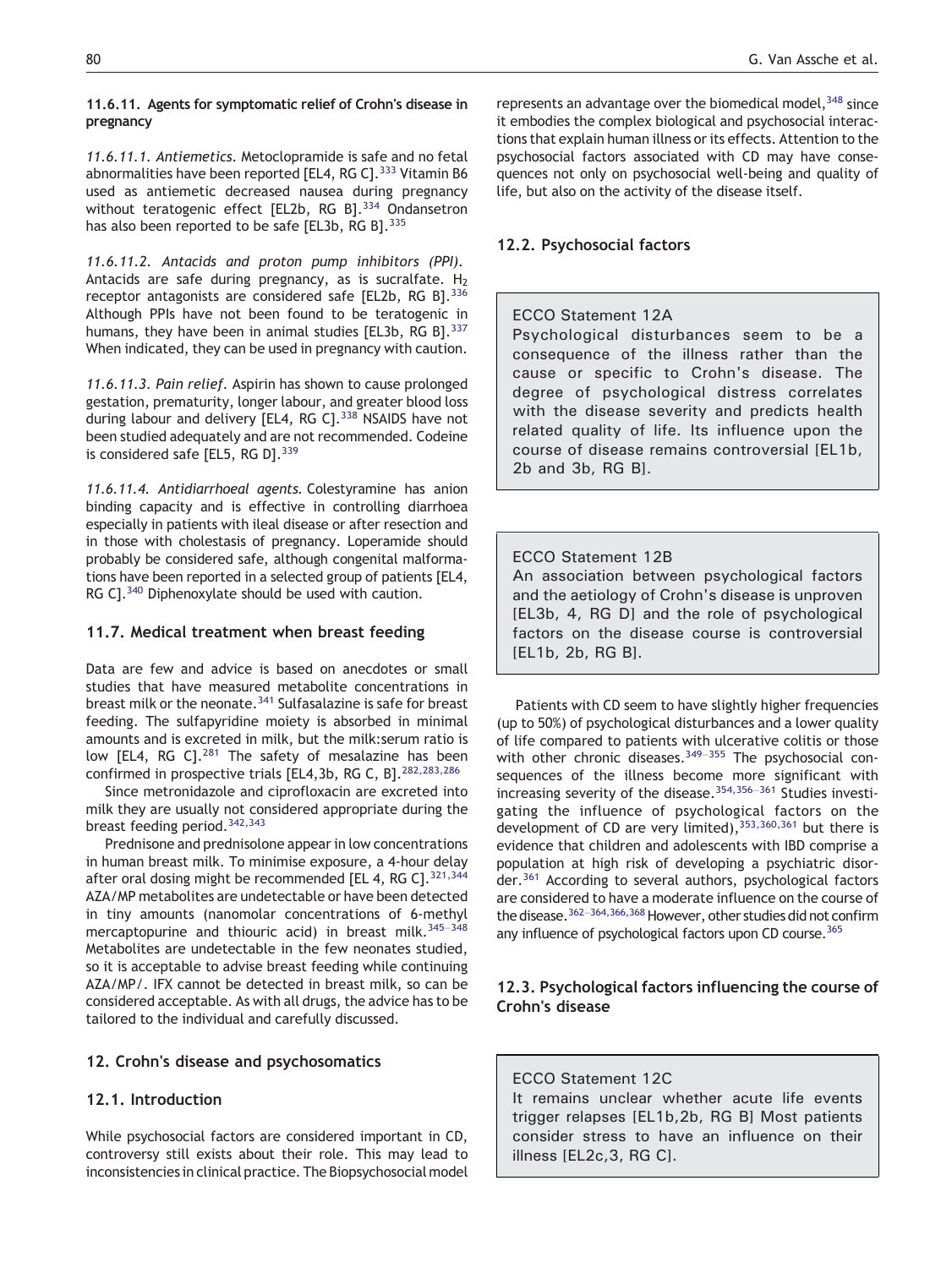Prospective studies suggest that patients with depressive mood and associated anxiety are at higher risk of further disease activity.<sup>361–[364](#page-34-0)</sup> For CD, in contrast to ulcerative colitis, prospective studies have yielded contradictory results about the influence of stress or (single) major life events on disease activity.<sup>[360,367](#page-34-0)-372</sup> In the best study to date, 704 patients with IBD (62% with CD) in Manitoba were followed prospectively for a year. Almost half the patients relapsed and only perceived stress (as documented quarterly by a validated questionnaire) was associated with relapse in multivariate analysis.<sup>[361](#page-34-0)</sup> Still, the precise impact of stress factors on the course of Crohn's disease has not been proven.

# 12.4. Doctor–patient relationship, information and clinical care

ECCO Statement 12D

The psychosocial consequences and healthrelated quality of life of patients should be taken into account in clinical practice at regular visits. Individual information and explanation about the disease should be provided through a personal interview. The course of the disease can be improved by combining self-management and patient-centred consultations [EL1b,3b, RG B].

Health perceptions impact on the experience of the illness.[353](#page-34-0) Increased physician awareness of the fact that psychologically distressed patients have difficulty in processing clinically relevant information may lead to improved doctor–patient communication.[372,373](#page-34-0) It is important to inform patients about their condition through an individual interview in conjunction with emotional support.<sup>[374](#page-35-0)</sup> This is because a lower information-level is associated with greater concern.<sup>[375](#page-35-0)</sup> Selfmanagement guidebooks and patient-centred consultations improve patients' disease control,  $376,377$  but the addition of educational booklets on their own does not seem to be helpful and may even worsen the healthrelated quality of life of patients attending tertiary centres.[378](#page-35-0) Patient education programmes seem to have very limited or even no influence on the course of the illness or the psychological affect of patients.  $379,380$ Almost all experts at the Consensus were convinced that a good doctor–patient relationship is helpful psychologically and take psychosocial factors into ac-count in diagnosis and therapy.<sup>[381](#page-35-0)</sup> Most experts at tertiary centres have the opportunity for an integrative somatic and psychological care of patients in their area of work.

12.5. Assessment of health related quality of life, psychological distress and provision of integrated psychological support

#### ECCO Statement 12E

Physicians should assess the patient's psychosocial status and demand for additional psychological care and recommend psychotherapy if indicated. Integrated psychosomatic care should be provided in IBD centres [EL2b, RG B].

ECCO Statement 12F Patients should be informed of the existence of patient associations [EL 5, RG D].

For assessment of quality of life, two IBD-specific questionnaires have been shown to have sensitivity, reliability, responsiveness and validity for use in clinical trials: the Inflammatory Bowel Disease Questionnaire (IBDQ) and the Rating Form of Inflammatory Bowel Disease Patient Concerns (RFIPC).[382,383,257,353,384](#page-35-0) Detection and treatment of psychological distress has the potential to improve health-related quality of life. [350](#page-34-0)

To assess the demand for psychological care in chronic diseases, a validated questionnaire is now available, devel-oped and based on inflammatory bowel disease.<sup>[385](#page-35-0)</sup> Most experts feel able to recommend psychotherapy in a discussion with the patients. There is no study on this competence, although this clinical experience is consistent with that of the participants of the Consensus Conference of the German Society of Digestive and Metabolic Diseases on diagnosis and therapy of Crohn's disease, [386,387](#page-35-0) as well as that of ulcerative colitis. Since strategies aimed at improving social support can have a favourable impact on psychological distress, [388](#page-35-0) training of gastroenterologists to integrate psychosocial factors in clinical practice should be taken into consideration.

# 12.6. Psychotherapeutic interventions

#### ECCO Statement 12G

Psychotherapeutic interventions are indicated for psychological disorders, such as depression, anxiety, reduced quality of life with psychological distress, as well as maladaptive coping with the illness [EL1b,2b,3b, RG B].

#### 12.6.1. Psychotherapy

Psychotherapy has a positive effect mainly on the psychological dimensions of the illness such as psychological well-being, coping strategies and psychological distress, 389-[391](#page-35-0) but also on the number of hospital days and sick-leave days.[392](#page-35-0) The diagnosis of "Crohn's disease" alone is not sufficient to recommend psychotherapy. Studies of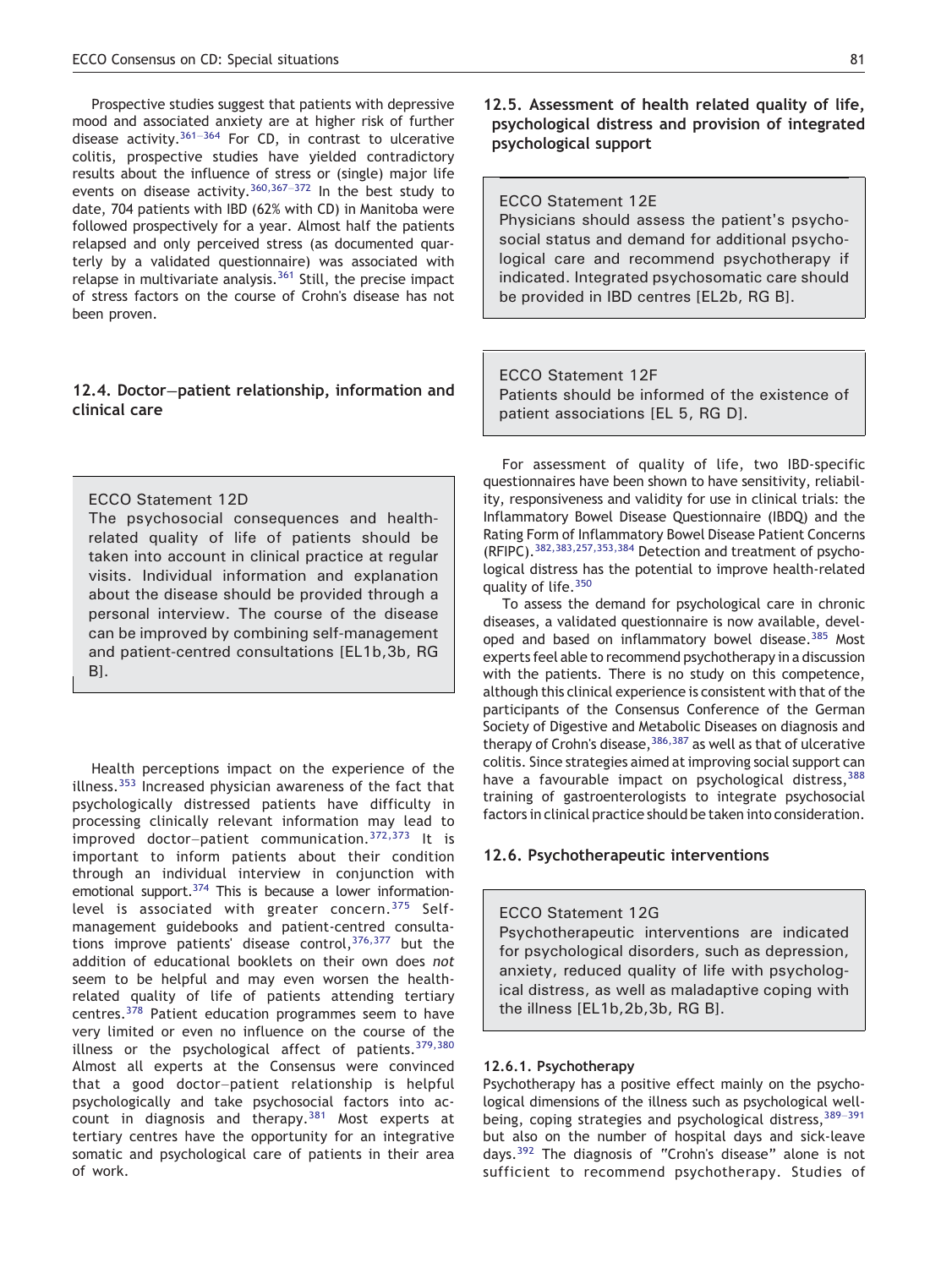psychotherapy on patients without psychological distur-bance show little or no benefit.<sup>393–[396](#page-35-0)</sup> One study combining patients with CD and ulcerative colitis has shown an influence of psychotherapy on the disease activity.<sup>[391](#page-35-0)</sup> However, this study showed heterogeneity in randomisation of the treatment and control groups, so the results are not included in the evidence-based recommendation.

# 12.6.2. Choice of psychotherapeutic methods and psycho-pharmaceuticals

ECCO Statement 12H

The choice of psychotherapeutic method depends on the psychological disturbance and should best be made by specialists (Psychotherapist, Specialist for Psychosomatic Medicine, Psychiatrist). Psycho-pharmaceuticals should be prescribed for defined indications [EL5, RG D].

There is no evidence that preference should be given to one psychotherapeutic method in particular. Relaxation exercises are useful, since they are easy to learn and perform on the one hand, and due to their proven effectiveness on the other.<sup>[388,389,395](#page-35-0)</sup> There is an advantage if the psychotherapist has experience in the treatment of patients with chronic inflammatory bowel diseases and works closely with the patient's gastroenterologist.

There are also no specific studies for the use of individual psycho-pharmaceuticals in CD. In spite of this, most experts believe there are clinical situations in which psycho-pharmaceuticals should be recommended for treatment of psychological distress associated with CD, rather than disease activity.

# 13. Extraintestinal manifestations of Crohn's disease

Principal changes with respect to the 2004 ECCO guidelines

Arthropathy associated with Crohn's disease belongs to the concept of spondylathrtitis. The efficacy of anti-TNF therapy for axial arthropathy resistant to NSAIDs or physiotherapy is well established [Statement 13 A and B].

Pyoderma gangrenosum is initially treated with systemic steroids or calcineurin inhibitors or infliximab [Statement 13E].

# 13.1. Introduction

Extraintestinal manifestations (EIMs) are common in CD affecting up to 35% of patients.<sup>[397,398](#page-35-0)</sup> Detailed prospective studies using adequate criteria are rare. Most reports are retrospective and based on review of patients' files. The occurrence of one EIM seems to predispose to others. Some EIMs are related temporally to CD activity, while others more usually run an independent course. Peripheral arthritis, erythema nodosum, oral aphthous ulcers and episcleritis belong to the former group, while pyoderma gangrenosum, uveitis, axial arthropathy and primary sclerosing cholangitis (PSC) are characteristic of the latter.

For those EIMs closely related to CD activity, treatment can parallel that of the underlying disease. Treatment otherwise is mainly on a case by case basis as RCTs are lacking. This contribution concentrates on the more frequently encountered EIMs for which at least some quantifiable data exist, and does not include systemic consequences of severe CD such as iron deficiency or malnutrition.

# ECCO Statement 13A

Arthropathy associated with CD belongs to the concept of spondylarthritis and includes axial arthropathy [EL2b, RG B]. Diagnosis of non-axial arthritis and arthropathy associated with IBD is made on clinical grounds based on characteristic features and exclusion of other specific forms of arthritis [EL3b, RG C]. Type I is pauci-articular and affects large joints acutely at times of IBD activity, while type II is polyarticular, affecting a larger number of peripheral joints independently of IBD activity [EL 2b, RG B]. Axial arthritis, including sacroiliitis and ankylosing spondylitis, is diagnosed on conventional rheumatological grounds, and is supported by characteristic radiological changes, magnetic resonance imaging being the most sensitive [EL2b, RG B]. Although HLA B-27 is over-represented in axial arthritis related to Crohn's disease it is without diagnostic value [EL2b, RG B].

# 13.2. Arthropathy

#### 13.2.1. Peripheral arthropathy

The Oxford group subclassified peripheral arthropathy into type I and type II, but only type I is associated with intestinal disease activity. $399,400$  Type 1 is pauci-articular and affects large (predominantly weight bearing) joints including the ankles, knees, hips, wrists and sometimes elbows and shoulders. By convention less than five joints are affected. The arthritis is acute, self limiting (weeks rather than months) and typically asymmetric. This arthropathy is observed in 4– 17% of patients with CD.<sup>399,400</sup> Type II is a polyarticular arthritis mainly affecting the small joints of the hand but independent of CD activity and is observed is 2.5% of patients with CD.<sup>399</sup> The diagnosis of arthritis is made clinically from the finding of painful swollen joints (synovitis). The differential diagnosis includes osteoarthritis, rheumatoid arthritis and arthritis associated with connective tissue diseases as lupus. It has to be differentiated from arthralgia (which may complicate corticosteroid withdrawal), osteonecrosis related to corticos-teroids, and infliximab related lupus-like syndrome.<sup>[401](#page-35-0)</sup>

#### 13.2.2. Axial arthropathy

Axial arthropathy includes sacroiliitis and spondylitis. Irrespective of the presence of inflammatory back pain, isolated radiographic sacroiliitis has been found in 25–50% of patients with CD.[400,402](#page-35-0)–<sup>404</sup> The diagnosis of ankylosing spondylitis (AS) according to the modified Rome criteria includes a chronic inflammatory back pain (at night and at rest, improving by exercise), $405$  morning stiffness, limited spinal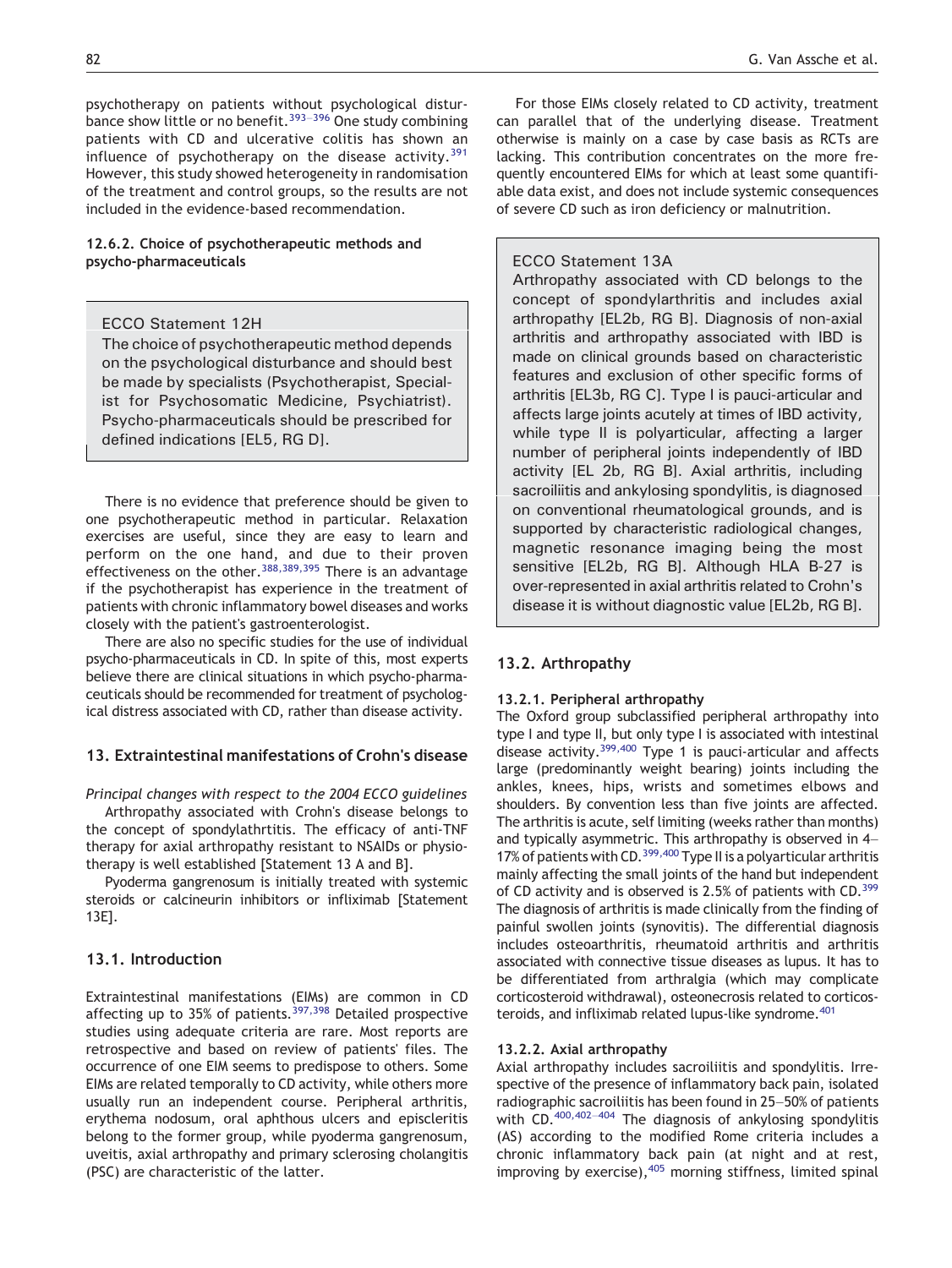flexion and, in later stages, reduced chest expansion. Radiographs demonstrate sacroiliits, syndesmophytes and bone proliferation evolving to ankylosis ('bamboo spine'). While computed tomography is more sensitive for detecting structural abnormalities than simple radiographs, the current gold standard is magnetic resonance imaging due to its ability to demonstrate inflammation before bone lesions occur.[406,407](#page-35-0) The overall prevalence of AS in IBD ranges from 4 to 10%. $400,404$  HLA-B27 is found in 25-75% of patients with CD and ankylosing spondylitis but only in 7–15% of patients with isolated sacroiliitis.<sup>[400,403,408,409](#page-35-0)</sup> HLA-B27 positive IBD patients seem to be at risk for the development of AS.<sup>[409](#page-35-0)</sup> Axial arthropathy is independent of CARD15 mutations.  $404,410$ 

#### 13.2.3. Treatment of arthropathy related to Crohn's disease

#### ECCO Statement 13B

In the case of peripheral arthritis there is general support for use of short term treatment with nonsteroidal anti-inflammatory agents, local steroid injections, and physiotherapy [EL4, RG D]. The emphasis should be on that of the underlying Crohn's disease [EL2c, RG C]. Sulfasalazine has a role in persistent peripheral arthritis [EL1a, RG B]. In axial arthropathy arguments in favour of intensive physiotherapy [EL2a, RG B], associated with NSAIDs are stronger, but safety concerns mean that long-term treatment with NSAIDs is best avoided if possible [EL1b, RG C]. Sulfasalazine [EL1a], methotrexate [EL1b] and azathioprine are generally ineffective, or only marginally effective. The efficacy of anti-TNF therapy for patients with ankylosing spondylitis and Crohn's disease intolerant or refractory to NSAIDs is well established [EL1b, RG B].

Recommendations for the treatment of IBD-related arthropathy are based on studies in spondyloarthropathy, predominantly ankylosing spondylitis. No single prospective controlled trial in IBD patients is available in the literature. Only small open-label trials or case reports are published[.411](#page-36-0)–<sup>414</sup>

In peripheral arthritis the emphasis should be on the treatment of the underlying CD, including corticosteroids, immunomodulators and anti-TNF agents as appropriate. Symptomatic relief may be obtained by rest and physiotherapy. Although there is concern that NSAIDs may aggravate the underlying  $CD$ ,  $415-417$  this risk seems low, particularly if prescribed at low dose and for short duration.<sup>418</sup> The use of COX-2 inhibitors such as Etoricoxib and Celocoxib appear safer with a lower risk of disease flare than conventional NSAIDs[.419,420](#page-36-0) A beneficial effect of sulfasalazine on large joint arthropathy has been reported.<sup>[421,422](#page-36-0)</sup> Several open-label studies and some controlled trials have demonstrated an impressive effect of IFX on peripheral arthritis. $423$ 

Treatment of axial arthropathy in CD is based on evidence from ankylosing spondylitis. It should include intensive physiotherapy. NSAIDs are the mainstay of medical therapy and recommended as first line therapy in AS. However longterm treatment with high-doses NSAIDs is generally inadvisable in patients with CD. The effect of corticosteroids is poorly reported. Local corticosteroid injections can be considered. Sulfasalazine, methotrexate and azathioprine are considered to be ineffective or only marginally effective in AS with axial symptoms.<sup>424</sup> In patients with active AS refractory to or intolerant of NSAIDs, anti-TNF agents are recommended. The efficacy and safety of IFX and ADA in ankylosing spondylitis is now well established[.423,425](#page-36-0)–<sup>430</sup> Etanercept is not recommended because of the lack of effect in CD and the association with a flare up of IBD, $430$  possibly related to low dosing.

### 13.3. Metabolic bone disease

Low bone mass and osteoporosis are common in both male and female patients with CD (20%–50%). Contributing factors include chronic inflammation, corticosteroid treatment, extensive small bowel disease or resection, age, smoking, low physical activity and nutritional deficiencies. $4\overline{3}1$  Diagnosis of osteoporosis is best made by a T score <-2.5 on bone densitometry (DEXA scanning) in patients over 50 years old and in patients under 50 'low bone mass' is defined by a Z-score  $\leq$  2.0 [EL1a, RG A].

The precision and reproducibility of ultrasound and Q-CT is not sufficient for repeated clinical measurements.<sup>[432](#page-36-0)</sup> DEXA scanning is best performed in all patients with persistently active Crohn's disease, in those repeatedly exposed to corticosteroids and patients with long disease duration. The presence of osteoporosis identifies patients at above average risk for fracture, who should receive treatment [EL2b, RG B]. The presence of osteoporosis is one (but not the only) risk factor for fractures of the spine and peripheral long bones. In recent studies, vertebral fractures have been documented in patients with reduced and normal bone density, challenging the concept that osteoporosis is the main risk factor for vertebral fractures in young patients with IBD. $433-435$  The strongest predictor of future fracture is a prior vertebral fracture. There is, therefore, a need for prospective studies in young and premenopausal IBD patients to establish a valid assessment tool like the FRAX index for postmenopausal women.<sup>436</sup>

# ECCO Statement 13C

Patients on steroid therapy or those with reduced bone density should receive calcium and vitamin D supplements [EL2b, RG B]. Isotonic exercise [EL2B, RG B] and cessation of smoking [EL2b, RG B] are beneficial. Patients with established fractures should be treated with bisphosphonates [EL2b, RGB]. The efficacy of primary prevention of fracture with bisphosphonates has not been demonstrated in patients with Crohn's disease. Routine hormone replacement in postmenopausal women in not warranted due to the risk of side effects. Men with low testosterone may benefit from its therapeutic administration [EL3b, RG C].

Treatment with calcium 500–100 mg/day and vitamin D (800–1000 IU/day) increases bone density in patients with  $IBD.<sup>431</sup>$  The value of calcium and vitamin D in preventing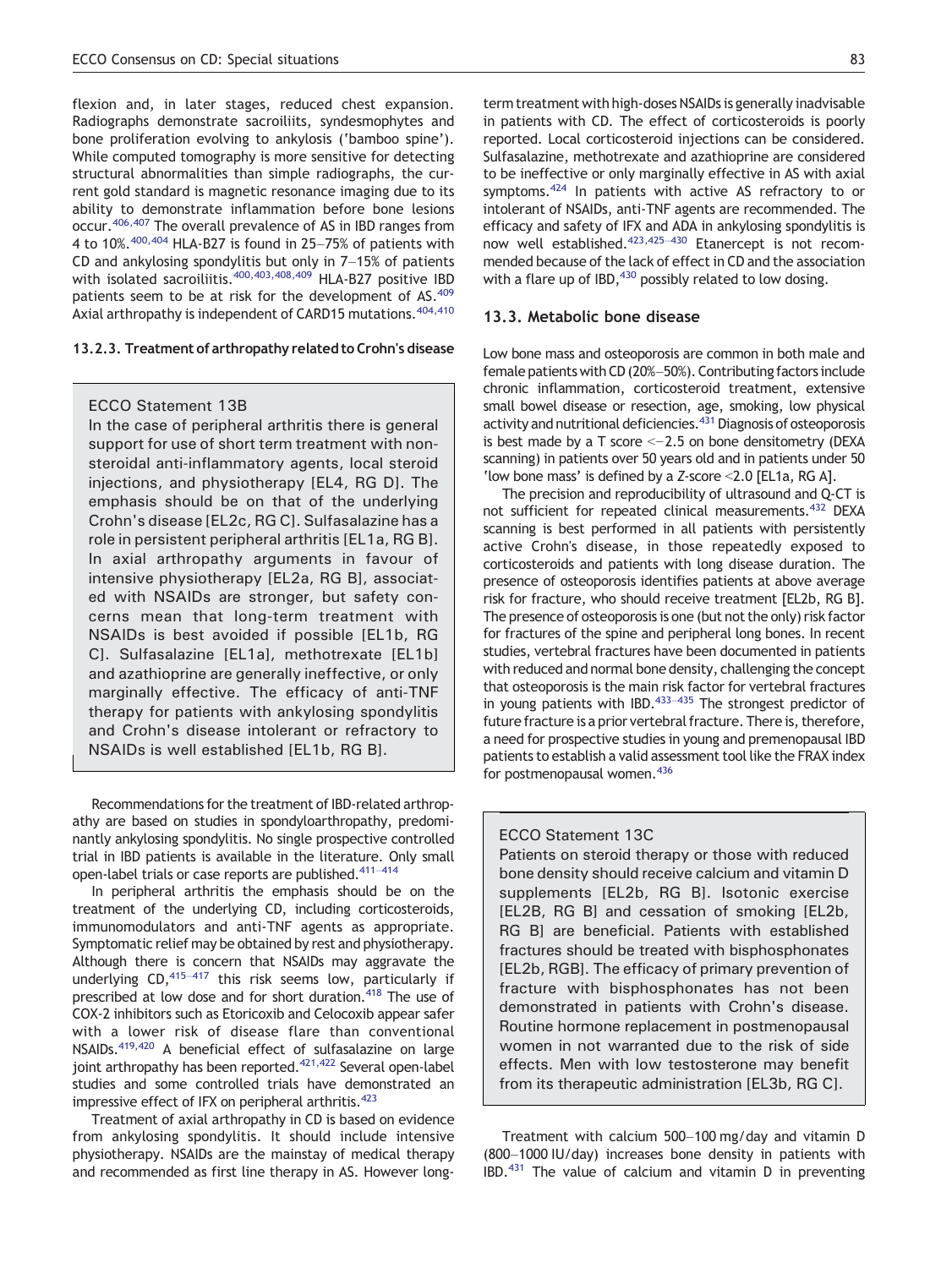fractures has not been demonstrated in patients with IBD, although there is value in postmenopausal or steroid-induced osteoporosis.[437](#page-36-0) Various bisphosphonates increase bone density in patients with Crohn's disease (for review see).  $431$  Fracture prevention with bisphosphonates has been clearly established in postmenopausal women and steroid-induced osteoporosis but not in young, premenopausal patients with Crohn's disease. Therefore a general recommendation of treatment with bisphosphanates on the basis of reduced bone density is not feasible. In individual patients with low bone density and additional risk factors treatment should be considered.

Patients with chronic active disease should be treated according to guidelines with immunosuppressive therapy (azathioprine, TNFa antibodies) to avoid prolonged steroid treatment and general inflammatory activity. It has been shown that a significant proportion of patients with Crohn's disease are able to normalise their bone density after 3 years in stable remission.[438](#page-36-0) Newer drugs like teriparatide, strontium ranelate or recombinant OPG should be prospectively studied in patients with Crohn's disease before their use can be recommended.

# 13.4. Cutaneous manifestations

ECCO Statement 13D

Diagnosis of the cutaneous manifestations of IBD is made on clinical grounds, based on their characteristic features and (to some extent) the exclusion of other specific skin disorders; biopsy can be helpful in atypical cases [EL3b, RG C].

ECCO Statement 13E

Treatment of erythema nodosum is usually based on that of the underlying Crohn's disease. Systemic steroids are usually required [EL4, RG D]. Pyoderma gangrenosum is initially treated with systemic steroids or calcineurin inhibitors [EL4, RG D] or infliximab [EL1b, RG C].

#### 13.4.1. Erythema nodosum (EN)

EN is usually readily recognised. It is characterised by raised, tender, red or violet subcutaneous nodules of 1–5 cm in diameter. It commonly affects the extensor surfaces of the extremities, particularly the anterior tibial areas and usually occurs at times of CD activity. A firm clinical diagnosis can normally be made and biopsy is not usually appropriate. If performed, the histology reveals a non-specific focal panniculits.[439,440](#page-36-0) In recent publications the prevalence of EN in IBD and CD, respectively, ranged from 4.2 to 7.5% and seems to be higher in CD than in UC.<sup>441-[443,442](#page-36-0)</sup> The differential diagnosis includes metastatic CD, which may appear at any site as solitary or multiple nodules, plaques, ulcers, or violaceous perifollicular papules, the histology of which includes non-caseating granulomas.<sup>[444](#page-36-0)</sup> Because EN is closely related to disease activity despite a genetic link,  $445$ treatment is based on that of the underlying CD. Systemic steroids are usually required. In resistant cases or when there are frequent relapses, immunomodulation with azathioprine and/or infliximab may be added, $446$  but it is exceptional to need such measures solely to treat EN.

#### 13.4.2. Pyoderma gangrenosum (PG)

Lesions are often preceded by trauma at the site through a phenomenon known as pathergy.[447](#page-36-0) PG can occur anywhere on the body, including the genitalia, but the commonest sites are on the shins and adjacent to stomas. Initially they take the form of single or multiple erythematous papules or pustules, but subsequent necrosis of the dermis leads to the development of deep excavating ulcerations that contain purulent material that is sterile on culture unless secondary wound infection has occurred. In recent publications 0.6–2.1% of CD patients developed PG.[441,442,448](#page-36-0) PG may parallel the activity of the underlying CD or run a course that is independent of it. PG is a diagnosis of exclusion and might be misdiagnosed in a substantial percentage of cases.<sup>[449](#page-36-0)</sup> Histopathological findings in PG are unspecific, but biopsy can be helpful to exclude other specific skin disorders.

Rapid healing should be the therapeutic goal, because PG can be a debilitating skin disorder. There is no evidence that the efficacy of treatment strategies for PG differs between IBD and non-IBD patients. Immunosuppression is the mainstay of treatment. The most commonly used drugs with the best clinical experience are systemic corticosteroids and ciclosporin. Corticosteroids have been considered first line treatment, with intravenous ciclosporin and tacrolimus reserved for refractory cases.<sup>450-[452](#page-37-0)</sup> Infliximab has, however, changed the management of PG in patients with CD. Its effectiveness was first reported in small case studies.<sup>[453,454](#page-37-0)</sup> The largest study on the treatment of PG with IFX was a multicentre, randomised, placebo-controlled trial of 30 patients, including 19 patients with IBD.<sup>[455](#page-37-0)</sup> IFX 5 mg/kg or placebo was given at week 0. At week 2 (the primary end point), significantly more patients in the IFX group had improved compared to placebo (46% vs. 6%,  $p = 0.025$ ). At week 2, subjects in both arms were then offered open-label IFX. Overall, 29 patients received IFX with the majority of them demonstrating a beneficial clinical response: response 69%, remission 31% at week 6. The response rate was over 90% in patients with short duration of PG  $($  < 12 weeks) and less than 50% in those with disease present for more than 3 months. Until now, no trial has compared the efficacy of different immunosuppressive drugs. IFX should be considered if a rapid response to corticosteroids cannot be achieved. In patients with peristomal PG, closure of the stoma might lead to resolution of the PG lesions.<sup>456</sup> Topical tacrolimus is an alternative, but specialist advice is recommended.

### 13.4.3. Sweet's syndrome

Sweet's syndrome is characterised by tender, red inflammatory nodules or papules, usually affecting the upper limbs, face or neck.<sup>457</sup> It has only been recognised as an extraintestinal manifestation of IBD relatively recently[.458,459](#page-37-0) It is part of the group of acute neutrophilic dermatoses that includes pyoderma gangrenosum, but can be distinguished by its appearance, distribution and histological features. There is a strong predilection for women and patients with colonic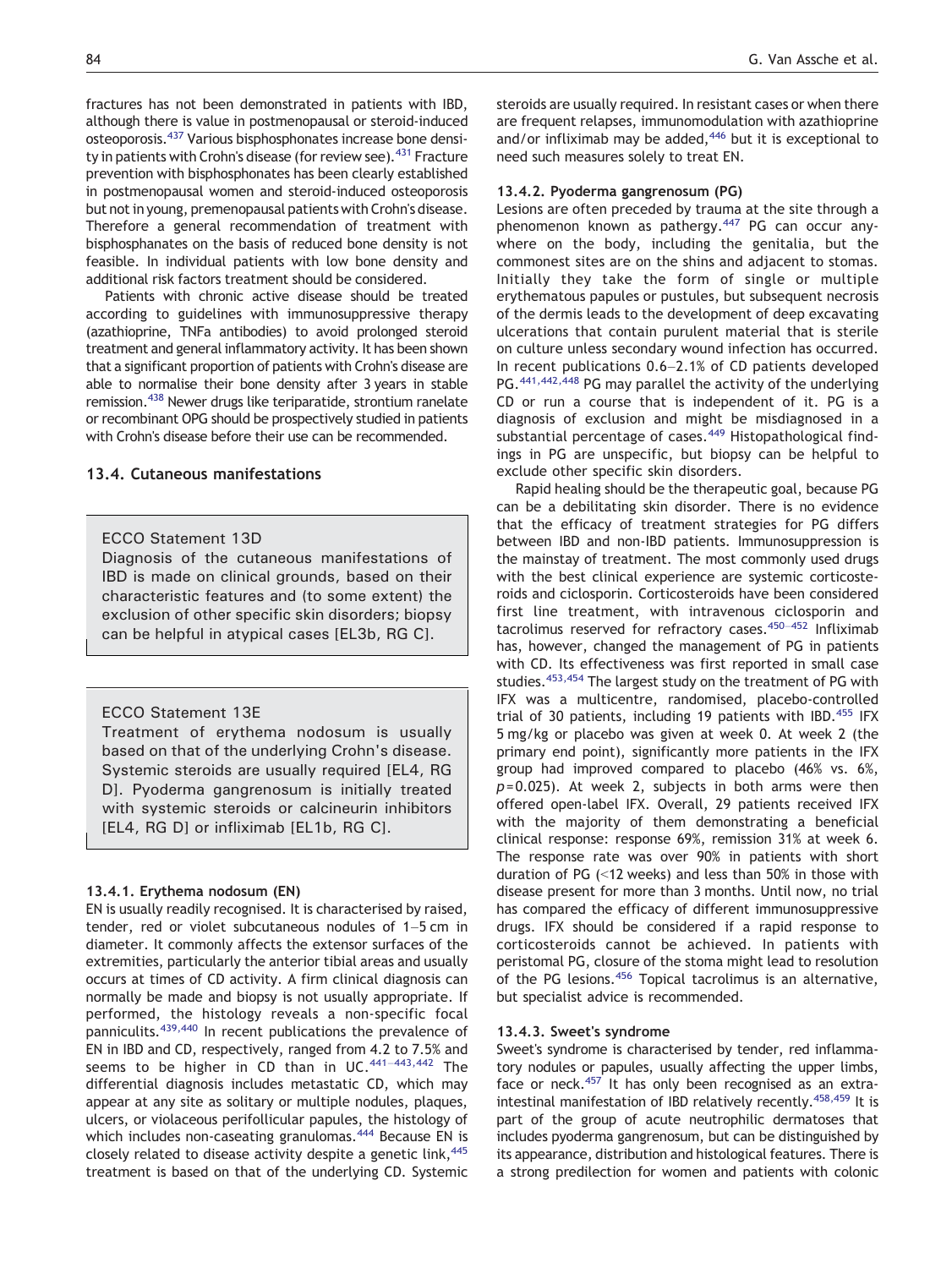involvement and other extraintestinal manifestations. The rash is mostly associated with active disease. Systemic corticosteroids have been reported to be effective.

# 13.5. Ocular manifestations

#### ECCO Statement 13F

Diagnosis of simple episcleritis depends on the exclusion of the more sinister features of uveitis. When this is not possible referral to an ophthalmologist for expert opinion and slit-lamp examination is wise [EL4, RG D]. Episcleritis may not require specific treatment, but will usually respond to topical steroids [EL4, RG D]. Uveitis is treated with steroids, and it may be necessary to use both topical and systemic routes [EL3b, RG C]. Immunomodulatory therapy has been thought helpful in resistant cases [EL4, RG D].

Uveitis and episcleritis are the most common ocular manifestations of IBD. Episcleritis may be painless, presenting simply with hyperaemic sclera and conjunctiva, but itching and a burning sensation may also occur.<sup>[460](#page-37-0)</sup> Uveitis is less common but has potentially more severe consequences. When related to Crohn's disease it is frequently bilateral, insidious in onset and long-lasting <sup>[460](#page-37-0)</sup>. Patients complain of eye pain, blurred vision, photophobia and headaches. The possibility of progression to loss of vision should prompt urgent referral to an ophthalmologist. Slit-lamp examination will confirm the diagnosis and permit the differentiation between anterior and posterior uveitis.

Episcleritis may be self-limiting but will usually respond to topical steroids, simple analgesics alongside the treatment of the underlying Crohn's disease.<sup>[460](#page-37-0)</sup>

Uveitis prompts urgent ophthalmologic referral and treatment as visual loss may occur. The treatment will usually consist of both topical and systemic steroids.<sup>[460](#page-37-0)</sup> Azathioprine, methotrexate and infliximab have each been reported to be valuable in resistant cases.

#### 13.6. Hepatobiliary disease

#### ECCO Statement 13G

Diagnosis of hepatobiliary disorders in association with Crohn's disease follows the standard investigatory pathways prompted by abnormal liver function tests, with ultrasound scanning, and serology to identify specific auto-immune and infective causes [EL2a, RG B]. Magnetic resonance cholangiography is now established as the first-line diagnostic test for primary sclerosing cholangitis [EL2a, RG B]. Primary sclerosing cholangitis substantially increases the risk of both cholangiocarcinoma and colorectal carcinoma [EL1a, RG A].

Liver test abnormalities are common in IBD though more often associated with hepatobiliary disease in UC than in CD and are associated with a small but significant reduction in survival [EL2b, RG C]. Primary sclerosing cholangitis (PSC) is less common than in ulcerative colitis, but constitutes the most important condition relatively specific to the underlying IBD. However, pericholangitis, steatosis, chronic hepatitis, cirrhosis, and gallstone formation are also overrepresented. In addition, many of the drugs used for CD have the potential to cause hepatotoxicity. In most cases, the condition will be detected by abnormal liver function tests on routine screening rather than symptoms or signs of liver disease. A predominantly obstructive pattern of liver enzymes or the presence of biliary symptoms will prompt ultrasonographic assessment, which may reveal gall stone disease, steatosis or frank cirrhosis; less often it will show an abnormal duct pattern suggestive of PSC. If ultrasound scanning is normal, drug side effects have been thought unlikely, and serological tests for other primary liver disease are negative then the probability of PSC is significantly increased. The usual diagnostic test is magnetic resonance cholangiography (MRCP), which will show the characteristic pattern of irregular bile ducts, bearing zones of both narrowing and dilatation.<sup>[461,462](#page-37-0)</sup> If MRCP is normal it is safer and probably more effective (given probable predominant small duct disease) to perform a liver biopsy than diagnostic endoscopic retrograde cholangiography (ERCP) to confirm a suspected diagnosis.[462,463](#page-37-0) PSC is a major risk factor for cholangiocarcinoma and colon cancer, but this complication is very much less common in patients with CD than ulcerative colitis.[463](#page-37-0)

# ECCO Statement 13H

PSC appears to respond to ursodeoxycholic acid (ursodiol), which improves abnormal liver function tests [EL1b, RG B] may, at 20 mg/kg, improve prognosis [EL2a, RG C], and will perhaps reduce the risk of colonic cancer in these patients [EL2a, RG C]. ERCP may be used to treat dominant strictures by dilatation and/or stenting [EL4, RG C]. Advanced liver disease may necessitate transplantation [EL2a, RG B].

Ursodeoxycholic acid (ursodiol), was promptly adopted as a treatment for PSC once it was shown reproducibly to improve liver enzymes,  $464$  but it has taken some time for reasonably convincing evidence to emerge supporting true benefit from a 20 mg/kg daily dose in respect of histological progression.<sup>[465](#page-37-0)</sup> The addition of steroids has been examined with conflicting results. Ursodiol may also reduce colon cancer risk.<sup>[466](#page-37-0)</sup> Tacrolimus has yielded a rapid decrease in liver enzymes but no histological improvement.[467](#page-37-0) ERCP may still be needed to confirm the diagnosis of PSC in a few cases, but it retains a place in the management of dominant biliary strictures.<sup>[463](#page-37-0)</sup> In advanced disease with liver failure there is no alternative to liver transplantation.<sup>[463](#page-37-0)</sup>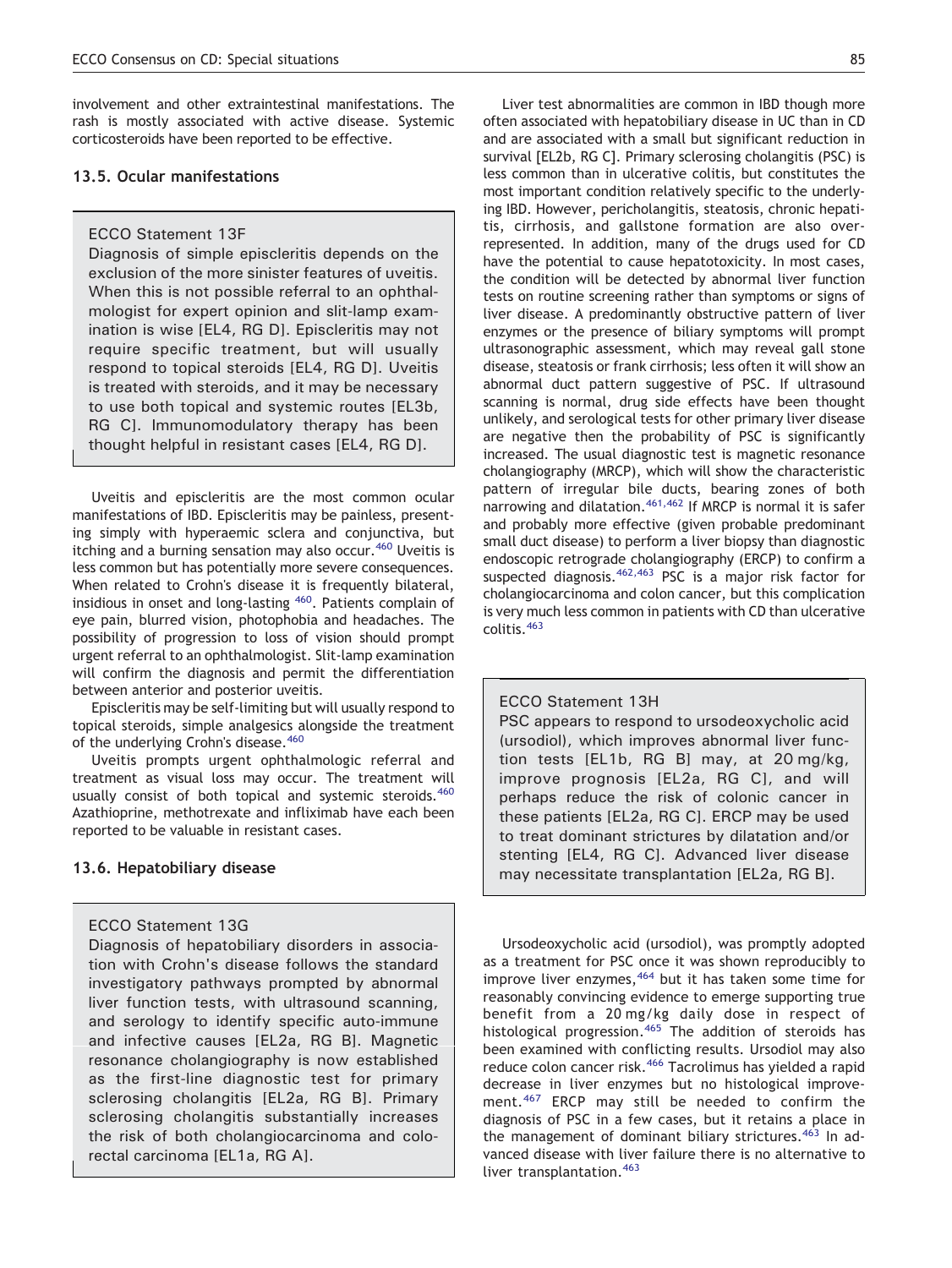### 13.7. Venous thromboembolism

# ECCO Statement 13I

Antithrombotic prophylaxis should be considered in all hospitalized patients with CD [EL5, RG D]. Treatment of venous thromboembolism in IBD should follow established antithrombotic therapy options [EL 1a, RG A] taking into account the potentially increased risk of bleeding [EL5, RG D].

Patients with IBD are at increased risk for venous thromboembolism (VTE), which represents an important cause of morbidity and mortality.468–[471](#page-37-0) The prevalence of VTE in IBD ranges between 1.2 and 6.7% in clinical studies.469–[472](#page-37-0) A population-based study and a case–control study revealed that IBD patients have a 3.5-fold greater risk than the general population and control subjects, respec-tively.<sup>[468,469](#page-37-0)</sup> Deep venous thromboses (DVT) of the leg and pulmonary emboli (PE) are the most common thromboembolic manifestations, but unusual sites of VTE, such as cerebrovascular, portal, mesenteric and retinal veins have also been described. The reason for the increased risk is not completely understood. Acquired risk factors appear to be most relevant and many of the haemostatic alterations parallel inflammatory activity.<sup>[472](#page-37-0)</sup> Thus, the majority of VTE occurs during the active phase of IBD.<sup>[469](#page-37-0)</sup> Patients with CD should be informed about thrombotic risk factors such as oral contraceptive use and long-distance travel.

The diagnosis of VTE is not considered in further detail and should follow international guidelines based on appropriate imaging techniques. $473,474$  The most widely used procedures are ultrasound and venography for diagnosis of DVT and ventilation–perfusion scan and multidetector helical computer axial tomography for diagnosis of PE.

The mainstay of therapy of acute DVT and PE is anticoagulation and should follow international guidelines.[475,476](#page-37-0) The benefit of anticoagulant treatment is independent of the diagnosis of CD. In patients with acute DVT and/or PE anticoagulant therapy should be continued, if possible, for at least 3 months using low-molecular-weight heparin, unfractioned heparin or fondaparinux for initial treatment followed by vitamin K antagonists. Long-term treatment should especially be considered for patients with a second episode of unprovoked venous thromboembolism. The risk of bleeding complications of IBD patients under anticoagulant therapy compared to non-IBD patients is not known. Major gastrointestinal bleeding may occur, but is rare. A meta-analysis evaluated the use of heparin for the treatment of ulcerative colitis included in 8 randomisedcontrolled trials.[477](#page-37-0) In 6 of 268 patients in the heparin groups an increase in rectal bleeding was reported: only 3 of them had to be withdrawn from the study, including one patient who required urgent surgery. No equivalent data for CD are available.

Hospitalisation for an acute medical illness is indepen-dently associated with an 8-fold-increased risk for VTE.<sup>[478](#page-37-0)</sup> This risk can be reduced by anticoagulant prophylaxis with low-molecular-weight heparin, unfractioned heparin, or fondaparinux.[478,479](#page-37-0) The number of IBD patients included in the studies was too small to draw any sufficient conclusions about the efficacy of anticoagulant prophylaxis specifically in IBD.<sup>[480,481](#page-37-0)</sup> However, hospitalised IBD patients have a higher rate of VTE than non-IBD hospitalised patients, with an associated increased age- and comorbidity-related excess mortality from VTE.<sup>[470,471](#page-37-0)</sup> Hospitalised patients with acute severe or fulminant disease, as well as those with active fistulating CD are most appropriately treated with anticoagulant prophylaxis with low-molecular-weight heparin, unfractioned heparin, or fondaparinux, especially in the event of prolonged immobilisation.<sup>[469,471,479](#page-37-0)–481</sup> Anticoagulant prophylaxis after abdominal surgery should follow established guidelines.<sup>[478](#page-37-0)</sup> Non-IBD specific risk factors for VTE might further increase the risk. Thus, CD patients should be informed about risk factors for VTE such as oral contraceptive use and long-distance travel.

### 13.8. Cardiopulmonary disease

Cardiac involvement should be considered not only rare, but also is usually subclinical [EL 2–3].The treatment of IBDrelated cardiac involvement depends on the specific pattern of involvement and patients should be seen by a cardiologist. Pulmonary disease represents the least frequent extraintestinal manifestation of IBD, but it is likely that its true prevalence is unknown. Respiratory symptoms may be present in  $>50\%$  of IBD patients [EL3], but these are often mild, attributed to smoking, or ignored. Drugs, including sulfasalazine, mesalazine and methotrexate may cause a pneumonitis. Respiratory symptoms in patients on anti-TNF therapy should never be ignored, because it may indicate the onset of serious opportunistic infection. The treatment of IBD-related respiratory disease depends on the specific pattern of involvement. Colonic surgery may aggravate prior airway disease [EL3].

#### 14. Alternative therapies for CD

Principal changes with respect to the 2004 ECCO guidelines None of the alternative medicines has shown efficacy in randomised-controlled trials for Crohn's disease. The initial positive results with omega-3 fatty acids have been offset by the negative results of two large placebo controlled trials.

# 14.1. Introduction

The use of complementary and alternative medicine among IBD patients is common, and physicians are frequently confronted with questions about their use.[482,483](#page-37-0) However, evidence of efficacy and safety is often lacking, because there are only a few controlled trials that have assessed these therapies in IBD. As most of the reported studies contain methodological problems, it is often difficult for physicians to inform their patients adequately. Nevertheless, experienced clinicians recognise that an enquiry about alternative or complementary therapy represents anxiety about continuing symptoms and actual or potential sideeffects of conventional therapy, so such questions are best answered with empathy and explanation.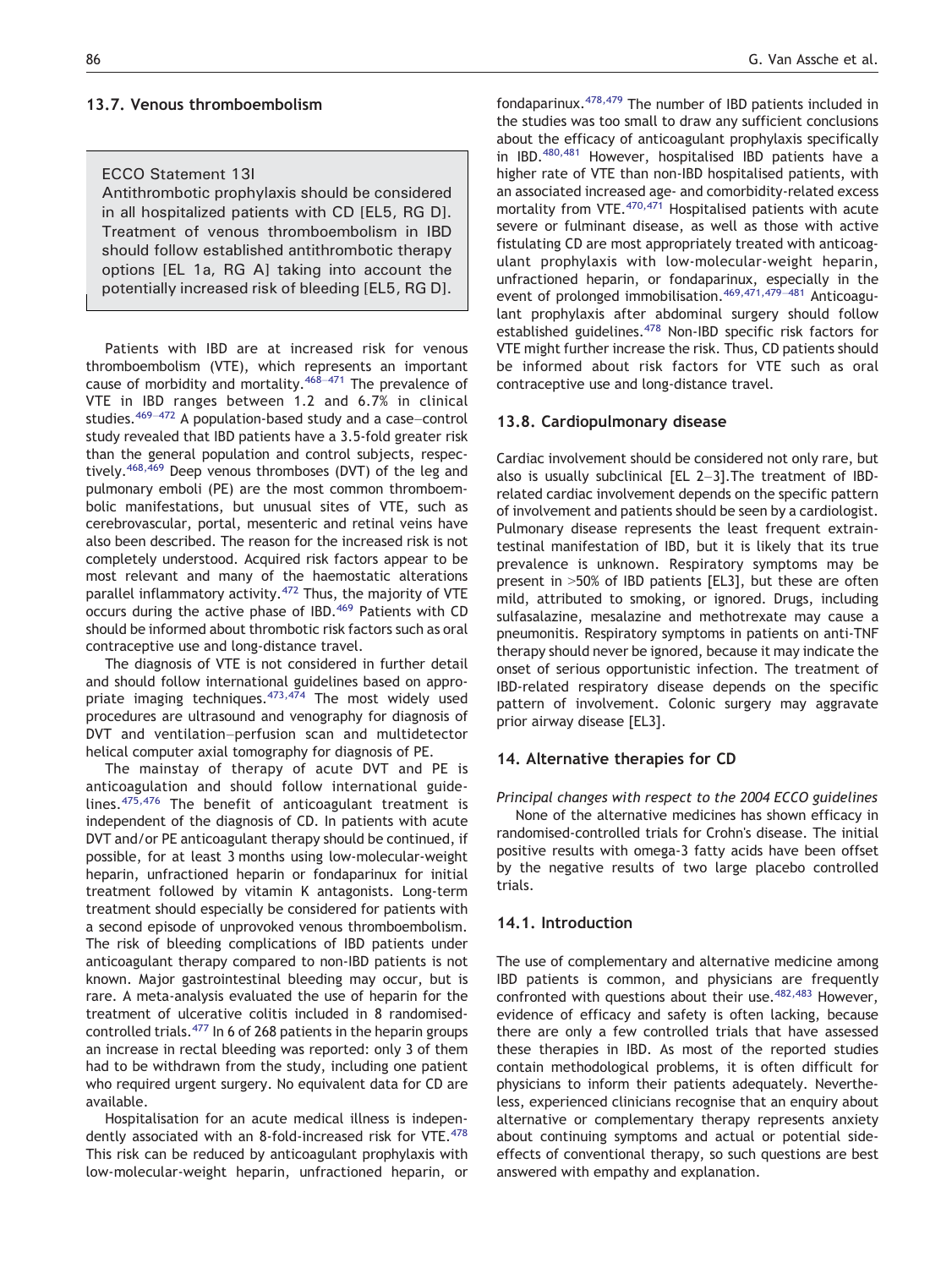# 14.2. Confounding factors

Several factors can lead both doctors and patients to think that an alternative therapy has worked, when in fact it has not. This is as true for new treatments in scientific medicine as it is for fringe practices in "complementary or alternative medicine" (CAM). The only way to control for this is to conduct properly powered, RCTs. Confounding factors in trials of CAM for IBD include:

- 1. the natural history of the disease runs a cyclical course, so CAM therapies will have repeated opportunities to coincide with periods of remission that would have happened anyway
- 2. placebo does work: through suggestion, belief, expectancy, cognitive reinterpretation, or diversion of attention, patients given biologically useless treatments often experience measurable relief. In IBD trials, placebo rates as high as 50% have been reported
- 3. if improvement occurs after patients have had both "alternative" and science-based treatment, the CAM strategy often gets a disproportionate share of the credit from patients, IBD groups, or organisations with vested interests.

In general, complementary and alternative therapies remain unregulated, although adverse drug reactions to CAM have more than doubled over the past years (World Health Organisation). It is for this reason that the WHO have recently published a new set of guidelines ([http://www.](http://www.who.int/medicines/library/trm/Consumer.pdf) [who.int/medicines/library/trm/Consumer.pdf](http://www.who.int/medicines/library/trm/Consumer.pdf)) for national health authorities to develop context specific and reliable information for use of CAM by consumers.

# 14.3. Definitions

Complementary and alternative medicine is a group of diverse medical and health care systems, practices and products that are not presently considered part of conventional medicine. While some evidence of benefit exists regarding some therapies, for most there are key questions that have yet to be answered through well designed scientific studies.

Complementary and alternative therapies are different entities: complementary therapy is used together with conventional medicine, while alternative therapy is used in place of conventional medicine. Distinctions ought to be made between beneficial alternative therapies, strategies complementary to routine practice, and frank quackery or health frauds.

# 14.4. Use and prevalence of CAM

An appreciable number of patients with IBD use complementary therapies. A survey in 2003 among 150 patients with IBD from a tertiary centre revealed that up to 60% of patients used CAM.<sup>[484](#page-37-0)</sup> No differences were detected with regard to disease diagnosis, education level, employment status, use of IBD medications, number of hospitalisations, doctor visits, or GI-specific doctor visits. The most commonly used therapies were diet (45%), herbal (17%), exercise (15%),

prayer (11%) and relaxation therapy (10%). Reasons for turning to CAM were generally inadequate symptom control: abdominal pain/cramps (64%) diarrhoea (60%), and gas/ bloating (21%). This is in contrast with a national German study that found that the cumulative dose of corticosteroids was associated with use of CAM.<sup>[483](#page-37-0)</sup> A study in children and young adults found that 40% used CAM in addition to  $\frac{1}{2}$  conventional therapies.<sup>[485](#page-37-0)</sup> The most common CAMs were megavitamin therapy (19%), dietary supplements (17%) and herbal medicine (14%). Since most patients using CAM attribute "significant" benefits to their CAM use, physicians should inquire about their use, if only to identify those patients who want more information about the therapeutic

options and reasons for, or efficacy of conventional therapy.

# 14.5. Choice and evidence

All therapies for CD should be supported by scientific evidence of efficacy, so CAM should be evaluated using the same general approach to effectiveness and safety as conventional therapy. Otherwise, the agents may be no better than placebo which (it should be realised), is not the same as no therapy. Although measures of patient satisfaction are an important part of the evaluation process, they need to be accompanied by objective measures of quality of life improvement. Furthermore, the lay literature is a very poor source of reliable information for patients. One area of particular concern is the use of unlicensed herbal remedies that may contain harmful substances.

There are a number of uncontrolled observational reports on the use of CAM in IBD. The few controlled trials have been conducted mainly in ulcerative colitis and report on beneficial effects of traditional Chinese medicine, wheat grass juice, Boswellia serrata, aloe vera gel and bovine colostrum enemas.[486,487](#page-37-0) These trials suffer from elementary and substantial methodological problems (related to the power, blinding, inclusion criteria and randomisation procedures) and lack sufficiently rigorous outcome measures. Almost all are uncontrolled, unblinded and underpowered, so the interpretation is difficult.

Only a few controlled studies are reported in CD where the outcome supports the use of CAM. Gerhardt et al. reported the efficacy and safety of the B. serrata extract H15 with 5-ASA for the treatment of active CD. $487$  In this randomised, double-blind, controlled, parallel group study, 102 patients were randomised to either H15 or 5-ASA. No significant differences were detected and the authors conclude that H15 is not inferior to 5-ASA. However, the beneficial effect of 5-ASA in active CD is only marginal (see chapter on treatment of active disease) and the study was not sufficiently powered for non-inferiority. In contrast to ulcerative colitis, no trial has been conducted with aloe vera in CD.

There are two prospective, randomised-controlled trials on the efficacy of acupuncture in IBD, one in ulcerative colitis and one in CD. Both compared the effect of acupuncture including a technique termed moxibustion versus penetrating sham acupuncture (p-SAC). In the UC trial, the colitis activity index fell significantly in the treatment group compared to the sham acupuncture group. However, recruitment did not reach its target and the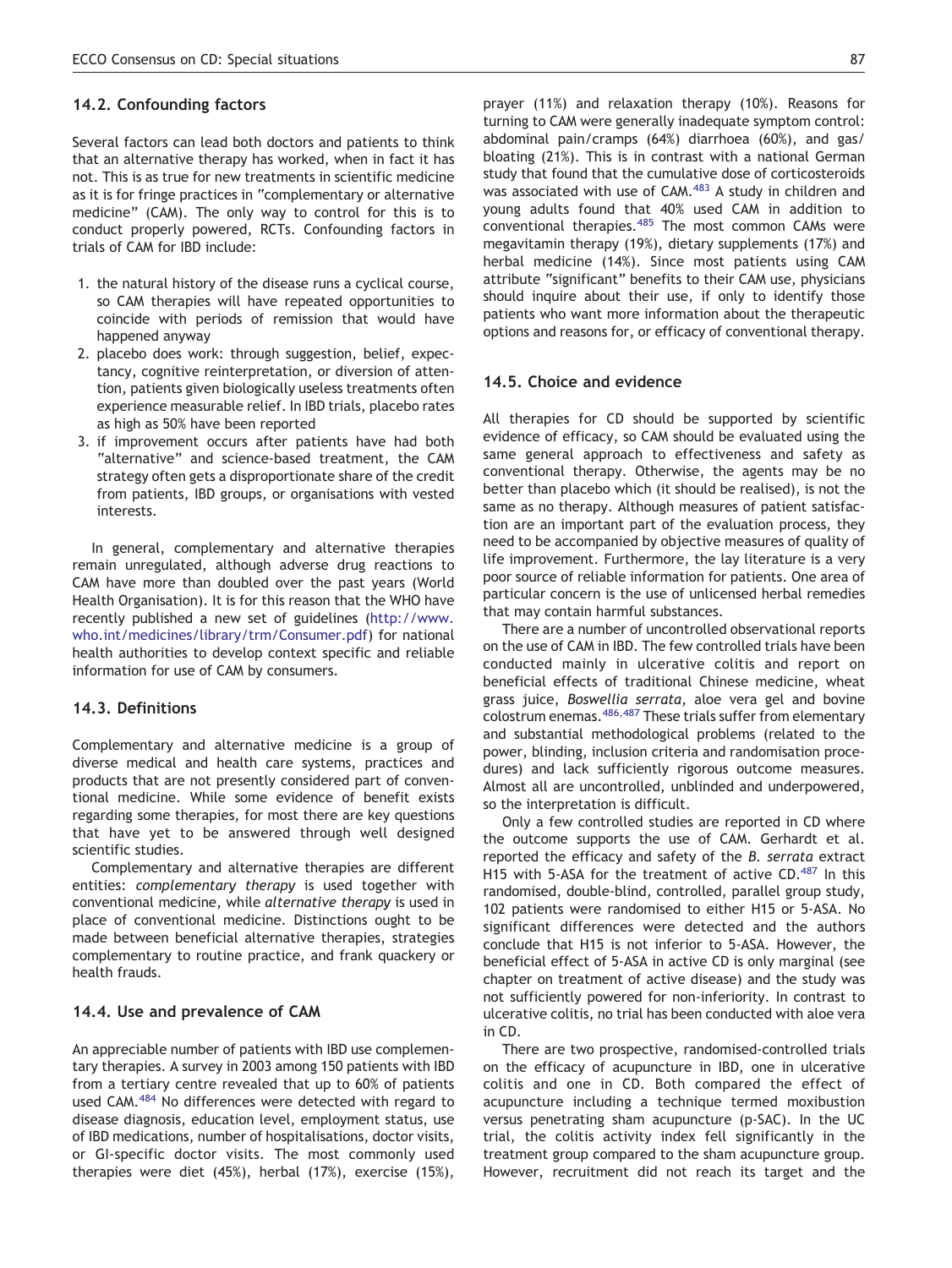<span id="page-25-0"></span>number of patients was small  $(n=29)$ . <sup>[488](#page-37-0)</sup> In the only controlled study on acupuncture for active CD, the CDAI declined significantly after treatment compared to p-SAC (−87 vs. −39 points) but did not reach the −100 point threshold of benefit.[489](#page-37-0)

Malnutrition is prevalent both in active IBD as well as in quiescent disease, so nutrition is an essential, complementary component of conventional medicine in CD. However, nutritional therapy does not qualify for primary therapy in adults, in contrast to paediatric disease (see Section 3). Dietary supplementation with fish oil preparations in patients with CD has been reported to be beneficial for maintaining remission. A double-blind, placebo controlled study in 78 patients with CD demonstrated a significant reduction in relapse rate.<sup>[490](#page-38-0)</sup> In contrast, two recent large trials (EPIC-1 and EPIC-2) including 753 patients have shown no differences in 1-year relapse rates between omega-3 free fatty acids and placebo (32% vs 36% and 48 vs 49%, respectively). $491$  A recent Cochrane review concluded that there is no significant benefit for omega-3 free fatty acids in the treatment of CD.[492](#page-38-0)

# 14.6. Conclusions

A distinction should be drawn between alternative and complementary medicines. Their widespread use should be recognised. Some of these agents exert plausible biological effects and warrant further investigation, but in controlled trials in CD have so far failed to show any significant therapeutic benefit.

# **Contributors**

A. Cole, Derby Hospital NHS Foundation Trust, Derby, United Kingdom

A. Ardizzone, Ospedale L. Sacco, Milano, Italy

D. Baumgart, Charité Campus Virchow-Klinikum Humboldt-Universität zu Berlin, Berlin, Germany

Y. Bouhnik, Beaujon Hospital, Clichy, France

F. Carbonnel, Besançon University Hospital, Besançon, France

M. De Vos, Gent University Hospital, Gent, Belgium

G. D'Haens, Imelda GI Clinical Research Center, Bonheiden, Belgium

A. Dignass, Markus Krankenhaus, Frankfurter Diakonie-Kliniken, Frankfurt/Mainz, Germany

I. Dotan, Tel Aviv Sourasky Medical Center, Tel Aviv, Israel J.C. Escher, Erasmus MC - Sophia Children's Hospital, Rotterdam, The Netherlands

P. Gionchetti, Università di Bologna, Policlinico Sant'Orsola, Bologna, Italy

M. Guslandi, IRCCS San Raffaele, Milano, Italy

K. Herrlinger, Robert Bosch Krankenhaus, Stuttgart, Germany R. Kiesslich, Johannes Gutenberg Universität, Mainz, Germany

S. Koletzko, Dr. V. Haunersches Kinderspital, Münich, Germany

K-L. Kolho, Hospital for Children and Adolescents, Helsinki, Finland

J. Lindsay, Barts and the London NHS Trust, London, United Kingdom

M. Lukas, Clinical Centre ISACRE Lighthouse, Prague, Czech Republic

Ph. Marteau, Lariboisière hospital, Paris, France

Ch. Mottet, University Hospital, Lausanne, Switzerland

G. Novacek, Medical University of Vienna, Vienna, Austria

B. Oldenburg, University Medical Centre UMC Utrecht, Utrecht, The Netherlands

F. Portela, Coimbra University Hospital, Coimbra, Portugal W. Reinisch, Allgemeines Krankenhaus – AKH Wien, Vienna, Austria

M. Reinshagen, Klinikum Braunschweig, Braunschweig, Germany

J. Söderholm, University Hospital, Linköping, Sweden

E. Stange, Robert Bosch Krankenhaus, Stuttgart, Germany

A. Sturm, Charité Campus Virchow-Klinikum, Berlin, Germany

H. Tilg, Bezirkskrankenhaus Hall in Tirol, Hall in Tirol, Austria

S. Travis, John Radcliffe Hospital, Oxford, United Kingdom

E. Tsianos, University of Ioannina, Ioannina, Greece

G. van Assche, University Hospital Gasthuisberg, Leuven, Belgium

C.J. van der Woude, Erasmus Medical Center, Rotterdam, The Netherlands

S. Vermeire, University Hospital Gasthuisberg, Leuven, Belgium

B. Vucelic, University Hospital Rebro, Zagreb, Croatia

Conflict of Interest Statements of the Contributors can be found in the accompanying Editorial (J Crohn's Colitis 2010;4:1–6).

# Acknowledgements

The authors have received valuable input from the IBD working party of ESPGHAN on the management of Crohn's disease in children and adolescents.

The Contributors to the consensus meeting were:

Austria: Novacek, Reinisch, Tilg

Belgium: De Vos, D'Haens, D'Hoore, Louis, Vermeire, van Assche

Croatia: Vucelic

Czech Republic: Lukas

Finland: Kolho

France: Allez, Beaugierie, Bouhnik, Carbonnel, Colombel, Lemann, Marteau

Germany: Baumgart, Dignass, Herrlinger, Jehle, Kiesslich,

Koletzko, Ochsenkühn, Reinshagen, Stange, Sturm

Ireland: O'Morain

Israel: Dotan

Italy: Ardizonne, Danese, Gionchetti, Guslandi

Netherlands: Hommes, Oldenburg, van der Woude, Escher Portugal: Portela

Spain: Gassull, Gomollon, Panes, Rimola

Norway: Öresland

Sweden: Söderholm

Switzerland: Michetti, Mottet, Rogler

United Kingdom: Cole, Lindsay, Orchard, Windsor, Travis

# References

- 1. Ryan WR, Allan RN, Yamamoto T, Keighley MR. Crohn's disease patients who quit smoking have a reduced risk of reoperation for recurrence. Am J Surg 2004;187:219–25.
- 2. Onali S, Petruzziello C, Calabrese E, Condino G, Zorzi F, Sica GS, et al. Frequency, pattern, and risk factors of postoperative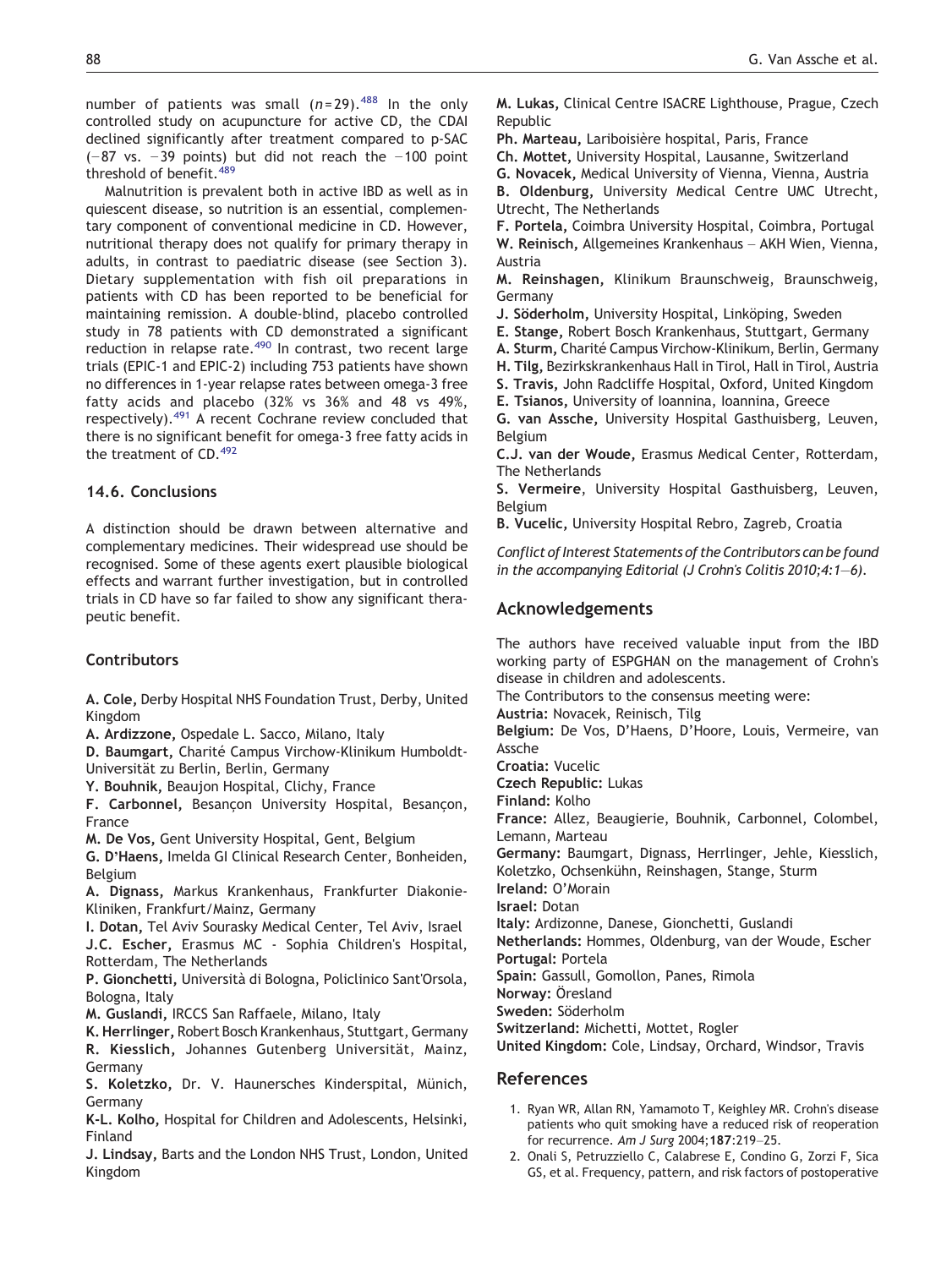<span id="page-26-0"></span>recurrence of Crohn's disease after resection different from ileo-colonic. J Gastrointest Surg 2009;13:246–52.

- 3. Sachar DB, Lemmer E, Ibrahim C, Edden Y, Ullman T, Ciardulo J, et al. Recurrence patterns after first resection for stricturing or penetrating Crohn's disease. Inflamm Bowel Dis 2009 Jul;15(7): 1071–5.
- 4. Hofer B, Bottger T, Hernandez-Richter T, Seifert JK, Junginger T. The impact of clinical types of disease manifestation on the risk of early postoperative recurrence in Crohn's disease. Hepatogastroenterology 2001;48:152–5.
- 5. Bernell O, Lapidus A, Hellers G. Risk factors for surgery and recurrence in 907 patients with primary ileocaecal Crohn's disease. Br J Surg 2000;87:1697–701.
- 6. Welsch T, Hinz U, Loffler T, Muth G, Herfarth C, Schmidt J, et al. Early re-laparotomy for post-operative complications is a significant risk factor for recurrence after ileocaecal resection for Crohn's disease. Int J Colorectal Dis 2007;22:1043–9.
- 7. Caprilli R, Corrao G, Taddei G, Tonelli F, Torchio P, Viscido A. Prognostic factors for postoperative recurrence of Crohn's disease. Gruppo Italiano per lo Studio del Colon e del Retto (GISC). Dis Colon Rectum 1996;39:335–41.
- 8. Renna S, Camma C, Modesto I, Cabibbo G, Scimeca D, Civitavecchia G, et al. Meta-analysis of the placebo rates of clinical relapse and severe endoscopic recurrence in postoperative Crohn's disease. Gastroenterology 2008;135:1500–9.
- 9. Botti F, Carrara A, Antonelli B, Quadri F, Maino M, Cesana B, et al. The minimal bowel resection in Crohn's disease: analysis of prognostic factors on the surgical recurrence. Ann Ital Chir 2003;74:627–33.
- 10. Fazio VW, Marchetti F. Recurrent Crohn's disease and resection margins: bigger is not better. Adv Surg 1999;32:135–68.
- 11. Athanasiadis S, Yazigi R, Kohler A, Helmes C. Recovery rates and functional results after repair for rectovaginal fistula in Crohn's disease: a comparison of different techniques. Int J Colorectal Dis 2007;22:1051–60.
- 12. Sampietro GM, Corsi F, Maconi G, Ardizzone S, Frontali A, Corona A, et al. Prospective study of long-term results and prognostic factors after conservative surgery for small bowel Crohn's disease. Clin Gastroenterol Hepatol 2009;7:183–91.
- 13. Yamamoto T, Fazio VW, Tekkis PP. Safety and efficacy of strictureplasty for Crohn's disease: a systematic review and meta-analysis. Dis Colon Rectum 2007;50:1968–86.
- 14. Viscido A, Corrao G, Taddei G, Caprilli R. Crohn's disease activity index is inaccurate to detect the post-operative recurrence in Crohn's disease. A GISC study. Ital J Gastroenterol Hepatol 1999;31:274–9.
- 15. Lamb CA, Mohiuddin MK, Gicquel J, Neely D, Bergin FG, Hanson JM, Mansfield JC. Faecal calprotectin or lactoferrin can identify postoperative recurrence in Crohn's disease. Br J Surg 2009 Apr 21. [Electronic publication ahead of print].
- 16. Rutgeerts P, Geboes K, Vantrappen G, et al. Natural history of recurrent Crohn's disease at the ileocolonic anastomosis after curative surgery. Gut 1984;25:665–72.
- 17. Whelan G, Farmer RG, Fazio VW, Goormastic M. Recurrence after surgery in Crohn's disease. Gastroenterology 1985;88: 1826–33.
- 18. Tytgat GNJ, Mulder CJJ, Brummelkamp WH. Endoscopic lesions in Crohn's disease early after ileocecal resection. Endoscopy 1988;20:260–2.
- 19. Rutgeerts P, Geboes K, Vantrappen G, et al. Predictability of the postoperative course of Crohn's disease. Gastroenterology 1990;99:956–63.
- 20. Olaison G, Smedh K, Sjodahl R. Natural course of Crohn's disease after ileocolic resection: endoscopically visualized ileal ulcers preceding the symptoms. Gut 1992;33:331–5.
- 21. Caprilli R, Andreoli A, Capurso L, et al, Gruppo Italiano per lo Studio del Colon e del Retto (GISC). Oral mesalazine (5-aminosalicylic acid; Asacol) for the prevention of post-

operative recurrence of CD. Aliment Pharmacol Ther 1994;8: 35–43.

- 22. Maccioni F, Viscido A, Marini M, Caprilli R. MRI evaluation of Crohn's disease of the small and large bowel with the use of negative superparamagnetic oral contrast agents. Abdom Imaging 2002;27:384–93.
- 23. Parente F, Greco S, Molteni M, et al. Modern imaging of Crohn's disease using bowel ultrasound. Inflamm Bowel Dis 2004;10: 452–61.
- 24. Castiglione F, Bucci L, Pesce G, et al. Oral contrast-enhanced sonography for the diagnosis and grading of postsurgical recurrence of Crohn's disease. Inflamm Bowel Dis 2008;14:  $1240 - 5$
- 25. Biancone L, Calabrese E, Petruzziello C, Onali S, Caruso A, Palmieri G, et al. Wireless capsule endoscopy and small intestine contrast ultrasonography in recurrence of Crohn's disease. Inflamm Bowel Dis 2007;13:1256–65.
- 26. Pons Beltran V, Nos P, Bastida G, et al. Evaluation of postsurgical recurrence in Crohn's disease: a new indication for capsule endoscopy? Gastrointest Endosc 2007;66:533–40.
- 27. Kennedy ED, To T, Steinhart AH, Detsky A, Llewellyn-Thomas HA, McLeod RS. Do patients consider postoperative maintenance therapy for Crohn's disease worthwhile? Inflamm Bowel Dis 2008;14:224–35.
- 28. Caprilli R, Taddei G, Viscido A. In favour of prophylactic treatment for post-operative recurrence in Crohn's disease. Ital J Gastroenterol Hepatol 1998;30:219–25.
- 29. Breslin NP, Sutherland LR. The case against routine postoperative therapy for prevention of recurrence in Crohn's disease. Ital J Gastroenterol Hepatol 1998;30:226–30.
- 30. McLeod RS, Wolff BG, Steinhart AH, et al. Prophylactic mesalamine treatment decreases postoperative recurrence of Crohn's disease. Gastroenterology 1995;109:404–13.
- 31. Brignola C, Cottone M, Pera A, et al. Mesalamine in the prevention of endoscopic recurrence after intestinal resection for Crohn's disease. Gastroenterology 1995;108:345–9.
- 32. Lochs H, Mayer M, Fleig WE, et al, ECCDS. Prophylaxis of postoperative relapse in Crohn's disease with mesalamine: European Cooperative Crohn's Disease Study VI. Gastroenterology 2000;118:264–73.
- 33. Cottone M, Cammà C. Mesalamine and relapse prevention in Crohn's disease. Gastroenterology 2000;118:597.
- 34. Caprilli R, Cottone M, Tonelli F, et al. Two mesalazine regimens in the prevention of the post-operative recurrence of Crohn's disease: a pragmatic, double-blind, randomized controlled trial. Aliment Pharmacol Ther 2003;17:517–23.
- 35. Cammà C, Viscido A, Latella G, Caprilli R, Cottone M. Mesalamine in the prevention of clinical and endoscopic postoperative recurrence of Crohn's disease: a meta-analysis. Dig Liver Dis 2002;34:A86 abstract.
- 36. Florent C, Cortot A, Quandale P, et al. Placebo-controlled clinical trial of mesalazine in the prevention of early endoscopic recurrences after resection for Crohn's disease. Eur J Gastroenterol Hepatol 1996;8:229–33.
- 37. Rutgeerts P, Hiele M, Geboes K, et al. Controlled trial of metronidazole treatment for prevention of Crohn's recurrence after ileal resection. Gastroenterology 1995;108:1617–21.
- 38. Rutgeerts P, Assche GV, Vermeire S, et al. Ornidazole for prophylaxis of post-operative Crohn's disease: a randomized, double blind, placebo-controlled trial. Gastroenterology 2005;128:856–61.
- 39. Hanauer SB, Korelitz BI, Rutgeerts P, et al. Post-operative maintenance of Crohn's disease remission with 6-mercaptopurine, mesalamine or placebo: a 2 year trial. Gastroenterology 2004;127:723–9.
- 40. Ardizzone S, Maconi G, Sampietro GM, et al. Azathioprine and mesalamine for prevention of relapse after conservative surgery for Crohn's disease. Gastroenterology 2004;127:730–7.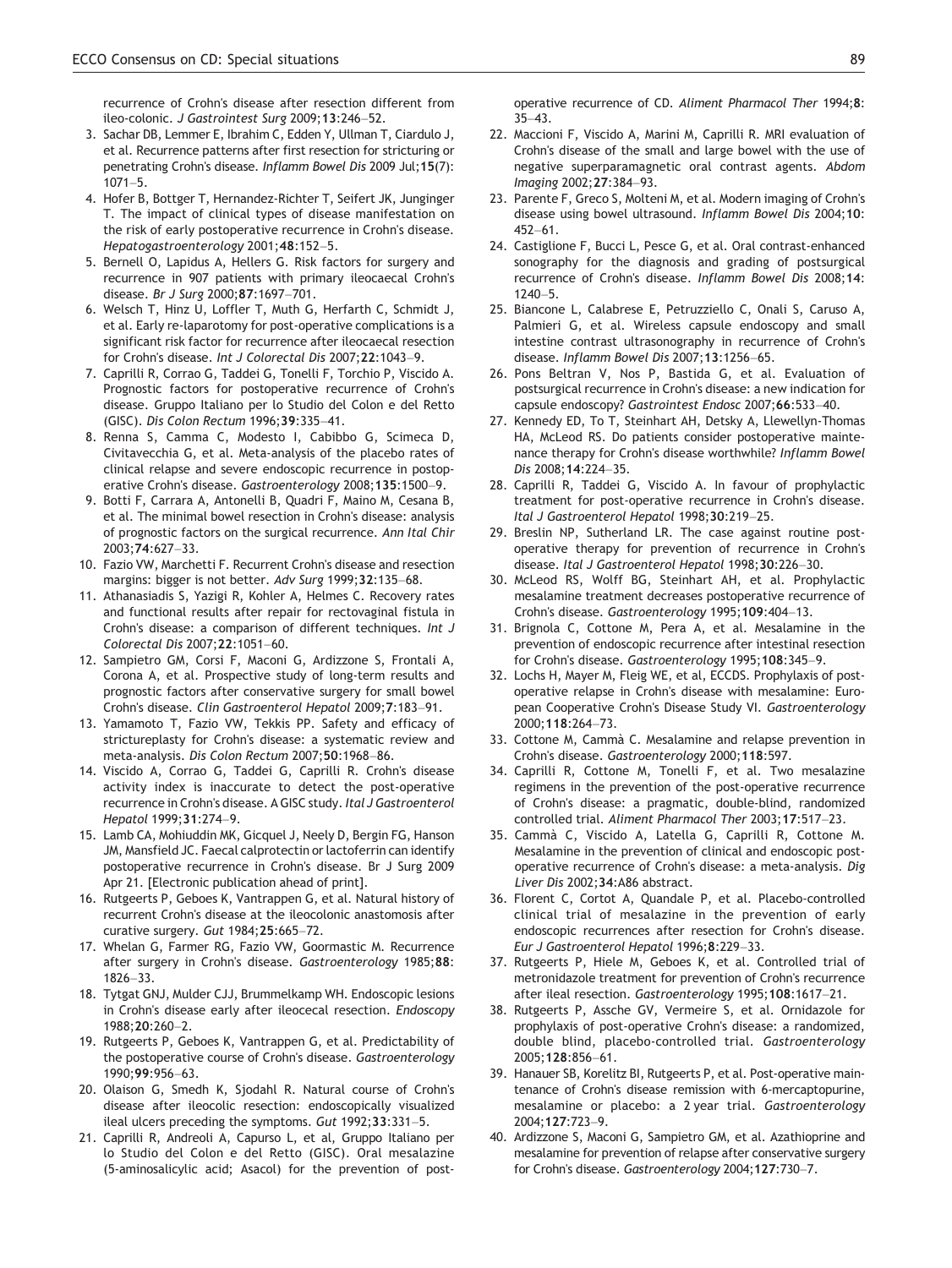- <span id="page-27-0"></span>41. Herfarth H, Tjaden C, Lukas M, et al. Adverse events in clinical trials with azathioprine and mesalamine for prevention of postoperative recurrence of Crohn's disease. Gut 2006;55: 1525–6.
- 42. D'Haens GR, Vermeire S, Van Assche G, et al. Therapy of metronidazole with azathioprine to prevent postoperative recurrence of Crohn's disease: a controlled randomized trial. Gastroenterology 2008;135:1123–9.
- 43. Peyrin-Biroulet L, Deltrenre P, Ardizzone S, et al. Azathioprine and 6-mercaptopurine for the prevention of postoperative recurrence in Crohn's disease: a meta-analysis. Am J Gastroenterol 2009 Aug;104(8):2089–96.
- 44. Renna S, Cammà C, Modesto I, et al. Meta-analysis of the placebo rates of clinical relapse and severe endoscopic recurrence in postoperative Crohn's disease. Gastroenterology 2008;135: 1500–9.
- 45. Reinisch W, Angelberger S, Petritsch W, et al. A double-blind, double-dummy, randomized, controlled, multicenter trial on the efficacy and safety of azathioprine vs mesalamine for prevention of clinical relapses in Crohn's disease patients with postoperative moderate or severe endoscopic recurrence. Gastroenterology 2008;134:A70.
- 46. Regueiro M, Schraut W, Baidoo L, et al. Infliximab prevents Crohn's disease recurrence after ileal resection. Gastroenterology 2009;136:441–50.
- 47. Prantera C, Scribano ML, Falasco G, Andreoli A, Luzi C. Ineffectiveness of probiotics in preventing recurrence after curative resection for Crohn's disease: a randomised controlled trial with Lactobacillus GG. Gut 2002;51:405–9.
- 48. Marteau P, Lémann M, Seksik P, et al. Ineffectiveness of Lactobacillus johnsonii LA1 for prophylaxis of postoperative recurrence in Crohn's disease: a randomised, double blind, placebo controlled GETAID trial. Gut 2006 Jun;55:842–7.
- 49. Van Gossum A, Dewit O, Louis E, et al. Multicenter randomizedcontrolled clinical trial of probiotics (Lactobacillus johnsonii, LA1) on early endoscopic recurrence of Crohn's disease after lleo-caecal resection. Inflamm Bowel Dis 2007;13:135–42.
- 50. Chermesh I, Tamir A, Reshef R, et al. Failure of Synbiotic 2000 to prevent postoperative recurrence of Crohn's disease. Dig Dis Sci 2007;52:385–9.
- 51. Campieri M, Rizzello F, Venturi A, et al. Combination of antibiotic and probiotic treatment is efficacious in prophylaxis of post-operative recurrence in Crohn's disease: a randomized controlled study vs mesalamine. Gastroenterology 2000;118: A781.
- 52. Colombel JF, Rutgeerts P, Malchow H, Jacyna M, Nielsen OH, Rask-Madsen J, et al. Interleukin 10 (Tenovil) in the prevention of post-operative recurrence of Crohn's disease. Gut 2001;49:  $42-6.69$ .
- 53. Keighley MR, Allan RN. Current status and influence of operation on perianal Crohn's disease. Int J Colorectal Dis 1986;1:104–7.
- 54. Hellers G, Bergstrand O, Ewerth S, Holmstrom B. Occurrence and outcome after primary treatment of anal fistulae in Crohn's disease. Gut 1980;21:525–7.
- 55. Schwartz DA, Loftus EV, Tremaine WJ, et al. The natural history of fistulizing Crohn's disease in Olmsted County, Minnesota. Gastroenterology 2002;122:875–80.
- 56. Tang LY, Rawsthorne P, Bernstein CN. Are perineal and luminal fistulas associated in Crohn's disease? A population-based study. Clin Gastroenterol Hepatol 2006;4:1130–4.
- 57. Haggett PJ, Moore NR, Shearman JD, Travis SPL, Jewell DP, Mortensen NJ. Pelvic and perineal complications of Crohn's disease: assessment using magnetic resonance imaging. Gut 1995;36:407–10.
- 58. Skalej M, Makowiec F, Weinlich M, et al. Magnetic resonance imaging in perianal Crohn's disease. Dtsch Med Wochenschr 1993;118:1791–6.
- 59. Koelbel G, Schmiedl U, Majer MC, et al. Diagnosis of fistulae and sinus tracts in patients with Crohn disease: value of MR imaging. Am J Roentgenol 1989;152:999–1003.
- 60. van Bodegraven AA, Sloots CE, Felt-Bersma RJ, Meuwissen SGM. Endosonographic evidence of persistence of Crohn's diseaseassociated fistulas after infliximab treatment, irrespective of clinical response. Dis Colon Rectum 2002;45:39–46.
- 61. Sloots CE, Felt-Bersma RJ, Poen AC, Cuesta MA, Meuwissen SGM. Assessment and classification of fistula-in-ano in patients with Crohn's disease by hydrogen peroxide enhanced transanal ultrasound. Int J Colorectal Dis 2001;16:292–7.
- 62. Orsoni P, Barthet M, Portie F, et al. Prospective comparison of endosonography, magnetic resonance imaging and surgical findings in anorectal fistula and abscess complicating Crohn's disease. Br J Surg 1999;86:360–4.
- 63. Buchanan GN, et al. Clinical examination, endosonography, and MR imaging in preoperativ assessment of fistula in Ano: comparison with outcome-based reference standard. Radiology 2004;233:674–81.
- 64. Halligan S, Stoker J. Imaging of fistula in Ano. Radiology 2006;239: 18–32.
- 65. Parks AG, Gordon PH, Hardcastle J. A classification of fistulain-ano. Br J Surg 1976;63:1–12.
- 66. Bell SJ, Williams AB, Wiesel P, Wilkinson K, Cohen RC, Kamm MA. The clinical course of fistulating Crohn's disease. Aliment Pharmacol Ther 2003;17:1145–51.
- 67. Berstein LH, Frank MS, Brandt LJ, Boley SJ. Healing of perineal Crohn's disease with metronidazole. Gastroenterology 1980;79: 357–65.
- 68. Brandt LJ, Berstein LH, Boley SJ, Frank MS. Metronidazole therapy for perineal Crohn's disease: a follow-up study. Gastroenterology 1982;83:383–7.
- 69. Jakobovits J, Schuster MM. Metronidazole therapy for Crohn's disease and associated fistulae. Am J Gastroenterol 1984;79: 533–40.
- 70. Solomon MJ, McLeod RS, O'Connor BI, Steinhart AH. Combination ciprofloxacin and metronidazole in severe perianal Crohn's disease. Can J Gastroenterol 1993;7:571–3.
- 71. Thia KT, Mahadevan U, Feagan BG, et al. Ciprofloxacin or metronidazole for the treatment of perianal fistulas in patients with Crohn's disease: a randomized, double-blind, placebocontrolled pilot study. Inflamm Bowel Dis 2009;15:17–24.
- 72. Pearson DC, May GR, Fick GH, Sutherland LR. Azathioprine and 6-mercaptopurine in Crohn's disease. A meta-analysis. Ann Intern Med 1995;122:132–42.
- 73. Korelitz BI, Adler DJ, Mendelsohn RA, Sacknoff AL. Long-term experience with 6-mercaptopurine in the treatment of Crohn's disease. Am J Gastroenterol 1993;88:1198–205.
- 74. Present DH, Rutgeerts P, Targan S, et al. Infliximab for the treatment of fistulas in patients with Crohn's disease. N Engl J Med 1999;340:1398–405.
- 75. Sands BE, Anderson FH, Bernstein CN, et al. Infliximab maintenance therapy for fistulizing Crohn's disease. N Engl J Med 2004;350:876–85.
- 76. Sands BE, Blank MA, Patel K, et al. Long-term treatment of rectovaginal fistulas in Crohn's disease: response to infliximab in the ACCENT II Study. Clin Gastroenterol Hepatol 2004;2: 912–20.
- 77. Lichtenstein GR, Yan S, Bala M, Blank M, Sands BE. Infliximab maintenance treatment reduces hospitalizations, surgeries and procedures in fistulizing Crohn's disease. Gastroenterology 2005;128:862–9.
- 78. Farrell RJ, Shah SA, Lodhavia PJ, et al. Clinical experience with infliximab therapy in 100 patients with Crohn's disease. Am J Gastroenterol 2000;95:3490–7.
- 79. Ricart E, Panaccione R, Loftus EV, Tremaine WJ, Sandborn WJ. Infliximab for Crohn's disease in clinical practice at the Mayo Clinic: the first 100 patients. Am J Gastroenterol 2001;96:722–9.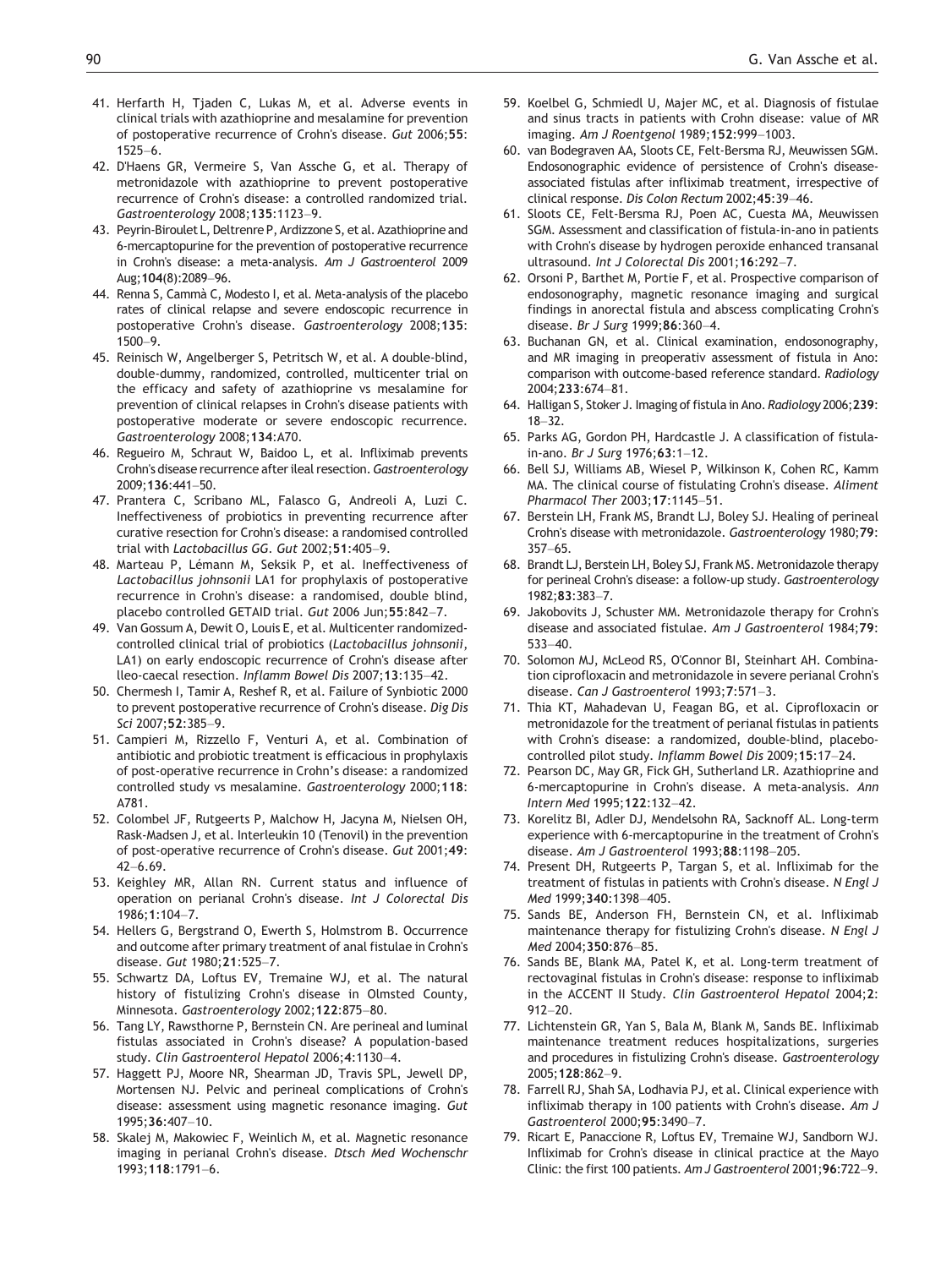- <span id="page-28-0"></span>80. Hanauer S, Lukáš M, MacIntosh D, Rutgeerts P, Sandborn W, Pollack P. A randomized, double-blind, placebo-controlled trial of the human anti-TNF—a monoclonal antibody adalimumab for the induction of remission in patients with moderate to severely active Crohn's disease. Gastroenterology 2006;130:323–33.
- 81. Sandborn WJ, Rutgeerts P, Enns R, et al. Adalimumab induction therapy for Crohn's disease previously treated with infliximab. Ann Intern Med 2007;146:829–38.
- 82. Colombel JF, Sandborn WJ, Rutgeerts P, et al. Adalimumab for maintenance of clinical response and remission in patients with Crohn's disease: the CHARM trial. Gastroenterology 2007;132: 52–65 Charm.
- 83. Colombel JF, Schwartz DA, Sandborn WJ, et al. Adalimumab for the treatment of fistulas in patients with Crohn's disease. Gut 2009;58:940–8.
- 84. Hinojosa J, Gomollon F, Garcia S, et al. Spanish scientific group on Crohn's disease and ulcerative colitis. Efficacy and safety of short-term adalimumab treatment in patients with active Crohn's disease who lost response or showed intolerance to infliximab: a prospective, open-label, multicentre trial. Aliment Pharmacol Ther 2007;25:409–18.
- 85. Schreiber S, Khaliq-Kareemi M, Lawrance IC, et al. Maintenance therapy with certolizumab pegol for Crohn's disease. N Engl J Med 2007;357:239–50.
- 86. Sandborn WJ, Feagan BG, Stoinov S, et al. Certolizumab pegol for the treatment of Crohn's disease. N Engl J Med 2007;357: 228–38.
- 87. Sandborn WJ. A critical review of cyclosporine therapy in inflammatory bowel disease. Inflam Bowel Dis 1995;1:48−63.
- 88. Egan LJ, Sandborn WJ, Tremaine WJ. Clinical outcome following treatment of refractory inflammatory and fistulizing Crohn's disease with intravenous cyclosporine. Am J Gastroenterol 1998;93:442–8.
- 89. Sandborn WJ. Preliminary report on the use of oral tacrolimus (FK506) in the treatment of complicated proximal small bowel and fistulizing Crohn's disease. Am J Gastroenterol 1997;92: 876–9.
- 90. Fellermann K, Ludwig D, Stahl M, David-Walek T, Stange EF. Steroid-unresponsive acute attacks of inflammatory bowel disease: immunomodulation by tacrolimus (FK506). Am J Gastroenterol 1998;93:1860–6.
- 91. Lowry PW, Weaver AL, Tremaine WJ, Sandborn WJ. Combination therapy with oral tacrolimus (FK506) and azathioprine or 6-mercaptopurine for treatment-refractory Crohn's disease perianal fistulae. Inflamm Bowel Dis 1999;5:239–45.
- 92. Ierardi E, Principi M, Rendina M, et al. Oral tacrolimus (FK 506) in Crohn's disease complicated by fistulae of the perineum. J Clin Gastroenterol 2000;30:200–2.
- 93. Sandborn WJ, Present DH, Isaacs KL, et al. Tacrolimus for the treatment of fistulas in patients with Crohn's disease: a randomized, placebo-controlled trial. Gastroenterology 2003;125: 380–8.
- 94. Sandborn WJ, Fazio VW, Feagan BG, Hanauer SB. AGA technical review on perianal Crohn's disease. Gastroenterology 2003;125: 1508–30.
- 95. Poggioli G, Laureti S, Pierangeli F, et al. Local injection of infliximab for the treatment of perianal Crohn's disease. Dis Colon Rectum 2005;48:768–74.
- 96. Asteria CR, Ficari F, Bagnoli S, Milla M, Tonelli F. Treatment of perianal fistulas in Crohn's disease by local injection of antibody to TNF-alpha accounts for a favourable clinical response in selected cases: a pilot study. Scand J Gastroenterol 2006;41:1064–72.
- 97. Gaertner WB, et al. Does infliximab infusion impact results of operative treatment for Crohn's perianal fistulas? Dis Colon Rectum 2007;50:1754–60.
- 98. Hyder SA, et al. Fisulating anal Crohn's disease: results of combined surgical and infliximab treatment. Dis Colon Rectum 2006;49:1837–41.
- 99. Topstad DR, et al. Combined seton placement, infliximab infusion, and maintenance immunosuppressives improving healing rate in fistulising anorectal Crohn's disease. A single center experience. Dis Colon Rectum 2003;46:577–83.
- 100. van der Hagen SJ, Baeten CG, Soeters PB, et al. Anti-TNF-alpha (infliximab) used as induction treatment in case of active proctitis in a multistep strategy followed by definitive surgery of complex anal fistulas in Crohn's disease: a preliminary report. Dis Colon Rectum 2005;48:758–67.
- 101. Wexner SD, Ruiz DE, Genua J, Nogueras JJ, Weiss EG, Zmora O. Gracilis muscle interposition for the treatment of rectourethral, rectovaginal, and pouch-vaginal fistulas: results in 53 patients. Ann Surg 2008 Jul;248(1):39–43.
- 102. Fürst A, Schmidbauer C, Swol-Ben J, Iesalnieks I, Schwandner O, Agha A. Gracilis transposition for repair of recurrent anovaginal and rectovaginal fistulas in Crohn's disease. Int J Colorectal Dis 2008 Apr;23(4):349–53.
- 103. Askling J, Grahnquist L, Ekbom A, Finkel Y. Incidence of paediatric Crohn's disease in Stockholm, Sweden. Lancet 1999; 354:1179.
- 104. Armitage E, Drummond HE, Wilson DC, Ghosh S. Increasing incidence of both juvenile-onset Crohn's disease and ulcerative colitis in Scotland. Eur J Gastroenterol Hepatol 2001;13: 1439–47.
- 105. Sawczenko A, Sandhu BK, Logan RF, et al. Prospective survey of childhood inflammatory bowel disease in the British Isles. Lancet 2001;357(9262):1093–4 Apr 7.
- 106. Urne FU, Paerregaard A. Chronic inflammatory bowel disease in children. An epidemiological study from eastern Denmark 1998–2000. Ugeskr Laeger 2002;164:5810–4.
- 107. Hildebrand H, Finkel Y, Grahnquist L, et al. Changing pattern of paediatric inflammatory bowel disease in northern Stockholm 1990–2001. Gut 2003;52:1432–4.
- 108. Kolek A, Janout V, Tichy M, Grepl M. The incidence of inflammatory bowel disease is increasing among children 15 years old and younger in the Czech Republic. J Pediatr Gastroenterol Nutr 2004;38:362–3.
- 109. Tsironi E, Feakins RM, Probert CS, Rampton DS. Incidence of inflammatory bowel disease is rising and abdominal tuberculosis is falling in Bangladeshis in East London, United Kingdom. Am J Gastroenterol 2004 Sep;99(9):1749–55.
- 110. Turunen P, Kolho KL, Auvinen A, Iltanen S, Huhtala H, Ashorn M. Incidence of inflammatory bowel disease in Finnish children, 1987–2003. Inflamm Bowel Dis 2006;12(8):677–83 Aug.
- 111. Castro M, Papadatou B, Baldassare M, et al. Inflammatory bowel disease in children and adolescents in Italy: data from the pediatric national IBD register (1996–2003). Inflamm Bowel Dis 2008;14(9):1246–52 Sep.
- 112. Auvin S, Molinié F, Gower-Rousseau C, et al. Incidence, clinical presentation and location at diagnosis of pediatric inflammatory bowel disease: a prospective population-based study in northern France (1988–1999). J Pediatr Gastroenterol Nutr 2005;41(1):49–55 Jul.
- 113. Cannioto Z, Berti I, Martelossi S, et al. IBD and IBD mimicking enterocolitis in children younger than 2 years of age. Eur J Pediatr 2009 Feb;168(2):149–55.
- 114. Huang A, Abbasakoor F, Vaizey CJ. Gastrointestinal manifestations of chronic granulomatous disease. Colorectal Dis 2006;8: 637–44.
- 115. Van Limbergen J, Russell RK, Drummond HE, et al. Definition of phenotypic characteristics of childhood-onset inflammatory bowel disease. Gastroenterology 2008 Oct;135(4):1038–41.
- 116. Vernier-Massouille G, Balde M, Salleron J, et al. Natural history of pediatric Crohn's disease: a population-based cohort study. Gastroenterology 2008 Oct;135(4):1038–41.
- 117. Motil KJ, Grand RJ, Davis-Kraft L, Ferlic LL, Smith EO. Growth failure in children with inflammatory bowel disease: a prospective study. Gastroenterology 1993;105:681–91.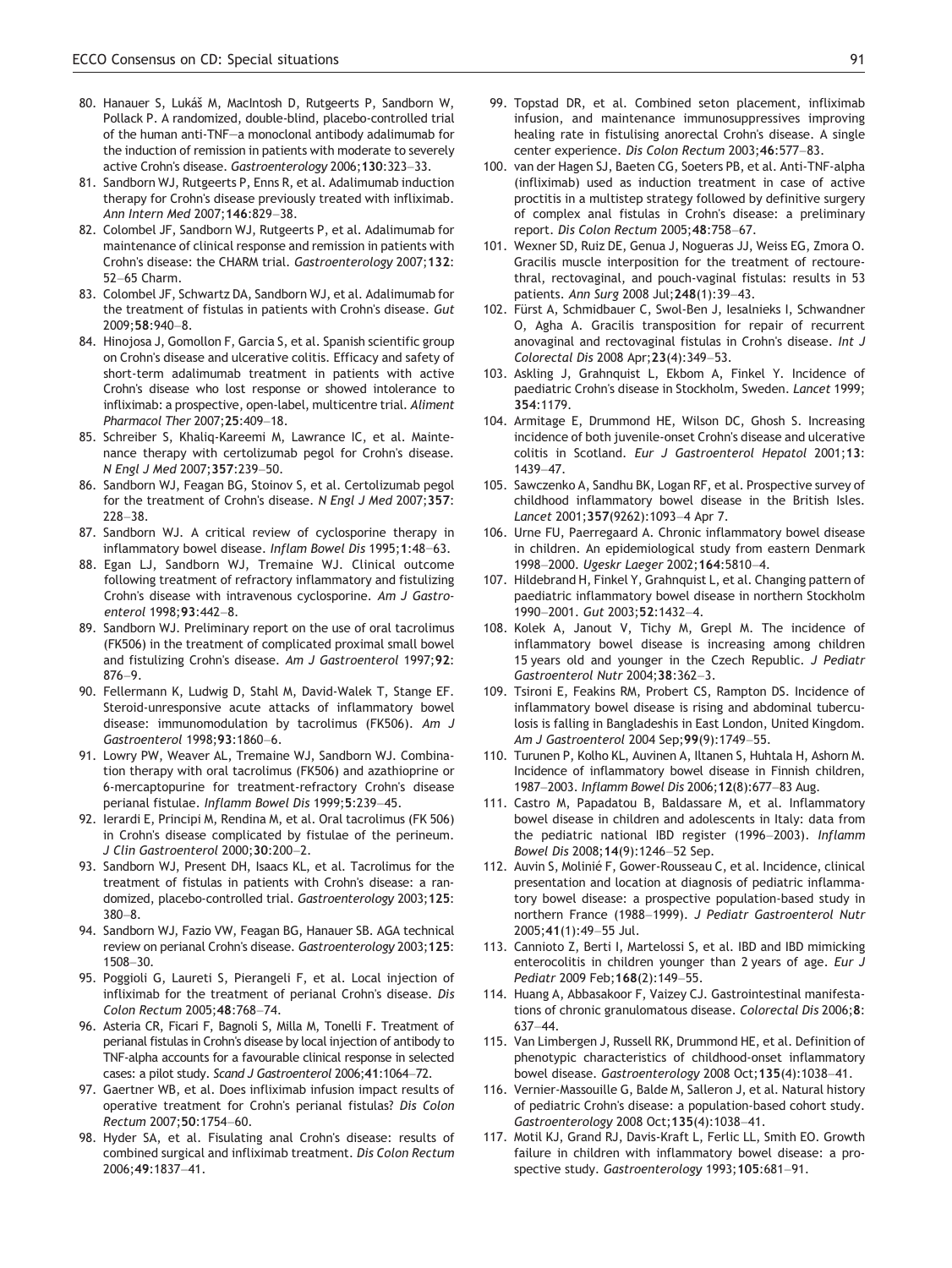- <span id="page-29-0"></span>118. Sawczenko A, Sandhu BK. Presenting features of inflammatory bowel disease in Great Britain and Ireland. Arch Dis Child 2003;88:995–1000.
- 119. Heuschkel R, Salvestrini C, Beattie RM, et al. Guidelines for management of growth failure in childhood inflammatory bowel disease. Inflamm Bowel Dis 2008;14:839–49.
- 120. Mackner L, Crandall W. Long term psychosocial outcomes reported by children and adolescents with inflammatory bowel disease. Am J Gastroenterology 2005;100(6):1386–92.
- 121. Mackner L, Crandall W. Brief report: psychosocial adjustment in adolescents with inflammatory bowel disease. J Paediatr Psychol 2006;31:281–5.
- 122. Loonen H, Grootenhuis M, Last B, Koopman H, Derkx H. Quality of life in paediatric inflammatory bowel disease measured by a generic and a disease specific questionnaire. Acta Paediatr 2002;91:3348–54.
- 123. De Boer M, Grootenhuis M, Derkx B, Last B. Health related quality of life and psychosocial functioning of adolescents with inflammatory bowel disease. Inflamm Bowel Dis 2005;11(4): 400–6.
- 124. Caprilli R, Gassull MA, Escher JC, Moser G, et al, European Crohn's and Colitis Organisation (ECCO). European evidence based consensus on the diagnosis and management of Crohn's disease: Special situations. Gut 2006 Mar;55(Suppl 1):i36–58.
- 125. Escher JC, Amil Dias J, Bochenek K. Inflammatory bowel disease in children and adolescents. Recommendations for diagnosis: the Porto criteria. Medical position paper: IBD working group of the European Society for Paediatric Gastroenterology, Hepatology and Nutrition (ESPGHAN). J Pediatr Gastroenterol Nutr 2005;41:1–7.
- 126. Weinstein TA, Levine M, Pettei MJ, et al. Age and family history at presentation of pediatric inflammatory bowel disease. J Pediatr Gastroenterol Nutr 2003;37:609–13.
- 127. Mack DR, Langton C, Markowitz J, et al. Laboratory values for children with newly diagnosed inflammatory bowel disease. Pediatrics 2007;119(6):1113–9.
- 128. Bunn SK, Bisset WM, Main MJC, Golden BE. Fecal calprotectin as a measure of disease activity in childhood inflammatory bowel disease. J Pediatr Gastroenterol Nutr 2001;32:171–7.
- 129. Bunn SK, Bisset WM, Main MJC, Gray ES, Olson S, Golden BE. Fecal calprotectin: validation as a non-invasive measure of bowel inflammation in childhood inflammatory bowel disease. J Pediatr Gastroenterol Nutr 2001;33:14–22.
- 130. Von Roon AC, Karamountzos L, Purkayastha S, et al. Diagnostic precision of fecal calprotectin for inflammatory bowel disease and colorectal malignancy. Am J Gastroenterol 2007;102: 803–13.
- 131. Fagerberg UL, Lööf L, Myrdal U, et al. Colorectal inflammation is well predicted by fecal calprotectin in children with gastrointestinal symptoms. J Pediatr Gastroenterol Nutr 2005;40:450–5.
- 132. Berni Canani R, Rapacciuolo L, Romano MT, et al. Diagnostic value of faecal calprotectin in paediatric gastroenterology clinical practice. Dig Liver Dis 2004;36:467–70.
- 133. Walker TR, Land ML, Kartashov A, et al. Fecal lactoferrin is a sensitive and specific marker of disease activity in children and young adults with inflammatory bowel disease. J Pediatr Gastroenterol Nutr 2007;44:414–22.
- 134. Desai D, Faubion WA, Sandborn WJ. Review article: biological activity markers in inflammatory bowel disease. Aliment Pharmacol Ther 2007;25(3):247–55 Feb 1.
- 135. Quail MA, Russell RK, Van Limbergen JE, et al. Fecal calprotectin complements routine laboratory investigations in diagnosing childhood inflammatory bowel disease. Inflamm Bowel Dis 2009;15(5):756–9 May.
- 136. Chong SK, Blackshaw AJ, Boyle S, Williams CB, Walker-Smith JA. Histological diagnosis of chronic inflammatory bowel disease in childhood. Gut 1985;26:55–9.
- 137. Holmquist L, Rudic N, Ahren C, Fallstrom SP. The diagnostic value of colonoscopy compared with rectosigmoidoscopy in children and adolescents with symptoms of chronic inflammatory bowel disease of the colon. Scand J Gastroenterol 1988;23: 577–84.
- 138. Cameron DJ. Upper and lower gastrointestinal endoscopy in children and adolescents with Crohn's disease: a prospective study. J Gastroenterol Hepatol 1991;6:355–8.
- 139. Escher JC, Ten KF, Lichtenbelt K, et al. Value of rectosigmoidoscopy with biopsies for diagnosis of inflammatory bowel disease in children. Inflamm Bowel Dis 2002;8:16–22.
- 140. Batres LA, Maller ES, Ruchelli E, Mahboubi S, Baldassano RN. Terminal ileum intubation in pediatric colonoscopy and diagnostic value of conventional small bowel contrast radiography in pediatric inflammatory bowel disease. J Pediatr Gastroenterol Nutr 2002;35:320–3.
- 141. Mashako MN, Cezard JP, Navarro J, et al. Crohn's disease lesions in the upper gastrointestinal tract: correlation between clinical, radiological, endoscopic, and histological features in adolescents and children. J Pediatr Gastroenterol Nutr 1989;8: 442–6.
- 142. Abdullah BA, Gupta SK, Croffie JM, et al. The role of esophagogastroduodenoscopy in the initial evaluation of childhood inflammatory bowel disease: a 7-year study. J Pediatr Gastroenterol Nutr 2002;35:636–40.
- 143. Sharif F, McDermott M, Dillon M, et al. Focally enhanced gastritis in children with Crohn's disease and ulcerative colitis. Am J Gastroenterol 2002;97:1415–20.
- 144. Castellaneta SP, Afzal NA, Greenberg M, et al. Diagnostic role of upper gastrointestinal endoscopy in pediatric inflammatory bowel disease. J Pediatr Gastroenterol Nutr 2004;39:257–61.
- 145. Dillon M, Brown S, Casey W, et al. Colonoscopy under general anesthesia in children. Pediatrics 1998;102:381–3.
- 146. Wengrower D, Gozal D, Gozal Y, et al. Complicated endoscopic pediatric procedures using deep sedation and general anesthesia are safe in the endoscopy suite. Scand J Gastroenterol 2004;39:283–6.
- 147. Lipson A, Bartram CI, Williams CB, Slavin G, Walker-Smith J. Barium studies and ileoscopy compared in children with suspected Crohn's disease. Clin Radiol 1990;41:5–8.
- 148. Halligan S, Nicholls S, Beattie RM, et al. The role of small bowel radiology in the diagnosis and management of Crohn's disease. Acta Paediatr 1995;84:1375–8.
- 149. Desmond AN, O'Regan K, Curran C, et al. Crohn's disease: factors associated with exposure to high levels of diagnostic radiation. Gut 2008;57(11):1524–9 Nov.
- 150. Gaca AM, Jaffe TA, Delaney S, et al. Radiation doses from small-bowel follow-through and abdomen/pelvis MDCT in pediatric Crohn disease. Pediatr Radiol 2008;38:285–91.
- 151. Laghi A, Borrelli O, Paolantonio P, et al. Contrast enhanced magnetic resonance imaging of the terminal ileum in children with Crohn's disease. Gut 2003;52:393–7.
- 152. Darbari A, Sena L, Argani P, et al. Gadolinium-enhanced magnetic resonance imaging: a useful radiological tool in diagnosing pediatric IBD. Inflamm Bowel Dis 2004;10:67–72.
- 153. Pilleul F, Godefroy C, Yzebe-Beziat D, et al. Magnetic resonance imaging in Crohn's disease. Gastroenterol Clin Biol 2005;29:803-8.
- 154. Essary B, Kim J, Anupindi S, Katz JA, Nimkin K. Pelvic MRI in children with Crohn disease and suspected perianal involvement. Pediatr Radiol 2007;37:201–8.
- 155. Scholbach T, Herrero I, Scholbach J. Dynamic colour Doppler sonography of intestinal wall in patients with Crohn disease compared with healthy subjects. J Pediatr Gastroenterol Nutr 2004;39(5):524–8 Nov.
- 156. Mann EH. Inflammatory bowel disease: imaging of the pediatric patient. Semin Roentgenol 2008;43(1):29–38 Jan.
- 157. Albert JG, Martiny F, Krummenerl A, et al. Diagnosis of small bowel Crohn's disease: a prospective comparison of capsule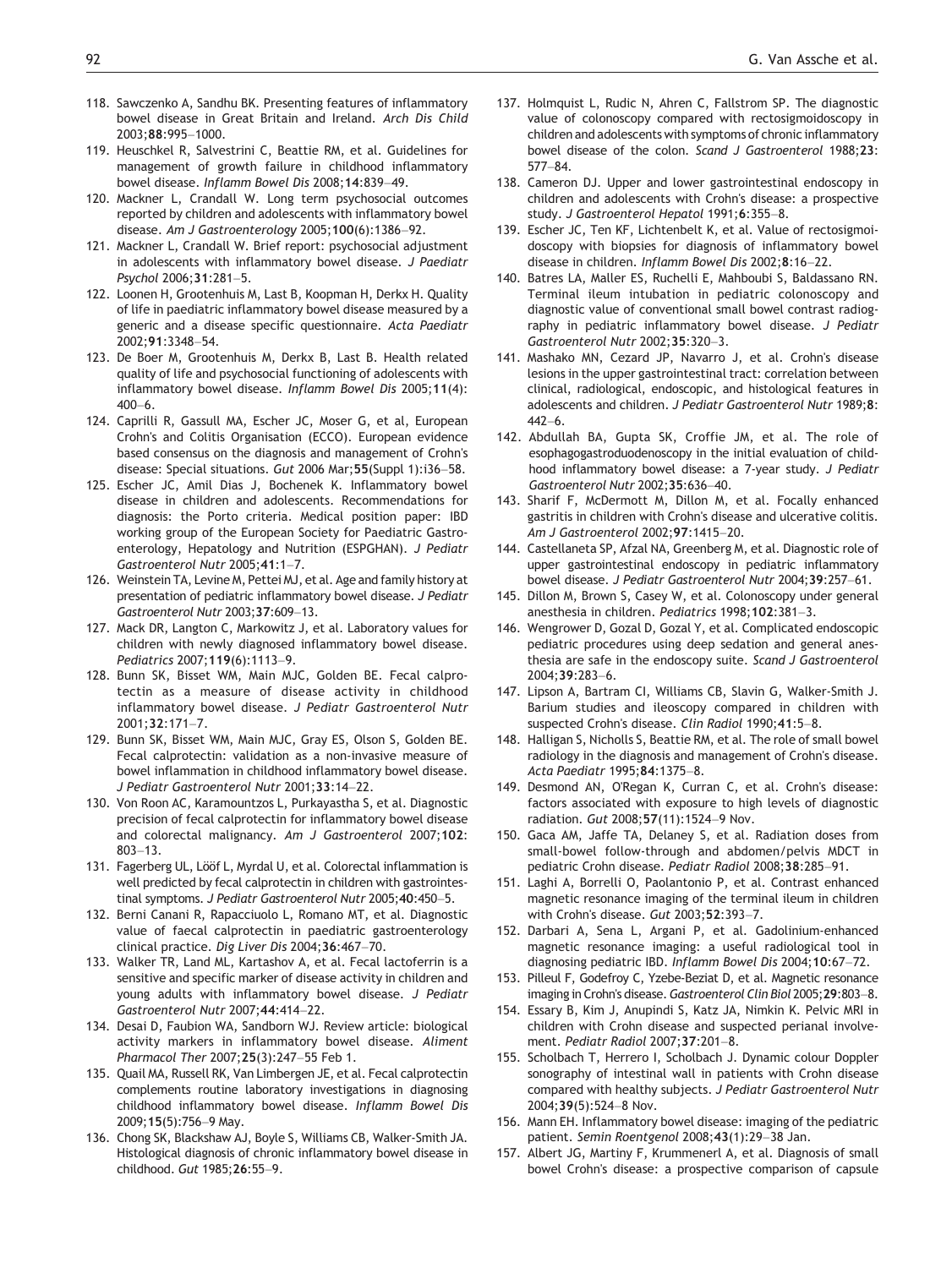<span id="page-30-0"></span>endoscopy with magnetic resonance imaging and fluoroscopic enteroclysis. Gut 2005;54:1721–7.

- 158. Triester SL, Leighton JA, Leontiadis GI, et al. A meta-analysis of the yield of capsule endoscopy compared to other diagnostic modalities in patients with non-stricturing small bowel Crohn's disease. Am J Gastroenterol 2006;101:954–64.
- 159. Thomson M, Fritscher-Ravens A, Mylonaki M, et al. Wireless capsule endoscopy in children: a study to assess diagnostic yield in small bowel disease in paediatric patients. J Pediatr Gastroenterol Nutr 2007;44:192–7.
- 160. Boureille A, Ignjatovic A, Aabaken L, et al, Organisation Mondial d'Endoscopie Digestif (OMED), European Crohn's and Colitis Organisation (ECCO). Role of small bowel endoscopy in the management of patients with IBD: an international OMED-ECCO Consensus. Endoscopy 2009;41:618–37.
- 161. De Ángelis GL, Fornaroli F, deÁngelis N, et al. Wireless capsule endoscopy for pediatric small-bowel disease. Am J Gastroenterol 2007;102:1749–57.
- 162. Moy L, Levine J. Wireless capsule endoscopy in the pediatric age group: experience and complications. J Pediatr Gastroenterol Nutr 2007;44:516–20.
- 163. Anato B, Bishop J, Shawis R, Thomson M. Clinical application and diagnostic yield of wireless capsule endoscopy in children. J Laparoendosc Adv Surg Tech, Part A 2007;17:364–70.
- 164. Fritscher-Ravens A, Scherbakov P, Bufler P et al. The Feasibility of wireless capsule endoscopy in detecting small intestinal pathology in children under the age of 8 years  $-$ Multicenter European Study. Gut 2009 Nov;58(11):1467−72
- 165. Dziechciarz P, Horvath A, Shamir R, Szajewska H. Metaanalysis: enteral nutrition in active Crohn's disease in children. 2007;26(6):795–806.
- 166. Zachos M, Tondeur M, Griffiths AM. Enteral nutritional therapy for induction of remission in Crohn's disease. Cochrane Database Syst Rev 2007 Jan;24(1):CD000542.
- 167. Newby EA, Sawczenko A, Thomas AG, Wilson D. Interventions for growth failure in childhood Crohn's disease. Cochrane Database Syst Rev 2005 Jul;20(3):CD003873.
- 168. Shamir R, Phillip M, Levine A. Growth retardation in pediatric Crohn's disease: pathogenesis and interventions. Inflamm Bowel Dis 2007;13(5):620–8.
- 169. Heuschkel RB, Menache CC, Megerian JT, Baird AE. Enteral nutrition and corticosteroids in the treatment of acute Crohn's disease in children. J Pediatr Gastroenterol Nutr 2000;31:8–15.
- 170. Afzal NA, Davies S, Paintin M, Arnaud-Battandier F, Walker-Smith JA, Murch S, et al. Colonic Crohn's disease in children does not respond well to treatment with enteral nutrition if the ileum is not involved. Dig Dis Sci 2005;50(8):1471–5.
- 171. Day AS, Whitten KE, Sidler M, Lemberg DA. Systematic review: nutritional therapy in paediatric Crohn's disease. Aliment Pharmacol Ther 2008;27(4):293–307.
- 172. Johnson T, Macdonald S, Hill SM, Thomas A, Murphy MS. Treatment of active Crohn's disease in children using partial enteral nutrition with liquid formula: a randomised controlled trial. Gut 2006;55(3):356–61.
- 173. Benchimol EI, Seow CH, Steinhart AH, Griffiths AM. Traditional corticosteroids for induction of remission in Crohn's disease. Cochrane Database of Systematic Reviews 2008, Issue 2. Art. No.:CD006792. [doi:10.1002/14651858.](http://dx.doi.org/10.1002/14651858) CD006792.
- 174. Tung J, Loftus EV, Freeese DK, et al. A population-based study of the frequency of corticosteroid resistance and dependence in pediatric patients with Crohn's disease and ulcerative colitis. Inflamm Bowel Dis 2006;12:1093–100.
- 175. Markowitz J, Hyams J, Mack D, et al. Corticosteroid therapy in the age of infliximab: acute and 1-year outcomes in newly diagnosed children with Crohn's disease. Clinical Gastroenterol Hepatol 2006;4:1124–9.
- 176. Vihinen MK, Raivio T, Verkasalo M, et al. Circulating glucocorticoid bioactivity during peroral treatment in children and

adolescents with inflammatory bowel disease. J Clin Gastroenterol 2008;42:1017–24.

- 177. Levine A, Broide E, Stein M, et al. Evaluation of oral budesonide for treatment of mild and moderate exacerbations of Crohn's disease in children. J Pediatr 2002;140:75–80.
- 178. Levine A, Weizman Z, Broide E, et al. A comparison of budesonide and prednisone for the treatment of active pediatric Crohn disease. J Pediatr Gastroenterol Nutr 2003;36: 248–52.
- 179. Escher JC. Budesonide versus prednisolone for the treatment of active Crohn's disease in children: a randomized, doubleblind, controlled, multicentre trial. Eur J Gastroenterol Hepatol 2004;16:47–54.
- 180. Dilger K, Alberer M, Busch A, Enninger A, Behrens R, Koletzko S, et al. Pharmacokinetics and pharmacodynamic action of budesonide in children with Crohn's disease. Aliment Pharmacol Ther 2006;23(3):387–96 Feb 1.
- 181. Benchimol E, Seow C, Otley A, Steinhart AH.Budesonide for maintenance of remission in Crohn's disease  $-$  a systematic review and meta-analysis for the Cochrane Collaboration.
- 182. Bousvaros A, Guandalini S, Baldassano RN, Botelho C, et al. A randomized, double-blind trial of Lactobacillus GG versus placebo in addition to standard maintenance therapy for children with Crohn's disease. Inflamm Bowel Dis 2005;11(9): 833–9 Sep.
- 183. Markowitz J, Grancher K, Kohn N, Lesser M, Daum F. A multicenter trial of 6-mercaptopurine and prednisone in children with newly diagnosed Crohn's disease. Gastroenterology 2000;119:895–902.
- 184. Mack DR, Young R, Kaufman SS, Ramey L, Vanderhoof JA. Methotrexate in patients with Crohn's disease after 6-mercaptopurine. J Pediatr 1998;132:830–5.
- 185. Uhlen S, Belbouab R, Narebski K, et al. Efficacy of methotrexate in pediatric Crohn's disease: a French multicenter study. Inflamm Bowel Dis 2006;12(11):1053–7 Nov.
- 186. Ravikumara M, Hinsberger A, Spray CH. Role of methotrexate in the management of Crohn's disease. J Pediatr Gastroenterol Nutr 2007;44(4):427–30 Apr.
- 187. Turner D, Grossman AB, Rosh J, et al. Methotrexate following unsuccessful thiopurine therapy in pediatric Crohn's disease. Am J Gastroenterol 2007 Dec;102(12):2804–12.
- 188. Lazzerini M, Martelossi S, Marchetti F, et al. Efficacy and safety of thalidomide in children and young adults with intractable inflammatory bowel disease: long-term results. Aliment Pharmacol Ther 2007;25(4):419–27 Feb 15.
- 189. Baldassano R, Braegger CP, Escher JC, et al. Infliximab (REMICADE) therapy in the treatment of pediatric Crohn's disease. Am J Gastroenterol 2003;98(4):833–8 Apr.
- 190. Hyams J, Crandall W, Kugathasan S, REACH Study Group. Induction and maintenance infliximab therapy for the treatment of moderate-to-severe Crohn's disease in children. Gastroenterology 2007;132(3):863–73 Mar.
- 191. Hyams JS, Markowitz J, Wyllie R. Use of infliximab in the treatment of Crohn's disease in children and adolescents. J Pediatr 2000;137:192–6.
- 192. Kugathasan S, Werlin SL, Martinez A, et al. Prolonged duration of response to infliximab in early but not late pediatric Crohn's disease. Am J Gastroenterol 2000;95:3189–94.
- 193. Lionetti P, Bronzini F, Salvestrini C, et al. Response to infliximab is related to disease duration in paediatric Crohn's disease. Aliment Pharmacol Ther 2003;18:425–31.
- 194. Serrano MS, Schmidt-Sommerfeld E, Kilbaugh TJ, et al. Use of infliximab in pediatric patients with inflammatory bowel disease. Ann Pharmacother 2001;35:823–8.
- 195. Stephens MC, Shepanski MA, Mamula P, et al. Safety and steroid-sparing experience using infliximab for Crohn's disease at a pediatric inflammatory bowel disease center. Am J Gastroenterol 2003;98:104–11.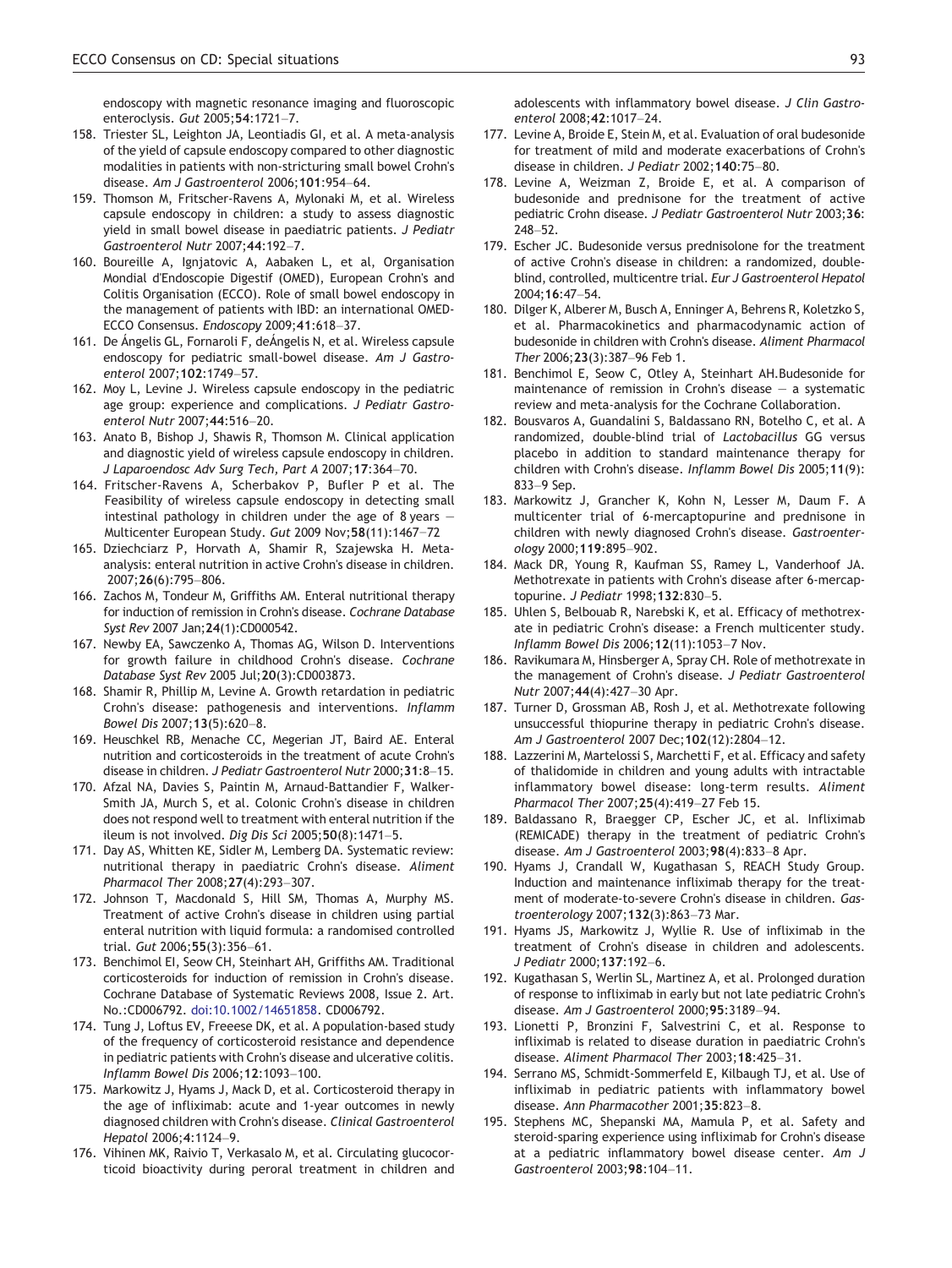- <span id="page-31-0"></span>196. Cezard JP, Nouaili N, Talbotec C, et al. A prospective study of the efficacy and tolerance of a chimeric antibody to tumor necrosis factors (Remicade) in severe pediatric Crohn's disease. J Pediatr Gastroenterol Nutr 2003;36:632–6.
- 197. de Ridder L, Escher JC, Bouquet J, et al. Infliximab therapy in 30 patients with refractory pediatric Crohn disease with and without fistulas in the Netherlands. J Pediatr Gastroenterol Nutr 2004;39:46–52.
- 198. Lee WS. The use of infliximab in South-East Asian children with severe Crohn's disease. Pediatr Int 2004;46:198–201.
- 199. Wynands J, Belbouab R, Candon S, Talbotec C, Mougenot JF, Chatenoud L, et al. 12-month follow-up after successful infliximab therapy in pediatric Crohn disease. J Pediatr Gastroenterol Nutr 2008;46(3):293–8 Mar.
- 200. de Ridder L, Rings EH, Damen GM, et al. Infliximab dependency in pediatric Crohn's disease: long-term followup of an unselected cohort. Inflamm Bowel Dis 2008;14(3): 353–8 Mar.
- 201. Borrelli O, Bascietto C, Viola F, et al. Infliximab heals intestinal inflammatory lesions and restores growth in children with Crohn's disease. Dig Liver Dis 2004;36:342–7.
- 202. Walters DT, Gilman AR, Griffiths AM. Linear growth improves during infliximab therapy in children with chronically active severe Crohn's disease. Inflamm Bowel Dis 2007;13:424–30.
- 203. Lamireau T, Cézard JP, Dabadie A, et al. Efficacy and tolerance of infliximab in children and adolescents with Crohn's disease. Inflamm Bowel Dis 2004;10(6):745–50 Nov.
- 204. Mian S, Baron H. Adalimumab, a novel anti-tumor necrosis factor-alpha antibody in a child with refractory Crohn's disease. J Pediatr Gastroenterol Nutr 2005;41(3):357–9 Sep.
- 205. Miele E, Markowitz JE, Mamula P, et al. Human antichimeric antibody in children and young adults with inflammatory bowel disease receiving infliximab. J Pediatr Gastroenterol Nutr 2004;38:502–8.
- 206. Vermeire S, Noman M, Van Assche G, et al. Effectiveness of concomitant immunosuppressive therapy in suppressing the formation of antibodies to infliximab in Crohn's disease. Gut 2007 Sep;56(9):1226–31.
- 207. Toruner M, Loftus Jr EV, Harmsen WS, et al. Risk factors for opportunistic infections in patients with inflammatory bowel disease. Gastroenterology 2008;134(4):929–36 Apr.
- 208. Mackey AC, Green L, Leptak C, Avigan M. Hepatosplenic T cell lymphoma associated with infliximab use in young patients treated for inflammatory bowel disease: update. J Pediatr Gastroenterol Nutr 2009;48:386–8.
- 209. Singh Ranger G, Lamparelli MJ, Aldridge A, et al. Surgery results in significant improvement in growth in children with Crohn's disease refractory to medical therapy. Pediatr Surg Int 2006;22(4):347–52 Apr.
- 210. Lipson AB, Savage MO, Davies PS, et al. Acceleration of linear growth following intestinal resection for Crohn disease. Eur J Pediatr 1990;149:687–90.
- 211. Griffiths AM, Wesson DE, Shandling B, Corey M, Sherman PM. Factors influencing postoperative recurrence of Crohn's disease in childhood. Gut 1991;32:491–5.
- 212. Besnard M, Jaby O, Mougenot JF, et al. Postoperative outcome of Crohn's disease in 30 children. Gut 1998;43:634–8.
- 213. Sentongo TA, Stettler N, Christian A, et al. Growth after intestinal resection for Crohn's disease in children, adolescents, and young adults. Inflamm Bowel Dis 2000;6:265–9.
- 214. Dokucu AI, Sarnacki S, Michel JL, et al. Indications and results of surgery in patients with Crohn's disease with onset under 10 years of age: a series of 18 patients. Eur J Pediatr Surg 2002;12:180–5.
- 215. van der Zaag-Loonen HJ, Grootenhuis MA, Last BF, Derkx HH. Coping strategies and quality of life of adolescents with inflammatory bowel disease. Qual Life Res 2004;13:1011–9.
- 216. Wilschanski M, Sherman P, Pencharz P, Davis L, Corey M, Griffiths A. Supplementary enteral nutrition maintains remission in paediatric Crohn's disease. Gut 1996 Apr;38(4):543–8.
- 217. Sylvester FA, Wyzga N, Hyams JS, et al. Natural history of bone metabolism and bone mineral density in children with inflammatory bowel disease. Inflamm Bowel Dis 2007;13:42–50.
- 218. Harpavat M, Greennspan S, O'Broien C. Altered bone mass in children at diagnosis of Crohn's disease: a pilot study. J Pediatr Gastroenterol Nutr 2005 Mar;40(3):295–300.
- 219. Walthers F, Fuchs C, Radke M, et al. Osteoporosis in pediatric patients suffering from chronic inflammatory bowel disease with and without steroid treatment. J Pediatr Gastroenterol Nutr 2006 Jul;43(1):42–51.
- 220. Paganelli M, Albanese C, Borrelli O, et al. Inflammation is the main determinat of low bone mineral density in pediatric inflammatory bowel disease. Inflamm Bowel Dis 2007;13:416–23.
- 221. Gokhale R, Favus MJ, Harrison T, et al. Bone mineral density assessment in children with inflammatory bowel disease. Gastroenterology 1998;114:902–11.
- 222. Boot AM, Bouquet J, Krenning EP, et al. Bone mineral density and nutritional status in children with chronic inflammatory bowel disease. Gut 1998;42:188–94.
- 223. Pappa HM, Grand RJ, Gordon CM. Report on the vitamin D status of adult and pediatric patients with inflammatory bowel disease and its significance for bone health and disease. Inflamm Bowel Dis 2006;12:1162–74.
- 224. Benchimol EI, Ward LM, Gallagher JC, et al. Effect of calcium and vitamin D supplementation on bone mineral density in children with inflammatory bowel disease. J Pediatr Gastroenterol Nutr 2007;45(5):538–45 Nov.
- 225. Sawczenko A, Lynn R, Sandhu BK. Variations in initial assessment and management of inflammatory bowel disease across Great Britain and Ireland. Arch Dis Child 2003;88(11): 990–4 Nov.
- 226. Baird DD, Narendranathan M, Sandler RS. Increased risk of preterm birth for women with inflammatory bowel disease. Gastroenterology 1990;99:987–94.
- 227. Khosla R, Willoughby CP, Jewell DP. Crohn's disease and pregnancy. Gut 1984;25:52–6.
- 228. Woolfson K, Cohen Z, McLeod RS. Crohn's disease and pregnancy. Dis Colon Rectum 1990;33:869–73.
- 229. Fonager K, Sorensen HT, Olsen J, et al. Pregnancy outcome for women with Crohn's disease: a follow-up study based on linkage between national registries. Am J Gastroenterol 1998;93: 2426–30.
- 230. Baiocco PJ, Korelitz BI. The influence of inflammatory bowel disease and its treatment on pregnancy and fetal outcome. J Clin Gastroenterol 1984;6:211–6.
- 231. Mayberry JF, Weterman IT. European survey of fertility and pregnancy in women with Crohn's disease: a case control study by European collaborative group. Gut 1986;27:821–5.
- 232. Hudson M, Flett G, Sinclair TS, et al. Fertility and pregnancy in inflammatory bowel disease. Int J Gynaecol Obstet 1997;58: 229–37.
- 233. Ording OK, Juul S, Berndtsson I, et al. Ulcerative colitis: female fecundity before diagnosis, during disease, and after surgery compared with a population sample. Gastroenterology 2002; 122: 15–9.
- 234. Olsen KO, Joelsson M, Laurberg S, et al. Fertility after ileal pouch-anal anastomosis in women with ulcerative colitis. Br J Surg 1999;86:493–5.
- 235. Oresland T, Palmblad S, Ellstrom M, et al. Gynaecological and sexual function related to anatomical changes in the female pelvis after restorative proctocolectomy. Int J Colorectal Dis 1994;9:77–81.
- 236. Ravid A, Richard CS, Spencer LM, et al. Pregnancy, delivery, and pouch function after ileal pouch-anal anastomosis for ulcerative colitis. Dis Colon Rectum 2002;45:1283–8.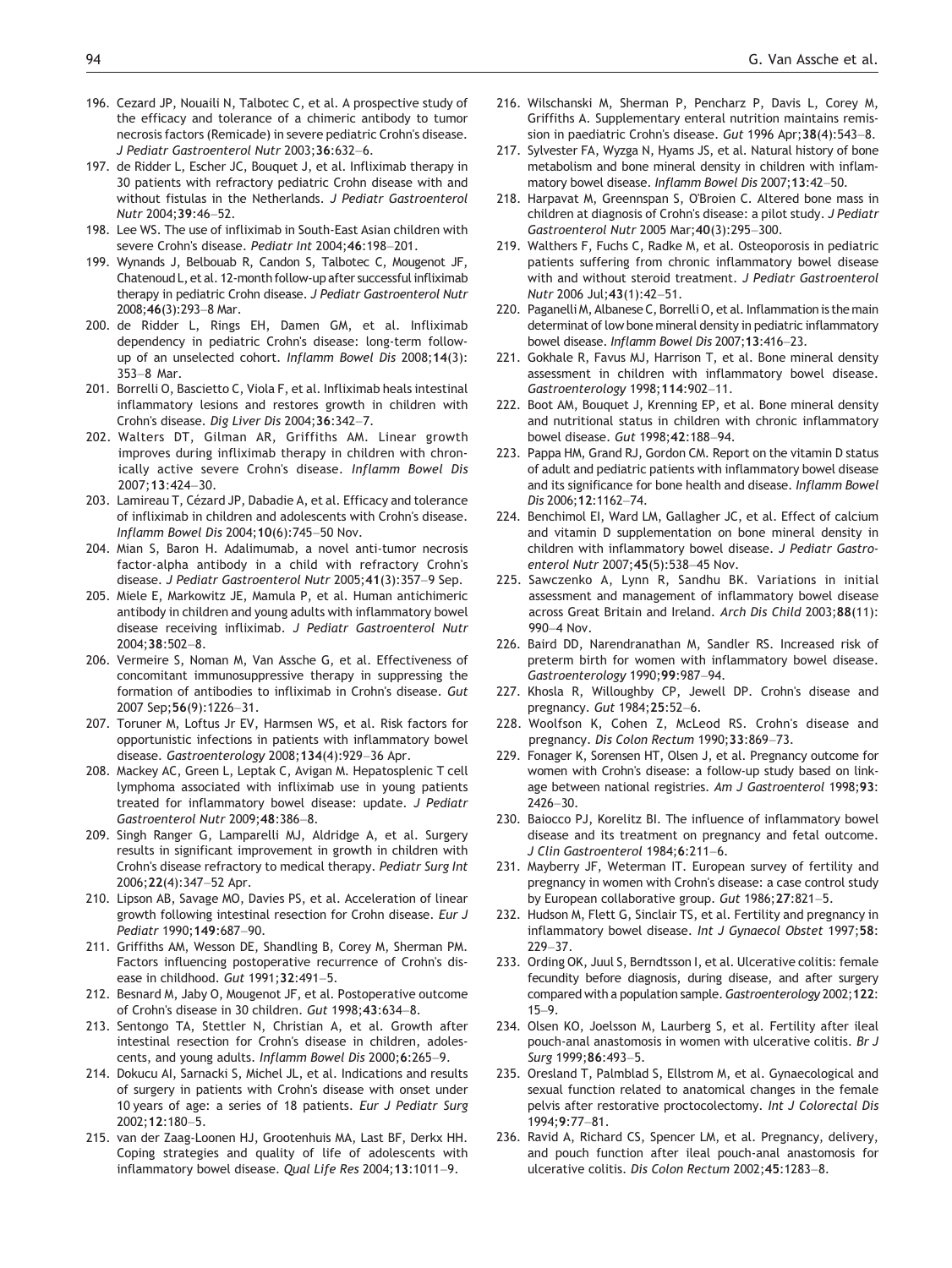- <span id="page-32-0"></span>237. Tiainen J, Matikainen M, Hiltunen KM. Ileal J-pouch-anal anastomosis, sexual dysfunction, and fertility. Scand J Gastroenterol 1999;34:185–8.
- 238. Juhasz ES, Fozard B, Dozois RR, et al. Ileal pouch-anal anastomosis function following childbirth. An extended evaluation. Dis Colon Rectum 1995;38:159–65.
- 239. Damgaard B, Wettergren A, Kirkegaard P. Social and sexual function following ileal pouch-anal anastomosis. Dis Colon Rectum 1995;38:286–9.
- 240. Johnson E, Carlsen E, Nazir M, et al. Morbidity and functional outcome after restorative proctocolectomy for ulcerative colitis. Eur J Surg 2001;167:40–5.
- 241. Levi AJ, Fisher AM, Hughes L, et al. Male infertility due to sulphasalazine. Lancet 1979;2:276–8.
- 242. Birnie GG, McLeod TI, Watkinson G. Incidence of sulphasalazineinduced male infertility. Gut 1981;22:452–5.
- 243. O'Morain C, Smethurst P, Dore CJ, et al. Reversible male infertility due to sulphasalazine: studies in man and rat. Gut 1984;25:1078–84.
- 244. Toth A. Reversible toxic effect of salicylazosulfapyridine on semen quality. Fertil Steril 1979;31:538-40.
- 245. Dejaco C, Mittermaier C, Reinisch W, et al. Azathioprine treatment and male fertility in inflammatory bowel disease. Gastroenterology 2001;121:1048–53.
- 246. Narendranathan M, Sandler RS, Suchindran CM, et al. Male infertility in inflammatory bowel disease. J Clin Gastroenterol 1989;11:403–6.
- 247. Mahadevan U, Terdiman JP, Aron JA, Jacobsohn S, Turek P. Infliximab and semen quality in men with inflammatory bowel disease. Inflamm Bowel Dis 2005;11:395–9.
- 248. Katz JA, Antoni C, Keenan GF, Smith DE, Jacobs SJ, Lichtenstein GR. Outcome of pregnancy in women receiving infliximab for the treatment of Crohn's disease and rheumatoid arthritis. Am J Gastroenterol 2004;99:2385–92.
- 249. Hanan IM, Kirsner JB. Inflammatory bowel disease in the pregnant woman. Clin Perinatol 1985;12:669–82.
- 250. Larzilliere I, Beau P. Chronic inflammatory bowel disease and pregnancy. Case control study. Gastroenterol Clin Biol 1998;22: 1056–60.
- 251. Miller JP. Inflammatory bowel disease in pregnancy: a review. J R Soc Med 1986;79:221–5.
- 252. Reddy D, Murphy SJ, Kane SV, Present DH, Kornbluth AA. Relapses of inflammatory bowel disease during pregnancy: inhospital management and birth outcomes. Am J Gastroenterol 2008;103:1203–9.
- 253. Baird DD. Increased risk of preterm birth for women with IBD. Gastroenterology 1990;99:987–94.
- 254. Nielsen OH. Pregnancy in CD. Scand J Gastroenterol 1984;19: 724–32.
- 255. Mahadevan U, Sandborn WJ, Li D, Hakimian S, Kane S. Pregnancy outcomes in women with inflammatory bowel disease: a large community-based study form northern California. Gastroenterology 2007;133:1106–12.
- 256. Bortoli A. Pregnancy before and after the diagnosis of inflammatory bowel diseases: retrospective case–control study. J Gastroenterol Hepatol 2007;22:542–9.
- 257. Cornish J, Tan E, Teare J, et al. A meta-analysis on the influence of inflammatory bowel disease on pregnancy. Gut 2007;56: 830–7.
- 258. Riis L, Vind I, Politi P, et al. Does pregnancy change the disease course? A study in a European cohort of patients with inflammatory bowel disease. Am J Gastroenterol 2006;101: 1539–45.
- 259. Korelitz BI. Inflammatory bowel disease and pregnancy. Gastroenterol Clin North Am 1998;27:213–24.
- 260. Fedorkow DM, Persaud D, Nimrod CA. Inflammatory bowel disease: a controlled study of late pregnancy outcome. Am J Obstet Gynecol 1989;160:998–1001.
- 261. Mogadam M, Dobbins III WO, Korelitz BI, et al. Pregnancy in inflammatory bowel disease: effect of sulfasalazine and corticosteroids on fetal outcome. Gastroenterology 1981;80:72–6.
- 262. Alstead EM. Inflammatory bowel disease in pregnancy. Postgrad Med J 2002;78:23–6.
- 263. Castiglione F, Pignata S, Morace F, et al. Effect of pregnancy on the clinical course of a cohort of women with inflammatory bowel disease. Ital J Gastroenterol 1996;28:199–204.
- 264. Nwokolo CU, Tan WC, Andrews HA, et al. Surgical resections in parous patients with distal ileal and colonic Crohn's disease. Gut 1994;35:220–3.
- 265. Buyon JP. The effects of pregnancy on autoimmune diseases. J Leukoc Biol 1998;63:281–7.
- 266. Ilnyckyji A, Blanchard JF, Rawsthorne P, et al. Perianal Crohn's disease and pregnancy: role of the mode of delivery. Am J Gastroenterol 1999;94:3274–8265.
- 267. Hahnloser D, Pemberton JH, Wolff BG. Pregnancy and delivery before and after ileal pouch-anal anastomosis for inflammatory bowel disease: immediate and long term consequences and outcomes. Dis Colonl Rectum 2004;47:1127–35.
- 268. Ramalingam T, Box B, Mortensen NM. Pregnancy delivery and pouch function after ileal pouch-anal anastomosis for ulcerative colitis. Dis Colon Rectum 2003;46(9):1267–92.
- 269. Remzi FH, Gorgun E, Bast J, et al. Vaginal delivery after ileal pouch-anal anastomosis: a word of caution. Dis Colon Rectum 2005;48:1691–9.
- 270. Polle SW, Vlug MS, Slors JF. Effect of vaginal delivery on long term pouch function. Br J Surg 2006;93:1394–401.
- 271. Nicholl MC, Thompson JM, Cocks PS. Stomas and pregnancy. Aust NZ J Obstet Gynaecol 1993;33:322–4.
- 272. Brandt LJ, Estabrook SG, Reinus JF. Results of a survey to evaluate whether vaginal delivery and episiotomy lead to perineal involvement in women with Crohn's disease. Am J Gastroenterol 1995;90:1918–22.271.
- 273. Ong JP, Edwards GJ, Allison MC. Mode of delivery and risk of feacal incontinence in women with or without inflammatory bowel disease: questionnaire survey. Inflamm Bowel Dis 2007;13(11): 1391–4.
- 274. Subhani JM, Hamiliton MI. Review article: the management of inflammatory bowel disease during pregnancy. Aliment Pharmacol Ther 1998;12:1039–53.
- 275. Nielsen OH, Andreasson B, Bondesen S, et al. Pregnancy in Crohn's disease. Scand J Gastroenterol 1984;19:724–32.
- 276. Hill J, Clark A, Scott NA. Surgical treatment of acute manifestations of Crohn's disease during pregnancy. J R Soc Med 1997;90: 64–6.
- 277. Kane S. Inflammatory bowel disease in pregnancy. Gastroenterol Clin North Am 2003;32:323–40.
- 278. Jarnerot G, Into-Malmberg MB. Sulphasalazine treatment during breast feeding. Scand J Gastroenterol 1979;14:869–71.
- 279. Khan AK, Truelove SC. Placental and mammary transfer of sulphasalazine. Br Med J 1979;2:1553.
- 280. Norgard B. Population based case control study of the safety of sulfasalazine use during pregnancy. APT 2001;15:483–6.
- 281. Esbjorner E, Jarnerot G, Wranne L. Sulphasalazine and sulphapyridine serum levels in children to mothers treated with sulphasalazine during pregnancy and lactation. Acta Paediatr Scand 1987;76:137–42.
- 282. Diav-Citrin O, Park YH, Veerasuntharam G, et al. The safety of mesalamine in human pregnancy: a prospective controlled cohort study. Gastroenterology 1998;114:23–8.281.
- 283. Habal FM, Hui G, Greenberg GR. Oral 5-aminosalicylic acid for inflammatory bowel disease in pregnancy: safety and clinical course. Gastroenterology 1993;105:1057–60.
- 284. Marteau P, Devaux CB. Mesalazine during pregnancy. Lancet 1994;344:1708–9.283.
- 285. Marteau P, Tennenbaum R, Elefant E, Lémann M, Cosnes J. Foetal outcome in women with inflammatory bowel disease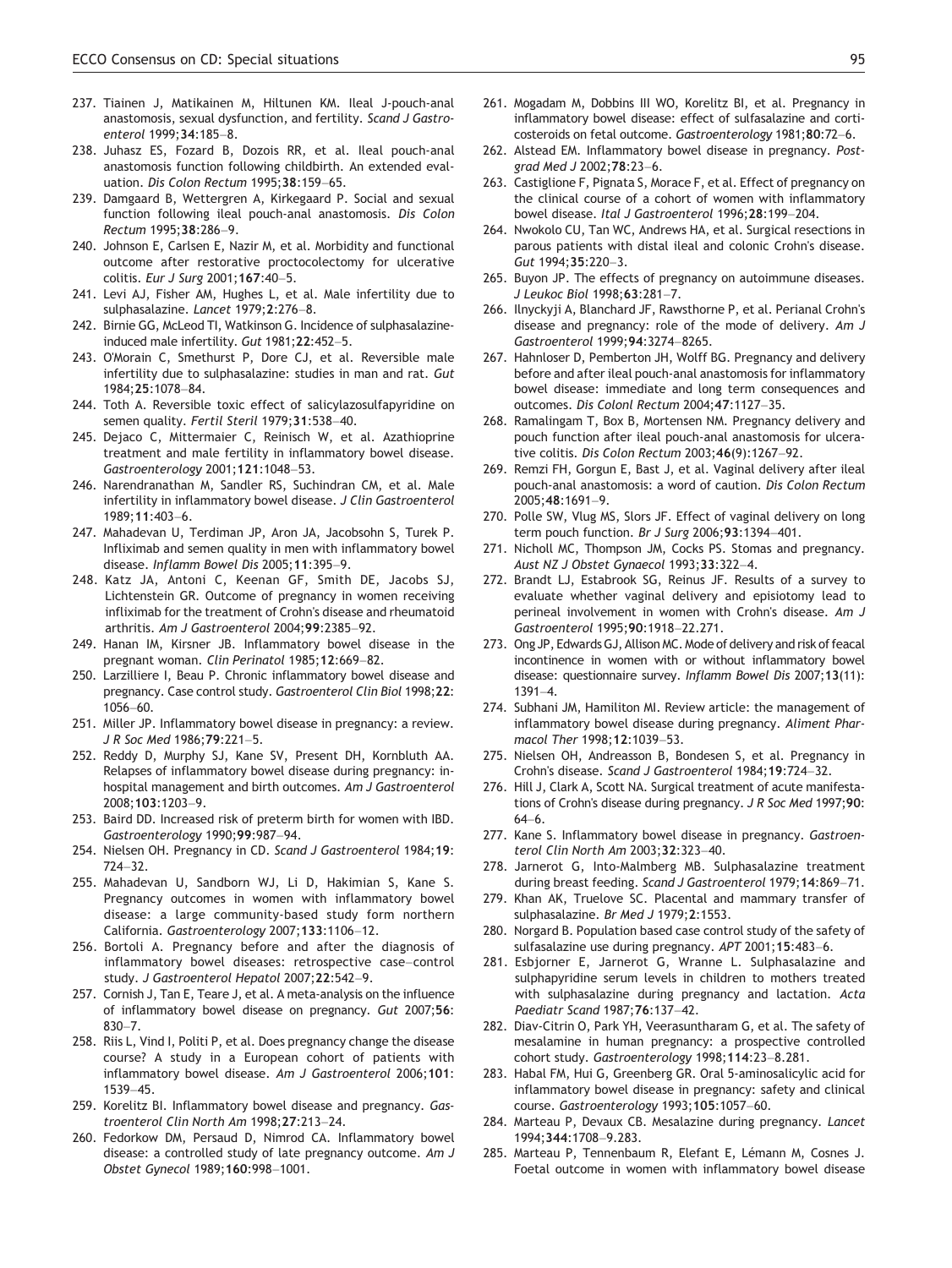<span id="page-33-0"></span>treated during pregnancy with oral mesalazine microgranules. Aliment Pharmacol Ther 1998;12:1101–8.

- 286. Norgard B, Fonager K, Pedersen L, et al. Birth outcome in women exposed to 5-aminosalicylic acid during pregnancy: a Danish cohort study. Gut 2003;52:243–7.
- 287. Rahimi R. Pregnancy ooutcome in women with IBD following exposure to 5-ASA drugs: a meta-analysis. Repro Toicol 2008;25: 271.
- 288. Burtin P, Taddio A, Ariburnu O, et al. Safety of metronidazole in pregnancy: a meta-analysis. Am J Obstet Gynecol 1995;172: 525–9.
- 289. Shennan A, Crawshaw S, Briley A, Hawken J, Seed P, Jones G, et al. A randomised controlled trial of metronidazole for the prevention of preterm birth in women positive for cervicovaginal fetal fibronectin: the PREMET Study. BJOG 2006;113: 65–74.
- 290. Loebstein R, Addis A, Ho E, et al. Pregnancy outcome following gestational exposure to fluoroquinolones: a multicenter prospective controlled study. Antimicrob Agents Chemother 1998;42:1336–9.
- 291. Schaefer C, moura-Elefant E, Vial T, et al. Pregnancy outcome after prenatal quinolone exposure. Evaluation of a case registry of the European Network of Teratology Information Services (ENTIS). Eur J Obstet Gynecol Reprod Biol 1996;69: 83–9.
- 292. Nhum GG. Antibiotics use in pregnancy and lactation: what is and is not known about teratogenic and toxic risks. Obstet Gynecol 2006;107:1120.
- 293. Czeizel AE, Rockenbauer M, Sørensen HT, Olsen J. Augmentin treatment during pregnancy and the prevalence of congenital abnormalities: a population-based case–control teratologic study. Eur J Obstet Gynecol Reprod Biol 2001;97:188–92.
- 294. Brumfitt W, Pursell R. Trimethoprim-sulfamethoxazole in the treatment of bacteriuria in women. J Infect Dis 1973;128 (Suppl-65).
- 295. Park-Wylie JD. Birth defects after maternal exposure to corticosteroids: prospective cohort study and meta-analysis of epidemiological studies. Teratology 2000;62:385–92.
- 296. Nørgård B, Hundborg HH, Jacobsen BA, Nielsen GL, Fonager K. Disease activity in pregnant women with Crohn's disease and birth outcomes: a regional Danish cohort study. Am J Gastroenterol 2007;102:1947–54.
- 297. Koren G, Pastuszak A, Ito S. Drugs in pregnancy. N Engl J Med 1998;338:1128–37.
- 298. Ferrero S, Ragni N. Inflammatory bowel disease: management issues during pregnancy. Arch Gynecol Obstet 2004;270: 79–85.
- 299. Norjavaara E, de Verdier MG. Normal pregnancy outcomes in a population-based study including 2, 968 pregnant women exposed to budesonide. J Allergy Clin Immunol 2003;111: 736–42.
- 300. Kallen B, Rydhstroem H, Aberg A. Congenital malformations after the use of inhaled budesonide in early pregnancy. Obstet Gynecol 1999;93:392–5.
- 301. Beaulieu DB, Ananthakrishnan AN, Issa M, et al. Budesonide induction and maintenance therapy for Crohn's disease during pregnancy. Inflamm Bowel Dis 2009;15:25–8.
- 302. Kihlstrom I, Lundberg C. Teratogenicity study of the new glucocorticosteroid budesonide in rabbits. Arzneimittelforschung 1987;37:43–6.
- 303. Bermas BL, Hill JA. Effects of immunosuppressive drugs during pregnancy. Arthritis Rheum 1995;38:1722–32.
- 304. Roubenoff R, Hoyt J, Petri M, et al. Effects of antiinflammatory and immunosuppressive drugs on pregnancy and fertility. Semin Arthritis Rheum 1988;18:88–110.
- 305. Willis FR, Findlay CA, Gorrie MJ, et al. Children of renal transplant recipient mothers. J Paediatr Child Health 2000;36(3): 230–5.
- 306. Blatt J, Mulvihill JJ, Ziegler JL, et al. Pregnancy outcome following cancer chemotherapy. Am J Med 1980;69(6): 828–32.
- 307. Nicholson HO. Cytotoxic drugs in pregnancy. Review of reported cases. J Obstet Gynaecol Br Commonw 1968;75: 307–12.
- 308. Platzek T, Bochert G. Dose–response relationship of teratogenicity and prenatal-toxic risk estimation of 6-mercaptopurine riboside in mice. Teratog Carcinog Mutagen 1996;16:169–81.
- 309. Mosesso P, Palitti F. The genetic toxicology of 6-mercaptopurine. Mutat Res 1993;296:279–94.
- 310. Alstead EM, Ritchie JK, Lennard-Jones JE, et al. Safety of azathioprine in pregnancy in inflammatory bowel disease. Gastroenterology 1990;99:443–6.
- 311. Francella A, Dyan A, Bodian C, et al. The safety of 6 mercaptopurine for childbearing patients with inflammatory bowel disease: a retrospective cohort study. Gastroenterology 2003;124:9–17.
- 312. Norgard B, Pedersen L, Fonager K, et al. Azathioprine, mercaptopurine and birth outcome: a population-based cohort study. Aliment Pharmacol Ther 2003;17:827–34.
- 313. Zlatanic J, Korelitz BI, Rajapakse R, et al. Complications of pregnancy and child development after cessation of treatment with 6-mercaptopurine for inflammatory bowel disease. J Clin Gastroenterol 2003;36:303–12.
- 314. Dejaco C, Angelberger S, Waldhoer T, et al. Pregnancy and birth outcome under thiopurine therapy for inflammatory bowel disease. Gastroenterology 2005;128(Suppl 2):A-12.
- 315. Rajapakse RO, Korelitz BI, Zlatanic J, et al. Outcome of pregnancies when fathers are treated with 6-mercaptopurine for inflammatory bowel disease. Am J Gastroenterol 2000;95:684–8.
- 316. Bar OB, Hackman R, Einarson T, et al. Pregnancy outcome after cyclosporine therapy during pregnancy: a meta-analysis. Transplantation 2001;71:1051–5.
- 317. Armenti VT, Ahlswede KM, Ahlswede BA, et al. National Transplantation Pregnancy Registry—outcomes of 154 pregnancies in cyclosporine-treated female kidney transplant recipients. Transplantation 1994;57:502–6.
- 318. Radomski JS, Ahlswede BA, Jarrell BE, et al. Outcomes of 500 pregnancies in 335 female kidney, liver, and heart transplant recipients. Transplant Proc 1995;27:1089–90.
- 319. Bertschinger P, Himmelmann A, Risti B, et al. Cyclosporine treatment of severe ulcerative colitis during pregnancy. Am J Gastroenterol 1995;90:330.
- 320. Branche J, Cortot A, Bourreille A, et al. Cyclosporine treatment of steroid-refractory ulcerative colitis during pregnancy. Inflamm Bowel Dis 2009;15:1044–8.
- 321. Kainz A, Harabacz I, Cowlrick IS, et al. Review of the course and outcome of 100 pregnancies in 84 women treated with tacrolimus. Transplantation 2000;70:1718–21.
- 322. Kozlowski RD, Steinbrunner JV, MacKenzie AH, et al. Outcome of first-trimester exposure to low-dose methotrexate in eight patients with rheumatic disease. Am J Med 1990;88:589–92.
- 323. Kane S. Managing pregnancy in IBD. Inflamm Bowel Dis Monit 2002;4:2–11.
- 324. Vasiliauskas EA, Church JA, Silverman N, et al. Case report: evidence for transplacental transfer of maternally administered infliximab to the newborn. Clin Gastroenterol Hepatol 2006;4:1255–8.
- 325. Mahadevan U, Kane S, Sandborn WJ. Intentional infliximab use during pregnancy for induction or maintenance of remission of Crohn's disease. Aliment Pharmacol Ther 2005;21:733–8.
- 326. Katz JA, Antoni C, Keenan GF, Smith DE, Jacobs SJ, Lichtenstein GR. Outcome of pregnancy in women receiving infliximab for the treatment of Crohn's disease and rheumatoid arthritis. Am J Gastroenterol 2004;99:2385–92.
- 327. Vesga L, Terdiman JP, Mahadevan U. Adalimumab use in pregnancy. Gut 2005;54:890.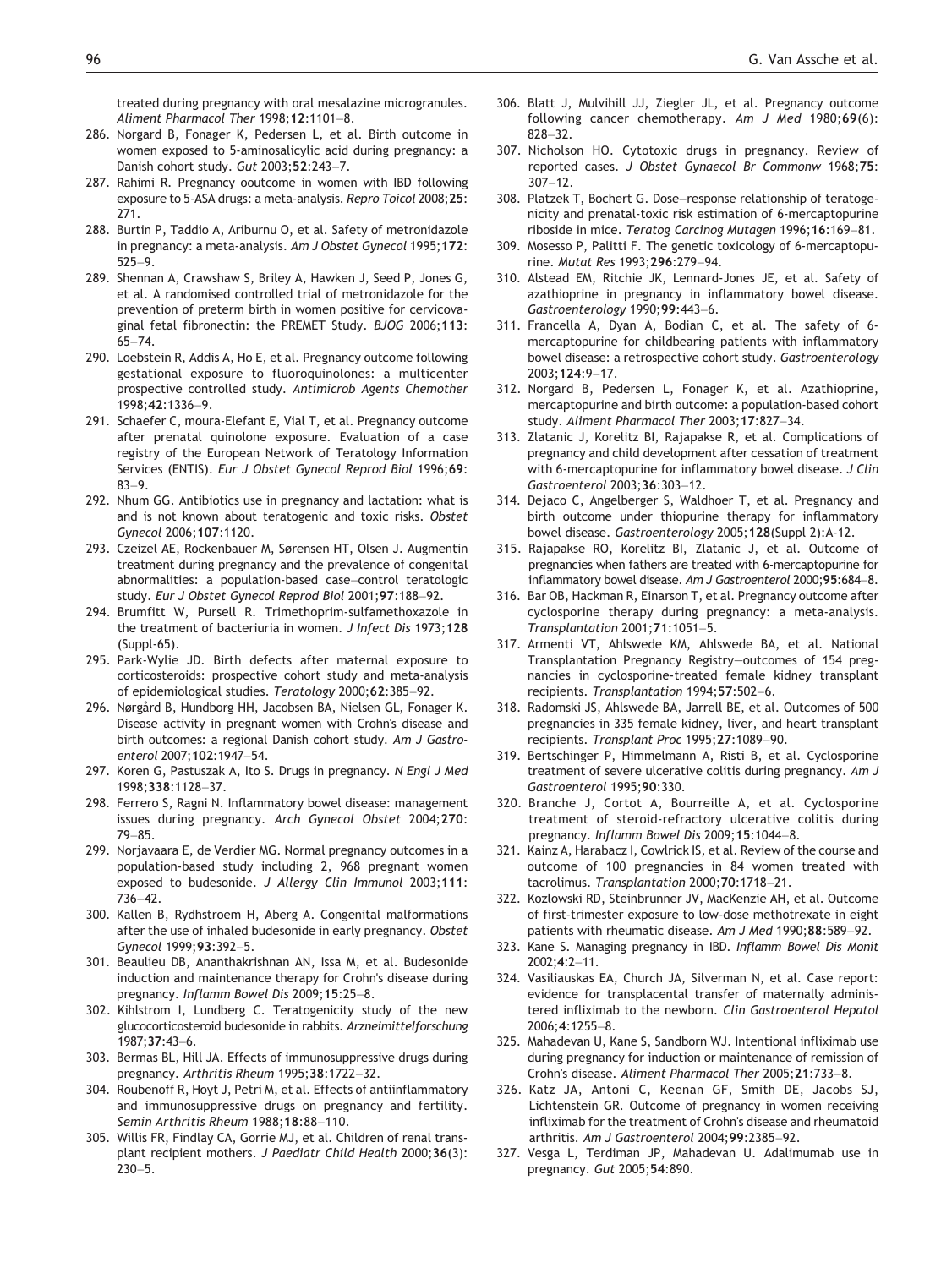- <span id="page-34-0"></span>328. Miskin DS, van Denise W, Becker JM, Farraye FA. Succesful use of adalimumab for Crohn's disease in pregnancy. Inflamm Bowel Dis 2006;12:827–8.
- 329. Coburn LA, Wise PE, Schwartz DE. The successful use of adalimumab to treat active Crohn's disease of an ileoanal pouch during pregnancy. Dig Dis Sci 2006;51:2045–7.
- 330. Johnson DL, Jones KL, Chambers CD, Salas E. Pregnancy outcomes in women exposed to adalimumab: the OTIS autoimmune diseases in pregnancy project. Gastroenterology 2009;136(S-1):A-27.
- 331. Calabrese L, Fleischer AB. Thalidomide: current and potential clinical applications. Am J Med 2000;108:487–95.
- 332. Smithells RW, Newman CG. Recognition of thalidomide defects. J Med Genet 1992;29:716–23.
- 333. Pinder RM, Brogden RN, Sawyer PR, et al. Metoclopramide: a review of its pharmacological properties and clinical use. Drugs 1976;12:81–131.
- 334. Sahakian V, Rouse D, Sipes S, et al. Vitamin B6 is effective therapy for nausea and vomiting of pregnancy: a randomized, double-blind placebo-controlled study. Obstet Gynecol 1991;78:33–6.
- 335. Siu SS, Yip SK, Cheung CW, et al. Treatment of intractable hyperemesis gravidarum by ondansetron. Eur J Obstet Gynecol Reprod Biol 2002;105:73–4.
- 336. Larson JD, Patatanian E, Miner PB, et al. Double-blind, placebo-controlled study of ranitidine for gastroesophageal reflux symptoms during pregnancy. Obstet Gynecol 1997;90: 83–7.
- 337. Nikfar S, Abdollahi M, Moretti ME, et al. Use of proton pump inhibitors during pregnancy and rates of major malformations: a meta-analysis. Dig Dis Sci 2002;47:1526–9.
- 338. Stuart MJ, Gross SJ, Elrad H, et al. Effects of acetylsalicylicacid ingestion on maternal and neonatal hemostasis. N Engl J Med 1982;307:909–12.
- 339. Kane S, Hanauer S. Fertility and pregnancy. In: Balfour Sartor R, Sandborn WJ, editors. Kirsner's inflammatory bowel disease. Saunders; 2004. p. 333–9.
- 340. Baron TH, Ramirez B, Richter JE. Gastrointestinal motility disorders during pregnancy. Ann Intern Med 1993;118:366-75.
- 341. American Academy of Paediatrics Committee on Drugs. Transfer of drugs and other chemicals into human milk. Paediatrics 2001;108:776.
- 342. Heisterberg L. Blood and milk concentration of metronidazole in mothers and infants. J Perinat Med 1983;11:114–20.
- 343. Gardner DK. Simultaneous concentrations of ciprofloxacin in breast milk and in serum in mother and breast fed infant. Clin Pharm 1992;11:352–4.
- 344. Ost L, Wettrell G, Bjorkhem I, et al. Prednisolone excretion in human milk. J Pediatr 1985;106:1008–11.
- 345. Christensen LA, Dahlerup JF, Schmiegelow K. Excretion of azathioprine metabolites in maternal milk. Gut 2005;54(suppl VII):A-45.
- 346. Gardiner SJ, Gearry BB, Roberts RL, Zhang M, Barclat ML, Begg EJ. Exposure to thiopurines drugs through breast milk is low based on metabolite concentrations in mother infant pairs. Br J Clin Pharmacol 2006;62:453–6.
- 347. Moretti ME, Verjee Z, Ito S, Koren G. Breast feeding during maternal use of azathioprine. Ann Pharmacother 2006;40: 2269–72.
- 348. Drossman DA. Presidential address: gastrointestinal illness and biopsychosocial model. Psychosom Med 1998;60:258–67.
- 349. Rubin GP, Hungin AP, Chinn DJ, Dwarakanath D. Quality of life in patients with established inflammatory bowel disease: a UK general practice survey. Aliment Pharmacol Ther 2004;19: 529–35.
- 350. Guthrie E, Jackson J, Shaffer J, et al. Psychological disorder and severity of inflammatory bowel disease predict healthrelated quality of life in ulcerative colitis and Crohn's disease. Am J Gastroenterol 2002;97:1994–9.
- 351. Nordin K, Pahlman L, Larsson K, Sundberg-Hjelm M, Loof L. Health-related quality of life and psychological distress in a population-based sample of Swedish patients with inflammatory bowel disease. Scand J Gastroenterol 2002;37:450-7.
- 352. Kurina LM, Goldacre MJ, Yeates DGill LE. Depression and anxiety in people with inflammatory bowel disease. J Epidemiol Community Health 2001;55:716–20.
- 353. Drossman DA, Leserman J, Mitchell CM, et al. Health status and health care use in persons with inflammatory bowel disease. A national sample. Dig Dis Sci 1991;36:1746–55.
- 354. Helzer JE, Chammas S, Norland CC, Stillings WA, Alpers DH. A study of the association between Crohn's disease and psychiatric illness. Gastroenterology 1984;86:324–30.
- 355. Casellas F, Lopez-Vivancos J, Badia X, Vilaseca J, Malagelada JR. Influence of inflammatory bowel disease on different dimensions of quality of life. Eur J Gastroenterol Hepatol 2001;13:567–72.
- 356. Cohen RD. The quality of life in patients with Crohn's disease. Aliment Pharmacol Ther 2002;16:1603–9.
- 357. Guassora AD, Kruuse C, Thomsen OO, Binder V. Quality of life study in a regional group of patients with Crohn's disease. A structured interview study. Scand J Gastroenterol 2000;35: 1068–74.
- 358. Addolorato G, Capristo E, Stefanini GF, Gasbarrini G. Inflammatory bowel disease: a study of the association between anxiety and depression, physical morbidity, and nutritional status. Scand J Gastroenterol 1997;32:1013–21.
- 359. Porcelli P, Leoci C, Guerra V. A prospective study of the relationship between disease activity and psychologic distress levels in patients with inflammatory bowel disease. Scand J Gastroenterol 1996;31:792–6.
- 360. Li J, Norgard B, Precht DH, Olsen J. Psychological stress and inflammatory bowel disease: a follow-up study in parents who lost a child in Denmark. Am J Gastroenterol 2004;99:1129–33.
- 361. Bernstein CN, Singh S, Graf L, Walker J, Cheang M. Triggers of flares in IBD. Gastroenterology 2009; 134(Suppl 2): 1106 abstract.
- 362. Mittermaier C, Dejaco C, Waldhoer T, et al. Impact of depressive mood on relapse in patients with IBD: a prospective 18-month follow-up study. Psychosom Med 2004;66:79–84.
- 363. Mardini HE, Kip KE, Wilson JW. Crohn's disease: a two-year prospective study of the association between psychological distress and disease activity. Dig Dis Sci 2004;49:492–7.
- 364. Andrews H, Barczak P, Allan RN. Psychiatric illness in patients with inflammatory bowel disease. Gut 1987;28:1600–4.
- 365. Vidal A, Gómez-Gil E, Sans M, et al. Health-related quality of life in inflammatory bowel disease patients: the role of psychopathology and personality. Inflamm Bowel Dis 2008;14:977–83.
- 366. Wietersheim J, Kohler T, Feiereis H. Relapse-precipitating life events and feelings in patients with inflammatory bowel disease. Psychother Psychosom 1992;58:103–12.
- 367. North CS, Alpers DH, Helzer JE, Spitznagel EL, Clouse RE. Do life events or depression exacerbate inflammatory bowel disease? A prospective study Ann Intern Medicine 1991;114:381–6.
- 368. Duffy LC, Zielezny MA, Marshall JR, et al. Relevance of major stress events as an indicator of disease activity prevalence in inflammatory bowel disease. Behav Med 1991;17:101–10.
- 369. Bitton A, Dobkin P, Edwardes MD, et al. Predicting relapse in Crohn's disease: a biopsychosocial model. Gut 2008;57: 1386–92.
- 370. Gomez-Gil E, Vidal A, Panes J, et al. Relationship between patient's subjective stress perception and the course of inflammatory bowel disease. Gastroenterol Hepatol 2003;26: 411–6.
- 371. Robertson DA, Ray J, Diamond I, Edwards JG. Personality profile and affective state of patients with inflammatory bowel disease. Gut 1989;30:623–6.
- 372. Nigro G, Angelini G, Grosso SB, Caula G, Sategna-Guidetti C. Psychiatric predictors of noncompliance in inflammatory bowel disease. J Clin Gastroenterol 2001;32:66–8.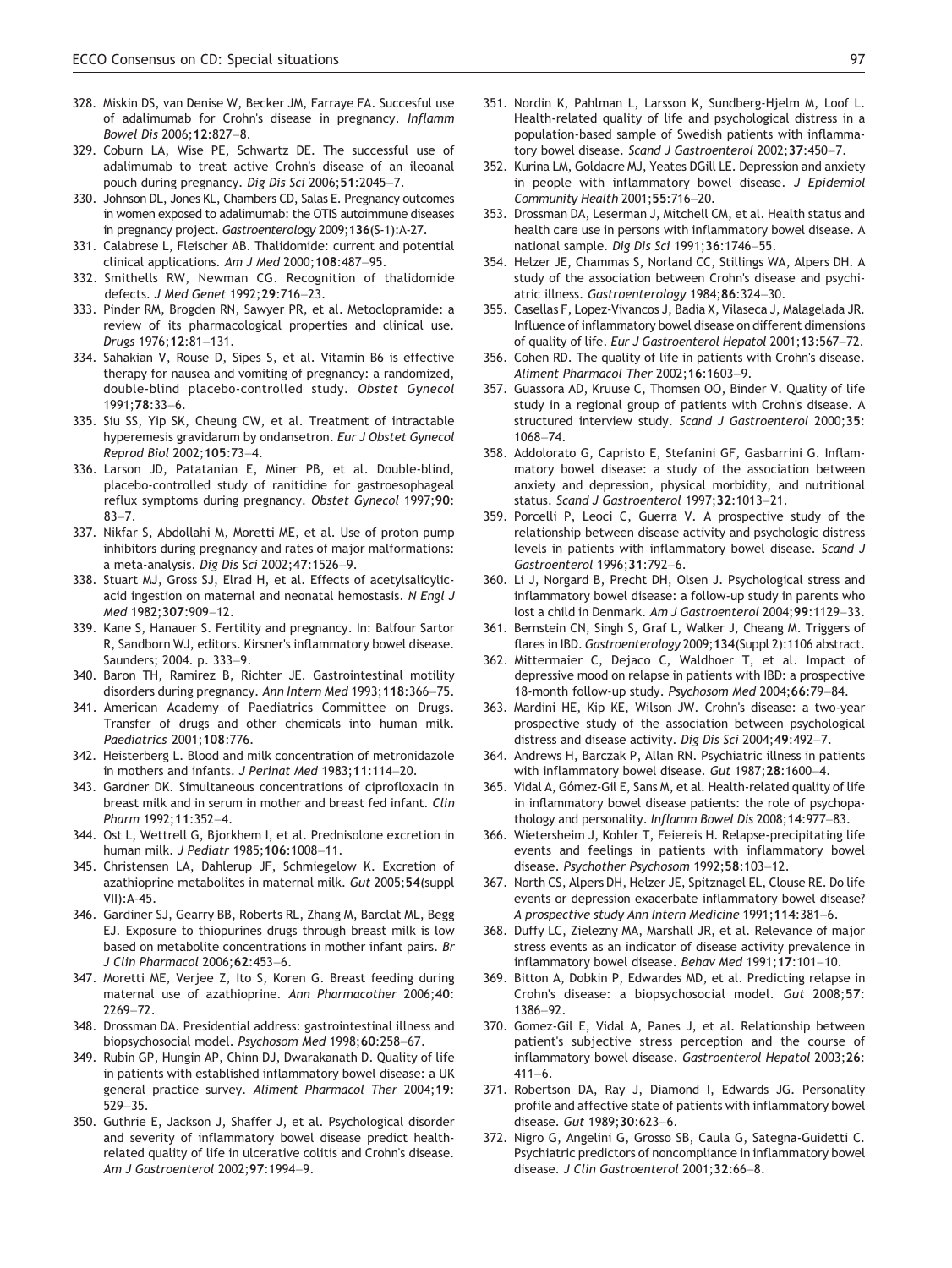- <span id="page-35-0"></span>373. Sewitch MJ, Abrahamowicz M, Bitton A, et al. Psychosocial correlates of patient–physician discordance in inflammatory bowel disease. Am J Gastroenterol 2002;97:2174–83.
- 374. Wietersheim J, Jantschek G, Sommer W, Zawarehi H. Education of patients with inflammatory bowel diseases. Wien Med Wochenschr 1999;149:352–4.
- 375. Moser G, Tillinger W, Sachs G, et al. Disease-related worries and concerns: a study on out-patients with inflammatory bowel disease. Eur J Gastroenterol Hepatol 1995;9:853–8.
- 376. Kennedy A, Nelson E, Reeves D, et al. A randomised controlled trial to assess the impact of a package comprising a patientorientated, evidence-based self-help guidebook and patientcentred consultations on disease management and satisfaction in inflammatory bowel disease. Health Technol Assess 2003;7: iii1–113.
- 377. Kennedy AP, Nelson E, Reeves D, et al. A randomised controlled trial to assess the effectiveness and cost of a patient orientated self management approach to chronic inflammatory bowel disease. Gut 2004;53:1639–45.
- 378. Borgaonkar MR, Townson G, Donnelly M, Irvine EJ. Providing disease-related information worsens health-related quality of life in inflammatory bowel disease. Inflamm Bowel Dis 2002;8: 264–9.
- 379. Lange A, Haslbeck E, Andus T, et al. Patient education in inflammatory bowel disease. Z Gastroenterol 1996;34: 411–5.
- 380. Larsson K, Sundberg Hjelm M, et al. A group-based patient education programme for high-anxiety patients with Crohn disease or ulcerative colitis. Scand J Gastroenterol 2003;38: 763–9.
- 381. Sewitch MJ, Abrahamowicz M, Barkun A, et al. Patient nonadherence to medication in inflammatory bowel disease. Am J Gastroenterol 2003;98:1535–44.
- 382. Guyatt GH, Mitchell A, Irvine EJ, et al. A new measure of health status for clinical trials in inflammatory bowel disease. Gastroenterology 1989;96:804–10.
- 383. Irvine EJ, Zhou Q, and the CCRPT Investigators. The short inflammatory bowel disease questionnaire: a quality of life instrument for community physicians managing inflammatory bowel disease. Am J Gastroenterol 1996;91:1571–8.
- 384. Drossman DA, Leserman J, Li Z, et al. The rating form of IBD patient concerns: a new measure of health status. Psychosom Med 1991;53:701–12.
- 385. Miehsler W, Weichselberger M, Offerlbauer-Ernst A, et al. Assessing the demand for psychological care in chronic diseases: development and validation of a questionnaire based on the example of inflammatory bowel disease. Inflamm Bowel Dis 2004;10:637–45.
- 386. Moser G. Psychosomatics [diagnostics and treatment of Crohn's disease — results of an evidence-based consensus conference of the German Society for Digestive and Metabolic Diseases]. Z Gastroenterol 2003;41:50–1.
- 387. Moser G, Jantschek G. Psychosomatic [diagnosis and therapy of ulcerative colitis: results of an evidence-based consensus conference by the German Society of Digestive and Metabolic Diseases and the Competence Network on Inflammatory Bowel Disease]. Z Gastroenterol 2004;42:1038–40.
- 388. Sewitch MJ, Abrahamowicz M, Bitton A, et al. Psychological distress, social support, and disease activity in patients with inflammatory bowel disease. Am J Gastroenterol 2001;96: 1470–9.
- 389. Mussell M, Bocker U, Nagel N, Olbrich R, Singer MV. Reducing psychological distress in patients with inflammatory bowel disease by cognitive-behavioural treatment: exploratory study of effectiveness. Scand J Gastroenterol 2003;38:755–62.
- 390. Schwarz SP, Blanchard EB. Evaluation of psychological treatment for inflammatory bowel disease. Behav Res Ther 1991;29:167–77.
- 391. Milne B, Joachim G, Niedhardt J. A stress management program for inflammatory bowel disease patients. J Advan Nurs 1986;11:561–7.
- 392. Deter HC, Keller W, von Wietersheim J, et al. Psychological treatment may reduce the need for healthcare in patients with Crohn's disease. Inflamm Bowel Dis 2007;13:745–52.
- 393. Jantschek G, Zeitz M, Pritsch M, et al. Effect of psychotherapy on the course of Crohn's disease. Results of the German prospective multicenter psychotherapy treatment study on Crohn's disease. German Study Group on Psychosocial Intervention in Crohn's Disease. Scand J Gastroenterol 1998;33:1289–96.
- 394. Keller W, Pritsch M, Von Wietersheim J, et al. The German Study Group on Psychosocial Intervention in Crohn's Disease. Effect of psychotherapy and relaxation on the psychosocial and somatic course of Crohn's disease: main results of the German Prospective Multicenter Psychotherapy Treatment study on Crohn's Disease. J Psychosom Res 2004;56:687–96.
- 395. Garcia-Vega E, Fernandez-Rodriguez C. A stress management programme for Crohn's disease. Behav Res Ther 2004;42: 367–83.
- 396. Maunder RG, Esplen MJ. Supportive–expressive group psychotherapy for persons with inflammatory bowel disease. Can J Psychiatry 2001;46:622–6.
- 397. Su CG, Judge TA, Lichtenstein GR. Extraintestinal manifestations of inflammatory bowel disease. Gastroenterol Clin North Am 2002;31:307–27.
- 398. Barreiro-de Acosta M, Dominguez-Muñoz JE, Nuñez-Pardo de Vera MC, et al. Relationship between clinical features of Crohn's disease and the risk of developing extraintestinal manifestations. Eur J Gastroenterol Hepatol 2007;19:73–8.
- 399. Orchard TR, Wordsworth BP, Jewell DP. Peripheral arthropathies in inflammatory bowel disease: their articular distribution and natural history. Gut 1998;42:387–91.
- 400. De Vlam K, Mielants H, Cuvelier C, et al. Spondyloarthropathy is underestimated in inflammatory bowel disease: prevalence and HLA association. J Rheumatol 2000;27:2860–5.
- 401. Fornaciari G, Salvarani C, Beltrami M, et al. Musculoskeletal manifestations in inflammatory bowel disease. Can J Gastroenterol 2001;15:399–403.
- 402. Queiro R, Maiz O, Intxausti J, et al. Subclinical sacroiliitis in inflammatory bowel disease: a clinical and follow up study. Clin Rheumatol 2000;19:445–9.
- 403. Steer S, Jones H, Hibbert J, et al. Low back pain, sacroiliitis, and the relationship with HLA-B27 in Crohn's disease. J Rheumatol 2003;30:518–22.
- 404. Peeters H, Vander C, Mielants H. Clinical and genetic factors associated with sacroilliitis in Crohn's disease. J Gastroenterol Hepatol 2008;23:132–7.
- 405. Van der Linden S, Valkenburg HA, Cats A. Evaluation of diagnostic criteria for ankylosing spondylitis. A proposal for modification of New York criteria. Arthritis Rheum 1984;27:361–8.
- 406. Puhakka KB, Jurik AG, Schiottz-Chritensen B, et al. MRI abnormalities of sacroiliac joints in early spondylarthropathy: a 1-year follow-up study. Scand J Rheumatol 2004;33:332–8.
- 407. Braun J, Baraliakos X, Golder W, et al. Analysing chronic spinal changes in ankylosing spondylitis: a systematic comparison of conventional X rays with magnetic resonance imaging using established and new scoring systems. Ann Rheum Dis 2004;63: 1046–55.
- 408. Ferraz MB, Tugwell P, Goldsmith CH, Atra E. Meta-analysis of sulfasalazine in ankylosing spondylitis. J Rheumatol 1990;17: 1482–6.
- 409. Palm O, Moum B. Prevalence of ankylosing spondylitis and other spondyloarthropathies among patients with inflammatory bowel disease: a population study (IBSEN study). J Rheumatol 2002;29:511–5.
- 410. Orchard TR, Holt H, Bradbury L, et al. The prevalence, clinical features and association of HLA-B27 in sacroiliitis associated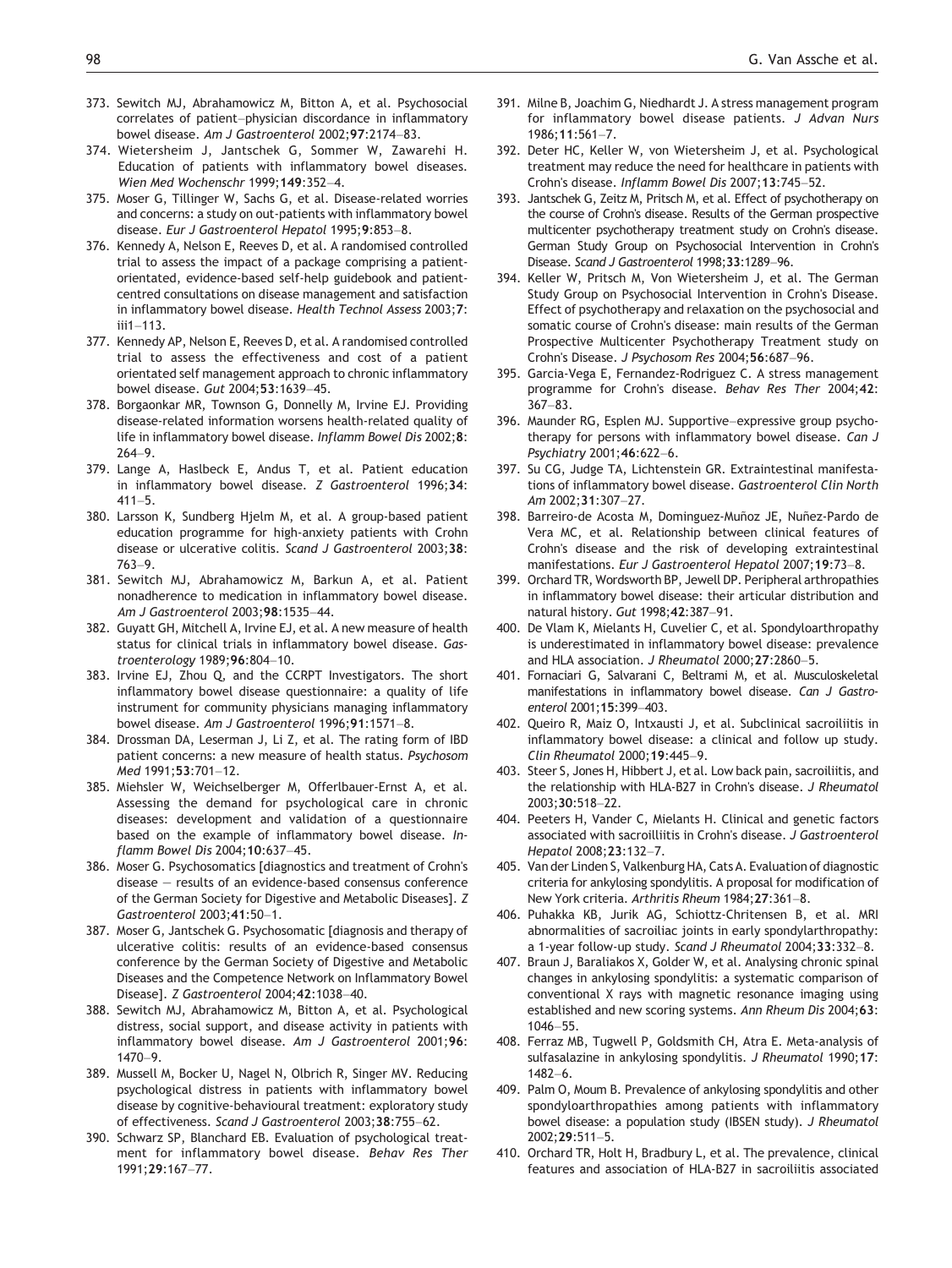<span id="page-36-0"></span>with established Crohn's disease. Aliment Pharmacol Ther 2009;29:193–7.

- 411. Van den Bosch F, Kruithof E, De Vos M, et al. Crohn's disease associated with spondyloarthropathy: effect of TNFalpha blockade with infliximab on articular symptoms. Lancet 2000;356:1821-2.
- 412. Generini S, Giacomelli R, Fedi R, et al. Infliximab in spondyloarthropathy associated with Crohn's disease: a open study on the efficacy of inducing and maintaining remission of musculoskeletal and gut manifestations. Ann Rheum Dis 2004;63:1664–9.
- 413. Marzo-Orega H, McGonagle D, O'Connor P, Emery P. Efficacy of etanercept for treatment of Crohn's related spondyloarthritis but not colitis. Ann Rheum Dis 2003;62:74–6.
- 414. Herfarth H, Obermeier F, Andus T, et al. Improvement of arthritis and arthralgia after treatment with infliximab in a German prospective open-label multicenter trial in refractory Crohn's disease. Am J Gastroenterol 2002;97:2688–90.
- 415. Cipolla G, Crema F, Sacco S, et al. Nonsteroidal antiinflammatory drugs and inflammatory bowel disease: current perspectives. Pharmacol Res 2002;46:1–6.
- 416. Evans JM, McMahon AD, Murray FE, McDevitt DG, MacDonald TT. Non-steroidal anti-inflammatory drugs are associated with emergency admission to hospital for colitis due to inflammatory bowel disease. Gut 1997;40:619–22.
- 417. Felder JB, Korelitz BI, et al. Effects of nonsteroidal antiinflammatory drugs on inflammatory bowel disease: a case control study. Am J Gastroenterol 2000;95:1949–54.
- 418. Bonner GF, Fakhri A, Vennamanen SR. A long-term cohort study of non-steroidal antiinflammatory drug use and disease activity in outpatients with inflammatory bowel diseases. IBD 2004;10: 751–7.
- 419. El Miedany Y, Youssef S, Ahmed I, El Gaafary M. The gastrointestinal safety and effect on disease activity of etoricoxib, a selective COX-2 inhibitor in inflammatory bowel diseases. Am J Gastroenterol 2006;101:311–7.
- 420. Sandborn WJ, Stenson WF, Brynskov J, et al. Safety of celecoxib in patients with ulcerative colitis in remission: a randomised placebo controlled pilot study. Clin Gastroenterol Hepatol 2006;4:203–11.
- 421. Dougados M, Van der linden S, Leirisalo-Repo M. Sulfasalazine in the treatment of spondyloarthropathy. A randomised multicenter, double-blind placebo controlled study. Arthritis Rheum 1995;38:618–27.
- 422. Clegg DO, Reda DJ, Weisman MH, et al. Comparison of sulfasalazine and placebo in treatment of ankylosing spondylitis. Arthritis Rheum 1996;39:2004–12.
- 423. Van Den Bosch F, Kruithof E, Baeten D, et al. Randomized double-blind comparison of chimeric monoclonal antibody to tumor necrosis factor alpha (infliximab) versus placebo in active spondyloarthropathy. Arthritis Rheum 2002;46: 755–65.
- 424. Zochling J, Van der Heijde D, Dougados M, Braun J. Current evidence for the management of ankylosing spondylitis: a systematic literature review for the ASAS/EULAR management recommendations in ankylosing spondylitis. Ann Rheum Dis 2006;65:423–32.
- 425. Braun J, Brandt J, Listing J, et al. Treatment of active ankylosing spondylitis with infliximab: a randomised controlled multicentre trial. Lancet 2002;359:1187–93.
- 426. Gorman J, Sack K, Davis J. Treatment of ankylosing spondylitis by inhibition of tumor necrosis factor alpha. N Engl J Med 2002;346:1349–56.
- 427. Van der Heijde D, Dijkmans B, Geusens P, et al. Efficacy and safety of infliximab in patients with ankylosing spondylitis: results of a randomized placebo-controlled trial (ASSERT). Arthritis Rheum 2005;52:582–91.
- 428. Van der Heijde D, Kivitz A, Schiff MH, et al. Efficacy and safety of adalimumab in patients with ankylosing spondylitis: results

of a randomized placebo-controlled trial. Arthritis Rheum 2006;54:2136–46.

- 429. Lambert RG, Salonen D, Rahman P, et al. Adalimumab significantly reduces both spinal and sacroiliac joint inflammation in patients with ankylosing spondylitis; a multicenter randomized, double-blind placebo controlled trial. Arthritis Rheum 2007;56:4005–14.
- 430. Braun J, Baraliakos X, Listing J, et al. Persistent clinical efficacy and safety of anti-TNF therapy with infliximab in patients with ankylosing spondylitis over 5 years: evidence for different type of respons. Ann Rheum Dis 2008;67:340–5.
- 431. Reinshagen M. Osteoporosis in inflammatory bowel disease. Journal of Crohn's and Colitis 2008;2:202–7.
- 432. Wahner H. Technical aspects and clinical interpretation of bone mineral measurements. Public Health Rep 1989;104: 27–30 Suppl.
- 433. Siffledeen JS, Siminoski K, Jen H, Fedorak RN. Vertebral fractures and role of low bone mineral density in Crohn's disease. Clin Gastroenterol Hepatol 2007;5:721–8.
- 434. Klaus J, Armbrecht G, Steinkamp M, Bruckel J, Rieber A, Adler G, et al. High prevalence of osteoporotic vertebral fractures in patients with Crohn's disease. Gut 2002;51:654–8.
- 435. Stockbrugger RW, Schoon EJ, Bollani S, Mills PR, Israeli E, Landgraf L, et al. Discordance between the degree of osteopenia and the prevalence of spontaneous vertebral fractures in Crohn's disease. Aliment Pharmacol Ther 2002;16:1519–27.
- 436. Black DM, Steinbuch M, Palermo L, Dargent-Molina P, Lindsay R, Hoseyni MS, et al. An assessment tool for predicting fracture risk in postmenopausal women. Osteoporos Int 2001;12:519–28.
- 437. Bischoff-Ferrari HA, Willett WC, Wong JB, Giovannucci E, Dietrich T, Dawson-Hughes B. Fracture prevention with vitamin D supplementation: a meta-analysis of randomized controlled trials. JAMA 2005;293:2257–64.
- 438. Reffitt DM, Meenan J, Sanderson JD, Jugdaohsingh R, Powell JJ, Thompson RP. Bone density improves with disease remission in patients with inflammatory bowel disease. Eur J Gastroenterol Hepatol 2003;15:1267–73.
- 439. Trost LB, McDonnel JK. Important cutaneous manifestations of inflammatory bowel disease. Postgrad Med J 2005;81:580–5.
- 440. Requena L, Sánchez Yus E. Erythema nodosum. Semin Cutan Med Surg 2007;26:114–25.
- 441. Freeman HJ. Erytherma nodosum and pyoderma gangrenosum in 50 patietns with Crohn's disease. Can J Gastroenterol  $2005:19:603-6$
- 442. Nguyen GC, Torres FA, Regueiro M, et al. Inflammatory bowel disease characteristics among African Americans, Hispanics, and non-Hispanics Whites: characterization of a large North American cohort. Am J Gastroenterol 2006;101: 1012–23.
- 443. Barreiro-de Acosta M, Domínguez-Muñoz JE, Núñez-Pardo de Vera MC, et al. Relationship between clinical features of Crohn's disease and the risk of developing extraintestinal manifestations. Eur J Gastroenterol Hepatol 2007;19:73–8.
- 444. Emanuel PO, Phelps RG. Metastatic Crohn's disease: a histopathologic study of 12 cases. J Cutan Pathol 2008;35:457–61.
- 445. Orchard T, Chua CN, Ahmad T, et al. Uveitis and erythema nodosum in inflammatory bowel disease: clinical features and the role of HLA genes. Gastroenterology 2002;123:714–8.
- 446. Clayton TH, Walker BP, Stables GI. Treatment of chronic erythema nodosum with infliximab. Clin Exp Dermatol 2006;31: 823–4.
- 447. Callen JP, Jackson JM. Pyoderma gangrenosum: an update. Rheum Dis Clin North Am 2007;33:787–802.
- 448. Menachem Y, Gotsman I. Clinical manifestations of pyoderma gangrenosum associated with inflammatory bowel disease. Isr Med Assoc J 2004;6:88–90.
- 449. Weenig RH, Davis MDP, Dahl PR, et al. Skin ulcers misdiagnosed as pyoderma gangrenosum. N Engl J Med 2002;347:1412–8.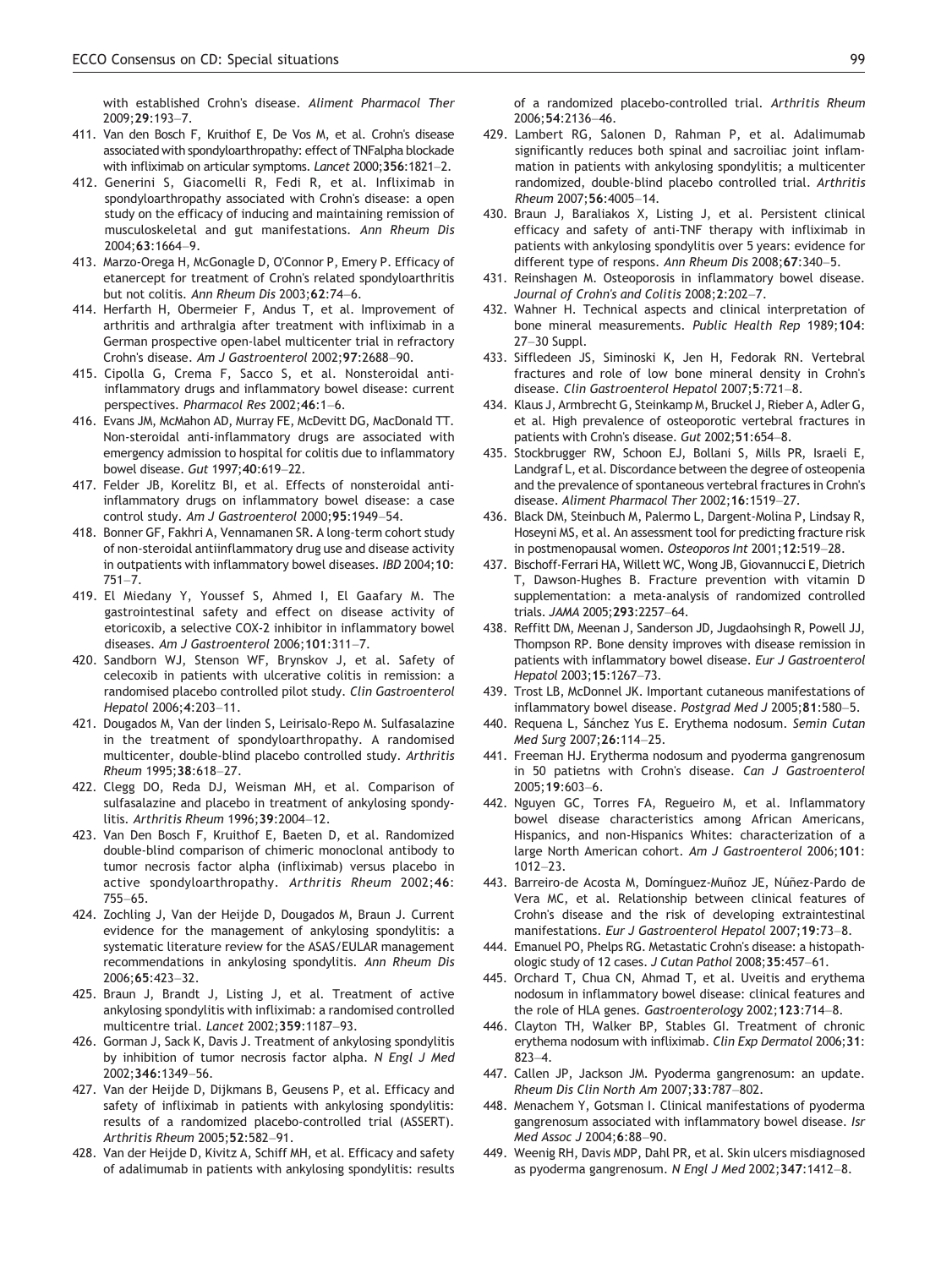- <span id="page-37-0"></span>450. Brooklyn T, Dunnill G, Probert C. Diagnosis and treatment of pyoderma gangrenosum. BMJ 2006;333:181–4.
- 451. Juillerat P, Mottet C, Pittet V, et al. Extraintestinal manifestations of Crohn's disease. Digestion 2007;76:141–8.
- 452. Matis WL, Ellis CN, Griffiths CE, et al. Treatment of pyoderma gangrenosum with cyclosporine. Arch Dermatol 1992;128: 1060–4.
- 453. Ljung T, Staun M, Grove O, et al. Pyoderma gangrenosum associated with Crohn disease:effects of TNF-a blockade with infliximab. Scand J Gastroenterol 2002;37:1108–10.
- 454. Regueiro M, Valentine J, Plevy S, et al. Infliximab for the treatment of pyoderma gangrenosum associated with inflammatory bowel disease. Am J Gastroenterol 2003;98:1821–6.
- 455. Brooklyn TN, Dunnill MGS, Shetty A, et al. Infliximab for the treatment of pyoderma gangrenosum: a randomised, doubleblind, placebo controlled trial. Gut 2006;55:505–9.
- 456. Poritz LS, Lebo MA, Bobb AD, et al. Management of peristomal pyoderma gangrenosum. J Am Coll Surg 2008;206:311–5.
- 457. Cohen PR. Sweet's syndrome a comprehensive review of an acute febrile neutrophilic dermatosis. Orphanet J Rare Dis 2007;2:34.
- 458. Travis SPL, Innes N, Davies MG, et al. Sweet's syndrome: an unusual cutaneous manifestation of Crohn's disease and ulcerative colitis. Eur J Gastroenterol Hepatol 1997;9:715–20.
- 459. Ytting H, Vind I, Bang D, et al. Sweet's syndrome an extraintestinal manifestation in inflammatory bowel disease. Digestion 2005;72:195–200.
- 460. Mintz R, Feller ER, Bahr RL, Shah SA. Ocular manifestations of inflammatory bowel disease. Inflamm Bowel Dis 2004;10: 135–9.
- 461. Vitellas KM, Enns RA, Keogan MT, et al. Comparison of MR cholangiopancreatographic techniques with contrast-enhanced cholangiography in the evaluation of sclerosing cholangitis. Am J Roentgenol 2002;178:327–34.
- 462. Talwalkar JA, Angulo P, Johnson CD, Petersen BT, Lindor KD. Cost-minimization analysis of MRC versus ERCP for the diagnosis of primary sclerosing cholangitis. Hepatology 2004;40:39–45.
- 463. Cullen SN, Chapman RW. The medical management of primary sclerosing cholangitis. Semin Liver Dis 2006;26:52–61.
- 464. Lindor KD, The Mayo Primary Sclerosing Cholangitis-Ursodeoxycholic acid Study Group. Ursodiol for primary sclerosing cholangitis. N Eng J Med 1997;336:691–5.
- 465. Mitchell SA, Bansi DS, Hunt N, et al. A preliminary trial of highdose ursodeoxycholic acid in primary sclerosing cholangitis. Gastroenterology 2001;121:900–7.
- 466. Sjoqvist U, Tribukait B, Ost A, et al. Ursodeoxycholic acid treatment in IBD-patients with colorectal dysplasia and/or DNA-aneuploidy: a prospective, double-blind, randomized controlled pilot study. Anticancer Res 2004;24:3121–7.
- 467. Van Thiel DH, Carroll P, Abu-Elmagd K, et al. Tacrolimus, a treatment for primary sclerosing cholangitis: results of an open label preliminary trial. Am J Gastroenterol 1995;90: 455–9.
- 468. Bernstein CN, Blanchard JF, Houston DS, et al. The incidence of deep venous thrombosis and pulmonary embolism among patients with inflammatory bowel disease: a populationbased cohort study. Thromb Haemost 2001;85:430–4.
- 469. Miehsler W, Reinisch W, Valic E, et al. Is inflammatory bowel disease an independent and disease specific risk factor for thromboembolism? Gut 2004;53:542–8.
- 470. Bernstein CN, Nabalamba A. Hospitalization-based major comorbidity of inflammatory bowel disease in Canada. Can J Gastroenterol 2007;21:507–11.
- 471. Nguyen GC, Sam J. Rising prevalence of venous thromboembolism and its impact on mortality among hospitalized inflammatory bowel disease patients. Am J Gastroenterol 2008;103:1–9.
- 472. Danese S, Papa A, Saibeni S, et al. Inflammation and coagulation in inflammatory bowel disease: the clot thickens. Am J Gastroenterol 2007;102:174–86.
- 473. Task Force on Pulmonary Embolism, European Society of Cardiology. Guidelines on diagnosis and management of acute pulmonary embolism. Eur Heart J 2000;21:1301–36.
- 474. Qaseem A, Snow V, Barry P, et al. Current diagnosis of venous thromboembolism in primary care: a clinical practice guideline from the American Academy of Family Physicians and the American College of Physicians. Ann Intern Med 2007;146:454–8.
- 475. Kearon C, Kahn SR, Agnelli G, et al. Antithrombotic therapy for venous thromboembolic disease: American College of Chest Physicians evidence-based clinical practice guideline (8th edition). Chest 2008;133:454–545.
- 476. Cardiovascular Disease Educational and Research Trust, Cyprus Cardiovascular Disease Educational and Research Trust, European Venous Forum, International Surgical Thrombosis Forum, International Union of Angiology, Union Internationale de Phébologie. Prevention and treatment of venous thromboembolism. International Consensus Statement (guidelines according to scientific evidence). Int Angiol 2006;25:101–61.
- 477. Shen J, Ran ZH, Tong JL, et al. Meta-analysis: the utility and safety of heparin in the treatment of acitve ulcerative colitis. Aliment Pharmacol Ther 2007;26:653–63.
- 478. Geerts WH, Bergquist D, Pineo GF, et al. Prevention of venous thromboembolism: American College of Chest Physicians evidence-based clinical practice guidelines (8th edition). Chest 2008;133:353–81.
- 479. Dentali F, Douketis JD, Gianni M, et al. Meta-analysis: anticoagulant prophylaxis to prevent symtomatic venous thromboemblism in hospitalized medical patients. Ann Int Med 2007;146:278–88.
- 480. Samama MM, Cohen AT, Darmon JY, et al. A comparison of enoxaparin with placebo for the prevention of venous thromboembolism in acutely ill medical patients. N Engl J Med 1999;341:793–800.
- 481. Alikhan R, Cohen AT, Combe S, et al. Risk factors for venous thromboemblism in hospitalized patients with acute medical illness. Arch Intern Med 2004;164:963–8.
- 482. Hilsden RJ, Verhoef MJ, Best A, Pocobelli G. Complementary and alternative medicine use by Canadian patients with inflammatory bowel disease: results from a national survey. Am J Gastroenterol 2003;98:1563–8.
- 483. Langhorst J, Anthonisen IB, Steder-Neukamm U, et al. Amount of systemic steroid medication is a strong predictor for the use of complementary and alternative medicine in patients with inflammatory bowel disease: results from a German national survey. Inflamm Bowel Dis 2005;11:287–95.
- 484. Burgmann T, Rawsthorne P, Bernstein CN. Predictors of alternative and complementary medicine use in inflammatory bowel disease: do measures of conventional health care utilization relate to use? Am J Gastroenterol 2004;99:889–93.
- 485. Dick A, Keady S, Mohamed F, Brayley S, et al. Use of unlicensed and off-label medications in paediatric gastroenterology with a review of the commonly used formularies in the UK. Aliment Pharmacol Ther 2003;17:571–5.
- 486. Langmead L, Rampton DS. Review article: complementary and alternative therapies for inflammatory bowel disease. Aliment Pharmacol Ther 2006;23:341–9.485.
- 487. Gerhardt H, Seifert F, Buvari P, Vogelsang H, Repges R. Therapy of active Crohn disease with Boswellia serrata extract H 15. Z Gastroenterol 2001;39:11–7 German.
- 488. Joos S, Wildau N, Kohnen R, et al. Acupuncture and moxibustion in the treatment of ulcerative colitis: a randomized controlled study. Scand J Gastroenterol 2006;41:1056–63.
- 489. Joos S, Brinkhaus B, Maluche C, et al. Acupuncture and moxibustion in the treatment of active Crohn's disease: a randomized controlled study. Digestion 2004;69:131–9.